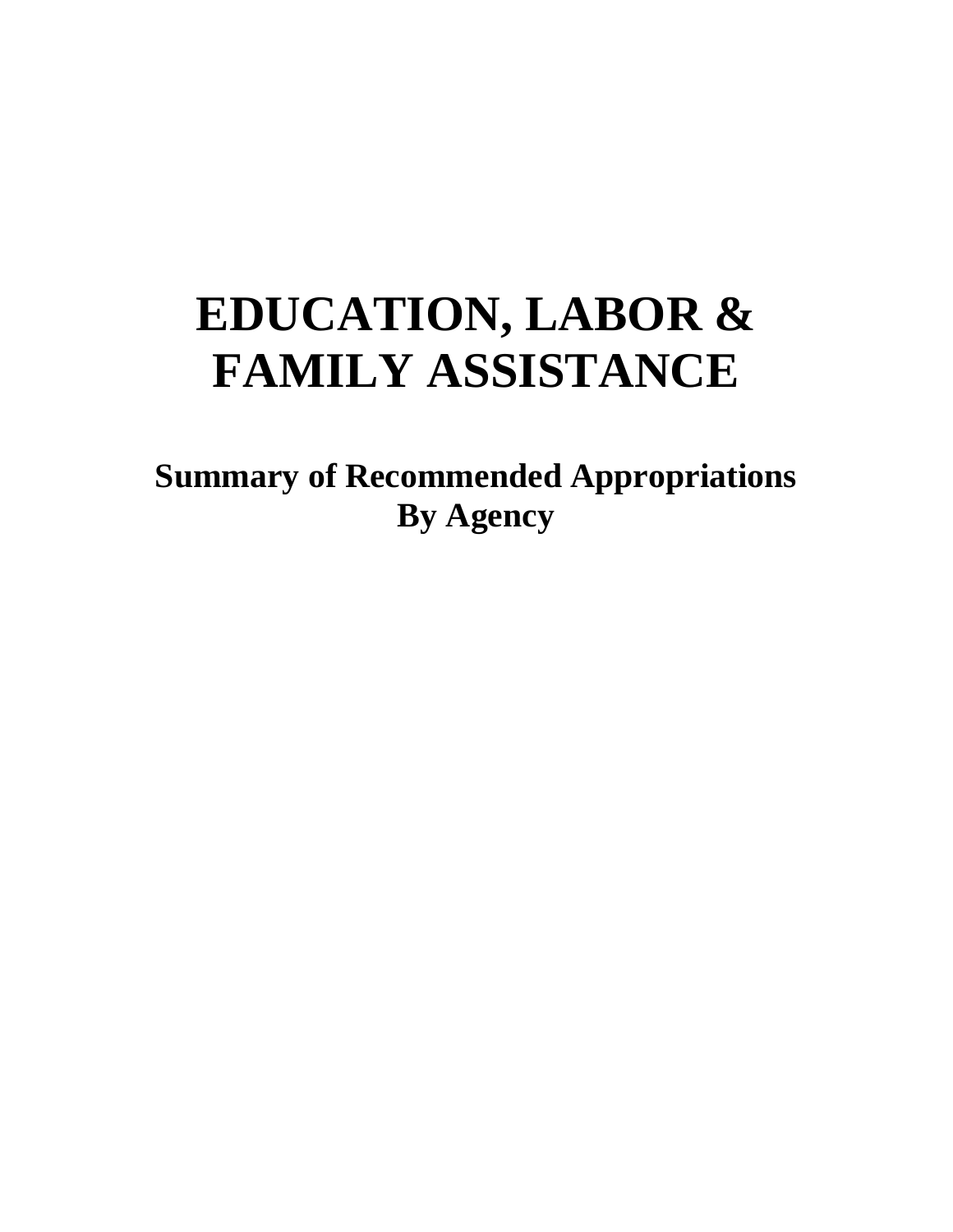# **COUNCIL ON THE ARTS**

 $\overline{a}$ 

|                                  | <b>Adjusted</b><br>Appropriation<br>2011-12 | Executive<br><b>Request</b><br>2012-13 | Change      | <b>Percent</b><br>Change |
|----------------------------------|---------------------------------------------|----------------------------------------|-------------|--------------------------|
| <b>AGENCY SUMMARY</b>            |                                             |                                        |             |                          |
| General Fund                     | 36,209,000                                  | 35,974,000                             | (235,000)   | $-0.6%$                  |
| Special Revenue-Other            | 196,000                                     | 196,000                                | 0           | $0.0\%$                  |
| Special Revenue-Federal          | 2,513,000                                   | 1,513,000                              | (1,000,000) | $-39.8%$                 |
| <b>Total for AGENCY SUMMARY:</b> | 38,918,000                                  | 37,683,000                             | (1,235,000) | $-3.2\%$                 |

#### **ALL FUNDS PERSONNEL BUDGETED FILL LEVELS**

| Fund          | Current<br>2011-12 | <b>Requested</b><br>2012-13 | Change   |
|---------------|--------------------|-----------------------------|----------|
| General Fund: | 28                 | 28                          | 0        |
| <b>TOTAL:</b> | 28                 | 28                          | $\bf{0}$ |

## **Agency Mission**

The New York State Council on the Arts (NYSCA) is responsible for the oversight and administration of the cultural and artistic resources of the Council on the Arts, the Empire State Plaza Performing Arts Center Corporation and the New York State Theatre Institute. NYSCA is also responsible for administering grants to local non-for-profit arts organizations.

## **Budget Detail**

The Executive proposes an All Funds appropriation of \$37,683,000, a decrease of \$1,235,000 or three percent, below the State Fiscal Year (SFY) 2011-12 level. The Executive recommends funding support for 28 full-time equivalent positions, which is unchanged from SFY 2011-12.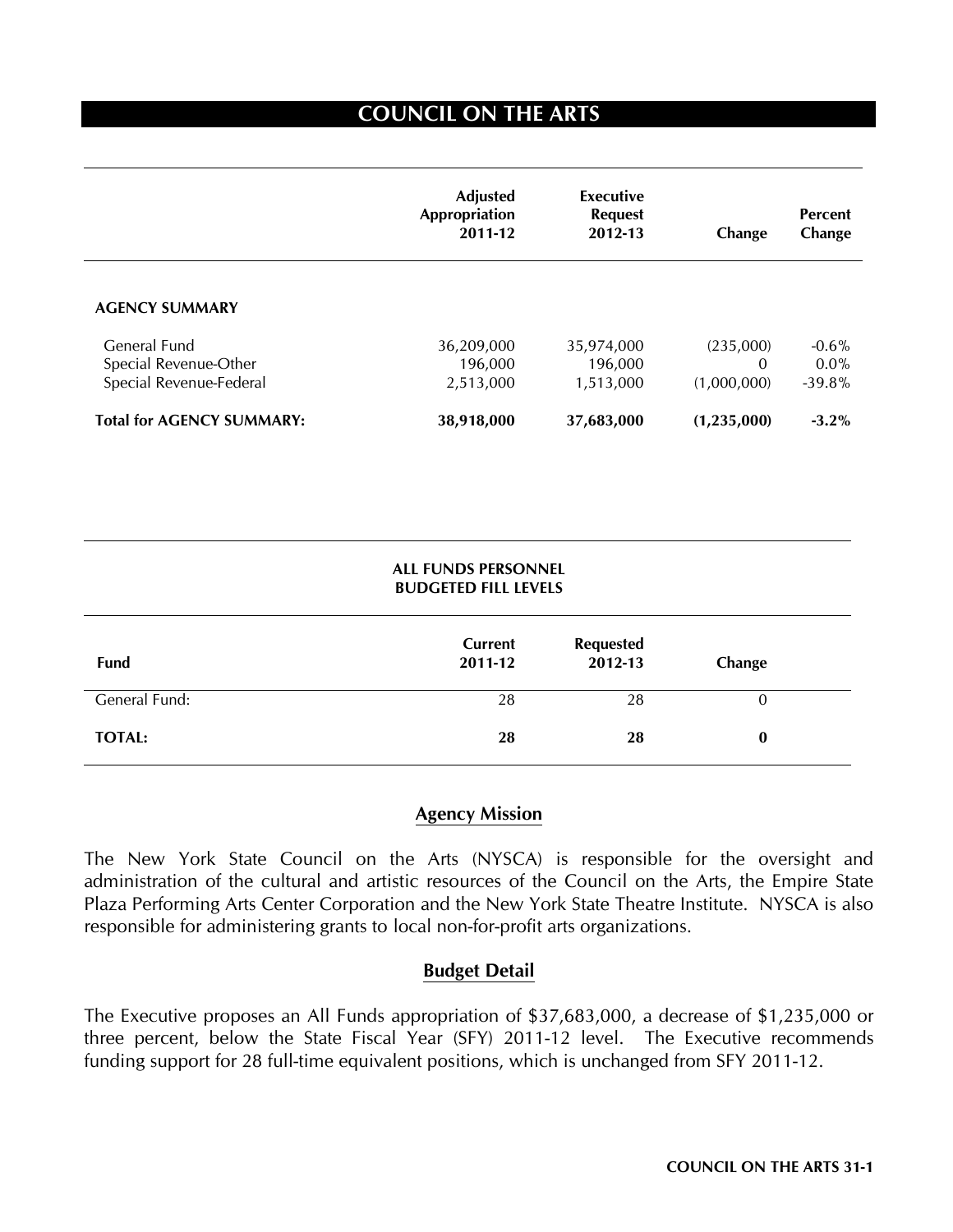## **State Operations**

The Executive proposes an All Funds State Operations appropriation of \$4,219,000, a decrease of \$235,000 or 5.3 percent from SFY 2011-12. The decrease is attributable to workforce savings and efficiencies in purchasing that were annualized from SFY 2011-12.

## **Aid to Localities**

The Executive proposes an All Funds Aid to Localities appropriation of \$33,464,000, a decrease of \$1,000,000 or 2.9 percent, from SFY 2011-12. The decrease is attributable to an adjustment to better align appropriations with actual federal resources.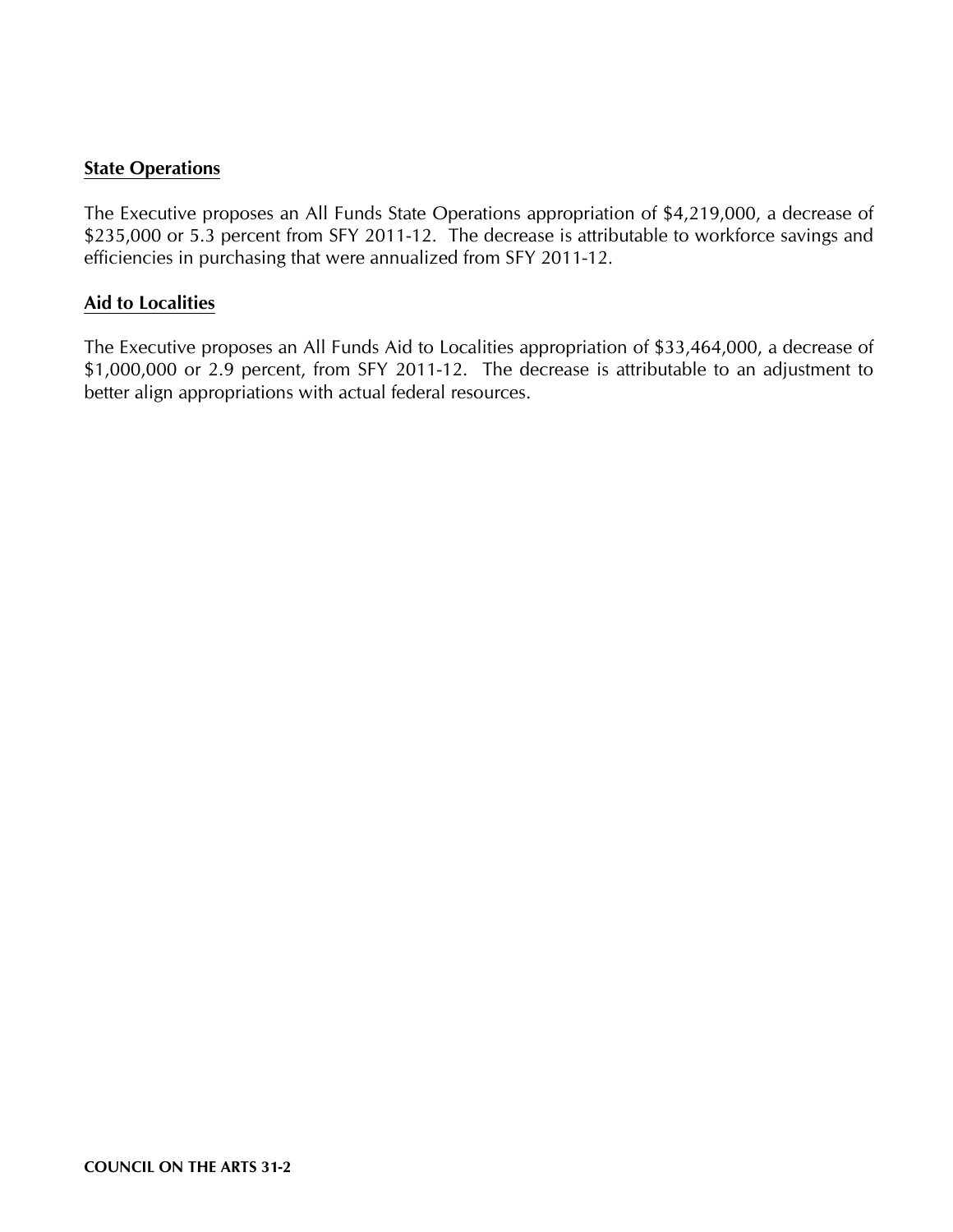# **CITY UNIVERSITY OF NEW YORK**

|                                                                                                                         | <b>Adjusted</b><br>Appropriation<br>2011-12                                | Executive<br><b>Request</b><br>2012-13                                     | Change                                                             | <b>Percent</b><br>Change                       |
|-------------------------------------------------------------------------------------------------------------------------|----------------------------------------------------------------------------|----------------------------------------------------------------------------|--------------------------------------------------------------------|------------------------------------------------|
| <b>AGENCY SUMMARY</b>                                                                                                   |                                                                            |                                                                            |                                                                    |                                                |
| General Fund<br>Special Revenue-Other<br>Capital Projects Fund<br>Fiduciary<br>Cap Proj Fund - CUNY - Direct Auth Bonds | 1,208,362,000<br>175,400,000<br>21,000,000<br>1,917,190,000<br>315,461,000 | 1,295,976,990<br>175,400,000<br>36,983,000<br>2,055,509,900<br>310,926,000 | 87,614,990<br>$\Omega$<br>15,983,000<br>138,319,900<br>(4,535,000) | $7.3\%$<br>$0.0\%$<br>76.1%<br>7.2%<br>$-1.4%$ |
| <b>Total for AGENCY SUMMARY:</b>                                                                                        | 3,637,413,000                                                              | 3,874,795,890                                                              | 237,382,890                                                        | $6.5\%$                                        |

## **Agency Mission**

The City University of New York (CUNY) is the third largest public university system in the nation, comprised of 19 campuses, seven community colleges, one technical college, a graduate school and an affiliated medical school. CUNY's mission is to provide affordable higher education with a focus on the urban community of New York City.

#### **Programmatic Highlights**

The State Fiscal Year (SFY) 2012-13 Executive Budget includes the following:

- state support for CUNY Senior Colleges remains constant from SFY 2011-12 at \$523,542,900;
- CUNY Community College Base Aid is maintained at SFY 2011-12 levels, at \$2,122 per full-time equivalent (FTE) student; and
- a \$66,551,000 increase to the Senior College Revenue Offset Account, which accounts for tuition increases that were authorized by Chapter 260 of the Laws of 2011. CUNY undergraduate tuition is now \$5,130 per year.

#### **Budget Detail**

The Executive proposes an All Funds appropriation of \$3,874,795,890, an increase of \$237,382,890 over SFY 2011-12.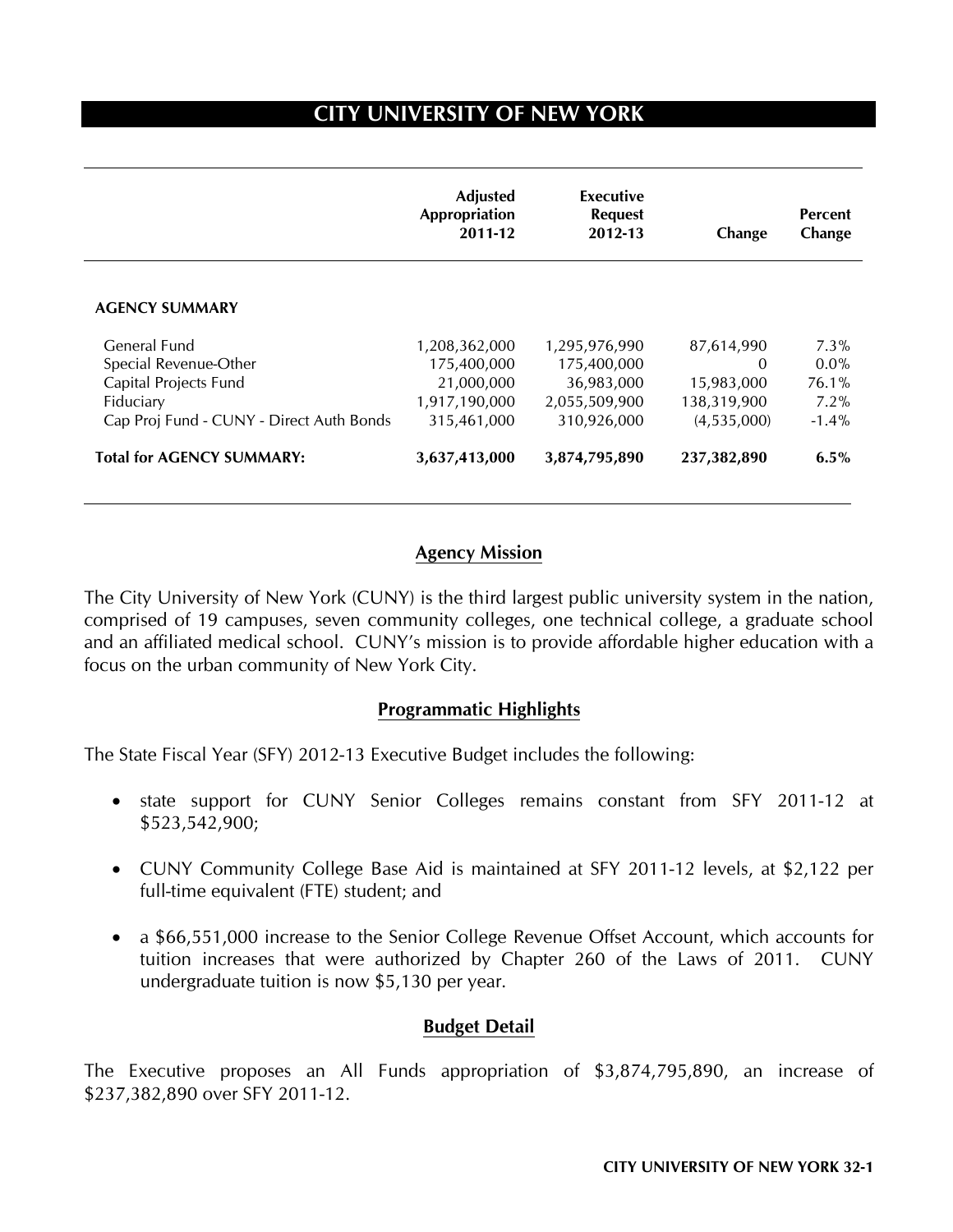## **State Operations**

The Executive proposes a Senior College Academic Year operating budget of \$2,055,509,900, a \$138,319,000 increase from SFY 2011-12 levels. Under the Executive proposal, All Funds state operations budget for CUNY would be \$2,230,909,900.

## Proposed Increases

The Executive proposal includes:

- an increase of \$66,551,000 in additional spending authority to account for tuition increases that were authorized in Chapter 260 of the Laws of 2011;
- a General Fund increase of \$57,603,900 to accommodate fringe benefits increases;
- a General Fund increase of \$13,000,000 to adjust funding levels related to the mid-year cuts of 2010-11; and
- a General Fund increase of \$1,000,000 to the Search for Education, Elevation, and Knowledge (SEEK) program as authorized by Chapter 55 of the Laws of 2011.

## **Aid to Localities**

The Executive proposes a total Aid to Localities appropriation of \$1,295,976,990 for SFY 2012 -13, representing an \$87,614,990 increase above SFY 2011-12 levels. Of this appropriation, \$1,109,866,200 would support the SFY 2012-13 operating costs for CUNY Senior Colleges and \$184,110,790 would support CUNY Community Colleges. Within this appropriation, funding is maintained for Contract Courses for workforce development (\$1,800,000), and the College Discovery program (\$883,390).

#### Proposed Increases

The Executive proposes a General Fund increase of \$33,000 to support Rental Aid.

## Proposed Decreases

The Executive proposes a General Fund decrease of \$544,000 to CUNY Child Care.

## **Capital Projects**

The Executive proposes a capital projects appropriation of \$347,909,000, an increase of \$11,448,000 from SFY 2011-12 levels. This includes an appropriation of \$284,222,000 which is the fifth installment of the five year CUNY capital plan for critical maintenance that was enacted in SFY 2008-09. It also includes \$26,704,000 to provide for the state's 50 percent share of projects at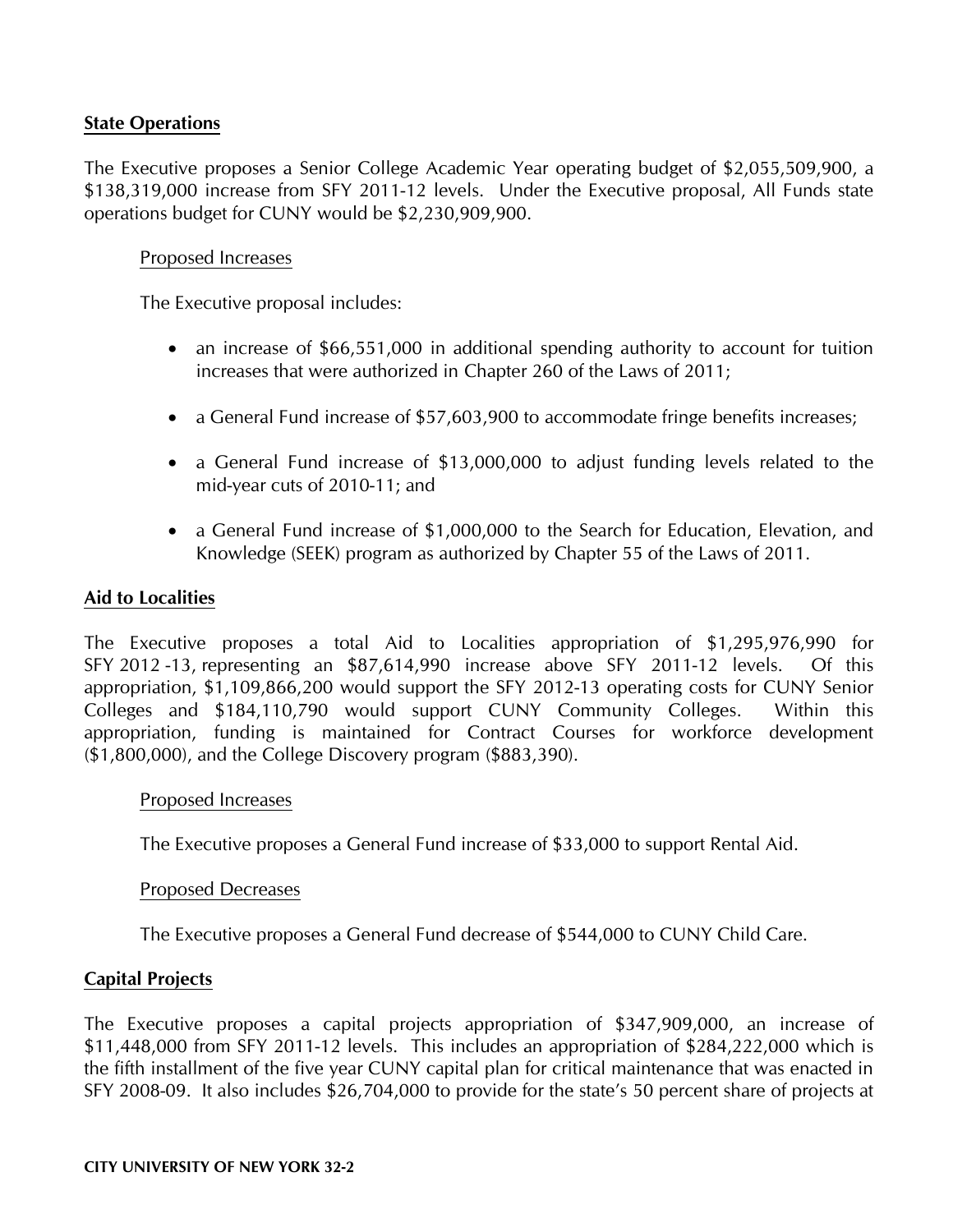CUNY Community Colleges and a \$21,000,000 appropriation to pay the Dormitory Authority for administrative costs of managing of projects at CUNY. The Executive Budget includes a capital appropriation of \$15,983,000 to allow hard dollar capital financing to reimburse the City University of New York Construction Fund (CUCF).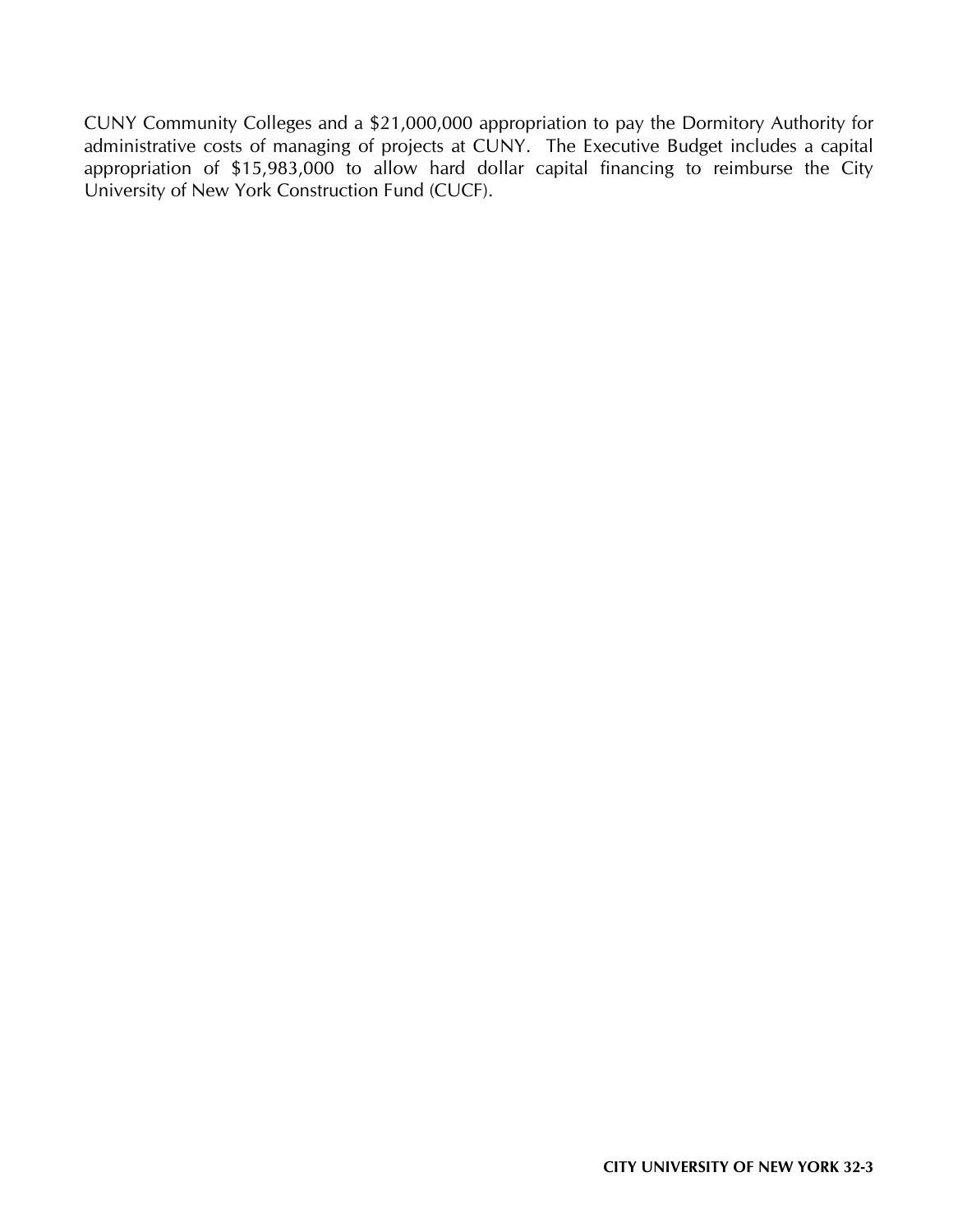# **EDUCATION DEPARTMENT**

|                                  | <b>Adjusted</b><br><b>Appropriation</b><br>2011-12 | Executive<br><b>Request</b><br>2012-13 | Change      | <b>Percent</b><br>Change |
|----------------------------------|----------------------------------------------------|----------------------------------------|-------------|--------------------------|
| <b>AGENCY SUMMARY</b>            |                                                    |                                        |             |                          |
| General Fund                     | 36,127,091,000                                     | 36,471,657,000                         | 344,566,000 | $1.0\%$                  |
| Special Revenue-Other            | 9,434,772,000                                      | 9,627,672,000                          | 192,900,000 | 2.0%                     |
| Special Revenue-Federal          | 4,429,791,000                                      | 4,599,080,000                          | 169,289,000 | 3.8%                     |
| Capital Projects Fund            | 3,400,000                                          | 3,400,000                              | 0           | $0.0\%$                  |
| Internal Service Fund            | 33,563,000                                         | 33,563,000                             | 0           | $0.0\%$                  |
| Library Aid (Auth Bonds)         | 14,000,000                                         | 14,000,000                             | 0           | $0.0\%$                  |
| <b>Total for AGENCY SUMMARY:</b> | 50,042,617,000                                     | 50,749,372,000                         | 706,755,000 | 1.4%                     |

|                                   | <b>ALL FUNDS PERSONNEL</b><br><b>BUDGETED FILL LEVELS</b> |                             |            |  |
|-----------------------------------|-----------------------------------------------------------|-----------------------------|------------|--|
| Fund                              | Current<br>2011-12                                        | <b>Requested</b><br>2012-13 | Change     |  |
| General Fund:<br>All Other Funds: | 286<br>2,386                                              | 279<br>2,486                | (7)<br>100 |  |
| <b>TOTAL:</b>                     | 2,672                                                     | 2,765                       | 93         |  |

## **Agency Mission**

The State Education Department (SED) is the administrative agency of the Board of Regents. The Department oversees public elementary and secondary education programs through New York and promotes educational excellence, equity, and cost effectiveness. The mission of the SED is to raise the knowledge, skill level, and opportunity of all the people in New York.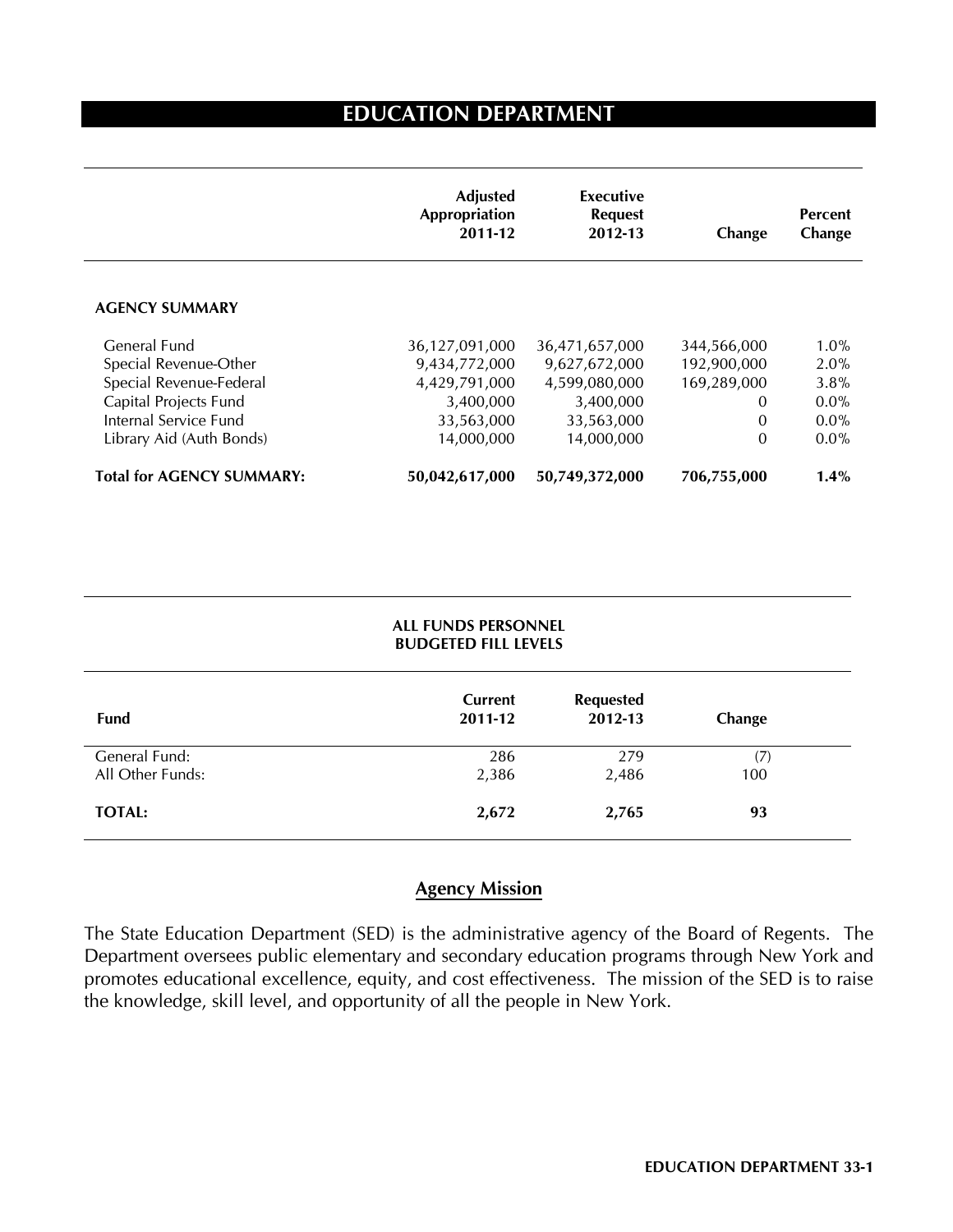## **Programmatic Highlights**

The State Fiscal Year (SFY) 2012-13 Executive Budget includes the following:

- The Executive proposes funding General Support for Public Schools (GSPS) at \$20,311,700,000, which is an increase of \$804,960,000 or 4.13 percent; which includes \$250,000,000 in Performance Improvement Grants.
- The Executive recommends a \$289,790,000 increase through a Gap Elimination Adjustment (GEA) restoration. The GEA restoration takes into account student poverty, school district wealth, enrollment, the impact of the original GEA reduction and provides for an across the board restoration for all districts.
- Reimbursable aids would continue to grow by \$261,963,000. The proposal freezes all school aid formulas for both 2011-12 and 2012-13 school years at the lesser of the Executive school aid run or revised data.
- The 2012-13 Executive Budget authorizes \$250,000,000 in grant awards for the 2012-13 school year and an additional round of awards for 2013-14. In addition, the 2011-12 enacted Budget authorized two competitive performance grant programs, the School District Management Efficiency Program and the School District Performance Improvement Program which are re-appropriated.
- Under the Executive proposal, eligibility to receive increases in School Aid for the 2012-13 School Year (SY) would be contingent upon district compliance with a new teacher and principal professional evaluation process which must be implemented by January 17, 2013.
- Funding is continued at the 2011-12 level for Foundation Aid, High Tax Aid, and certain grants. Funding increased for Universal Prekindergarten to \$384,290,000 for SY 2012-13, an increase of \$1,060,000.
- The Executive Budget includes legislation to authorize school districts to regain eligibility for building aid in cases where districts missed the final cost report filing deadline. The loss of building aid would be limited to the period when the cost report was outstanding.
- The Executive proposes that all growth above the county share of SY 2011-12 costs for Preschool Special Education will be paid equally by the State, school district and the county. Currently, the State pays 59.5 percent and the counties pay 40.5 percent of costs associated with programs for disabled children aged three to five. The program is receiving a \$66.8 million increase for total funding of \$936.7 million in SY 2012-13. In addition the proposal: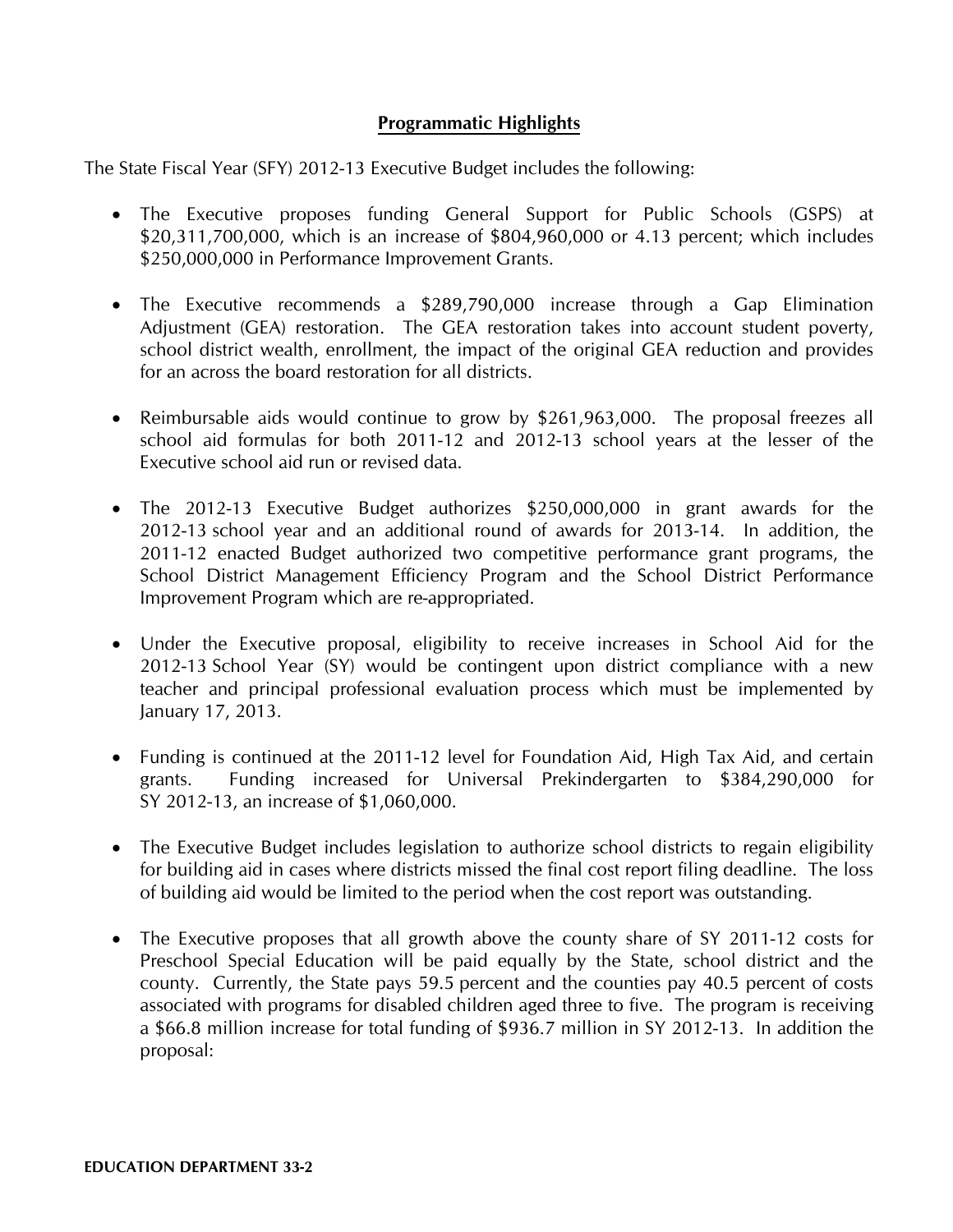- o prohibits children from receiving services from a preschool special education provider if there is a "less than arms length" relationship between the provider and the child's approved evaluator in most cases; and
- o requires justification when a distant provider is chosen over a closer, suitable provider.
- Schools for the Blind and Deaf: an appropriation of \$99.3 million is provided to reimburse school districts for costs incurred in the 2011-12 school year.
- School Bus and Equipment Purchases: Under the Executive proposal, school buses and equipment would have to be purchased through the use of a state contract in order to receive state reimbursement except when the Commissioner determines that the district is unable to provide appropriate transportation for its students with the vehicles and equipment that are available under the state contract. School districts would also have to obtain the Commissioner's approval prior to purchasing school bus equipment in order to receive state transportation reimbursement.
- Teacher Disciplinary Hearings: The Executive proposal alters the arbitration process for tenured employees by:
	- o allowing the Commissioner to set maximum rates paid to hearing officers;
	- o limiting the number of study days claimed by hearing officers;
	- o eliminating the requirement for a stenographer;
	- o allowing for the disqualification of hearing officers who fail to comply with timeline requirements; and
	- o requiring the employing board and the employees' bargaining unit or employee to share the costs of the hearing.
- The Executive budget provides for a two year appropriation which is indexed to growth in personal income. Based on current data, personal income in the state is estimated to grow by 3.5 percent, which will generate an additional \$711,000,000 for the 2013-14 school year.
- Executive Commission on Education: A Commission will be created by Executive Order to focus on school accountability in both management and teaching.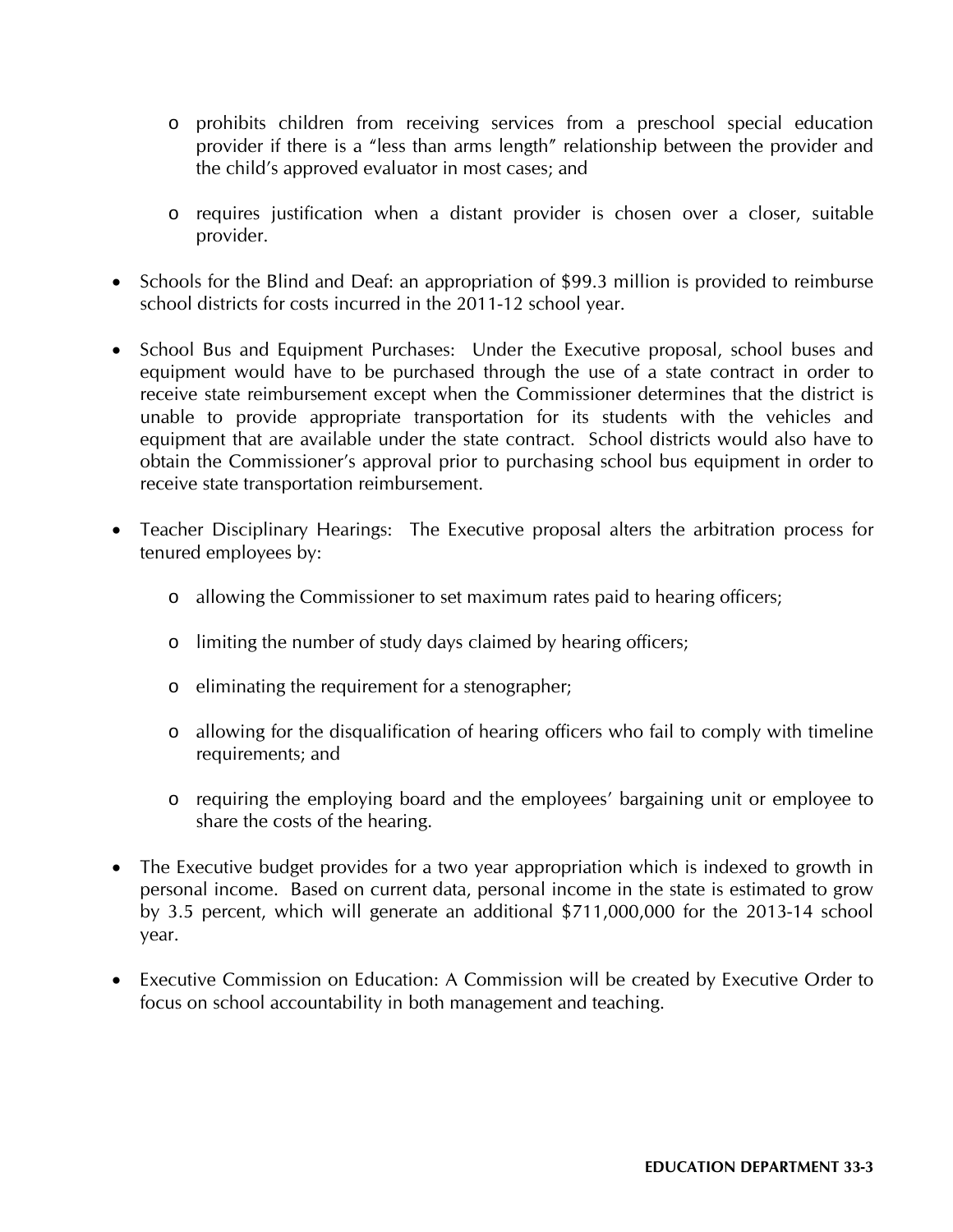## **Budget Detail**

#### **State Operations**

#### Proposed Increases

The Executive recommends an increase of \$9,245,000 or 1.61 percent for the State Education Department on an All Funds basis. Total State Operations funding is \$582,345,000; of this amount, Federal funding is \$356,849,000, and General Fund dollars account for \$42,640,000. Remaining funding for the Department comes from Internal Service Funds and Special Revenue Funds. As a result, General Fund support for the State Education Department is approximately 7.3 percent of its total budget. The Executive provides for 2,765 full time equivalent (FTE) positions in the State Education Department, an increase of 93 FTEs from last year, which is primarily related to additional direct care positions for vocational rehabilitation services and for staff overseeing the licensing of professions. In addition, the Executive budget maintained additional funding for state assessments and for the operations of the General Equivalency Diploma (GED) program that was provided in the SFY 2011-12.

#### **Aid to Localities**

#### **FORMULA BASED AIDS: GENERAL SUPPORT FOR PUBLIC SCHOOLS (GSPS)**

The Executive proposes:

- funding Foundation Aid at \$14,893,624,000, which is the same level of funding as SY 2011-12;
- funding High Tax Aid at \$204,770,000, which is the same level of funding as SY 2011-12;
- funding the Supplemental Educational Improvement Grant for Yonkers at \$17,500,000, which is the same level of funding as SY 2011-12;
- funding Academic Enhancement Aid at \$8,320,000, which is the same level of funding as SY 2011-12;
- funding Supplemental Public Excess Cost Aid at \$4,313,000, which is the same level of funding as SY 2011-12;
- funding Reorganization Operating Aid at \$2,857,000, which is the same level of funding as SY 2011-12; and
- funding the Academic Achievement Grant at \$1,200,000, which is the same level of funding as SY 2011-12.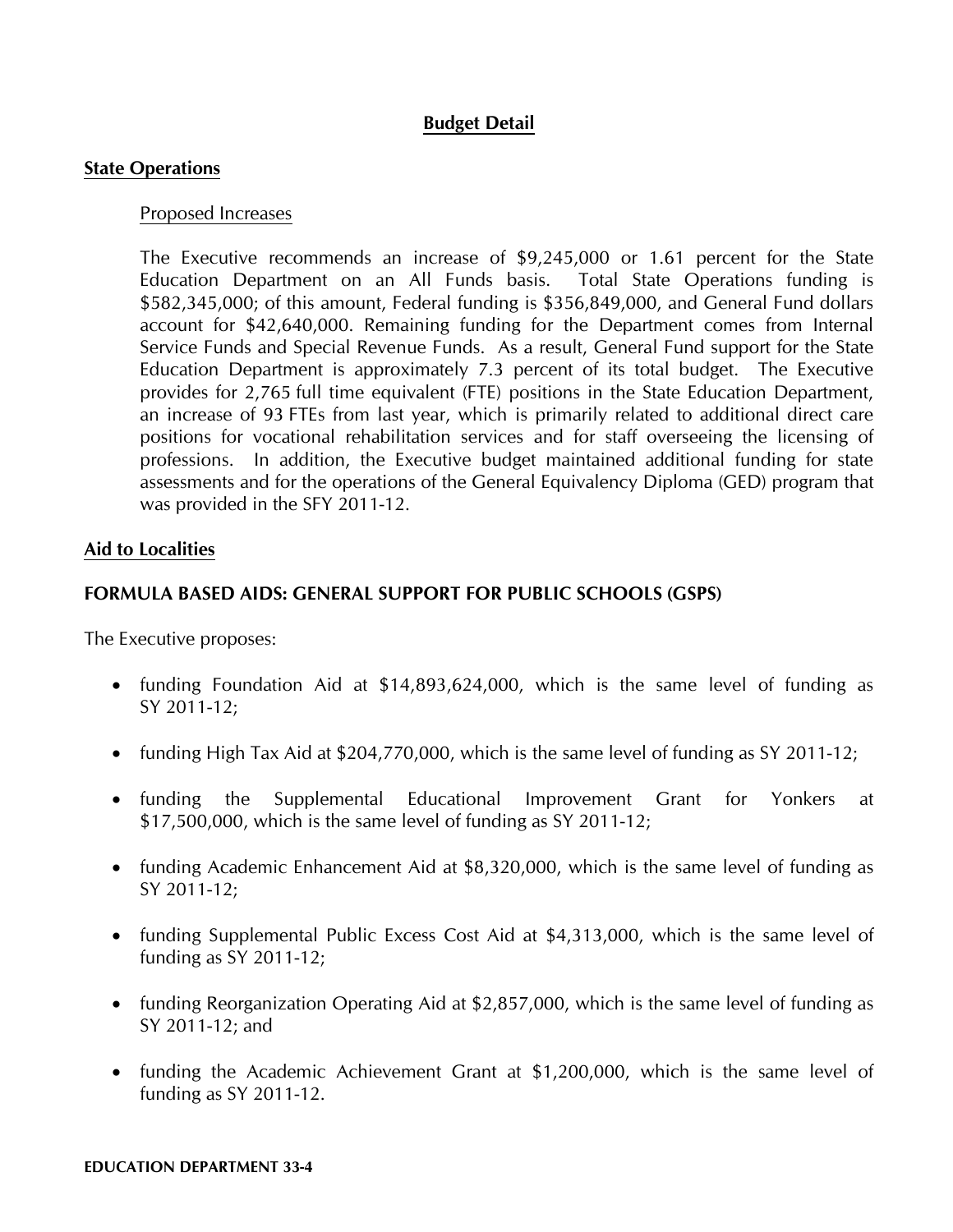#### Proposed Increases

The Executive proposes:

- an increase of \$289,790,000 through a Gap Elimination Adjustment (GEA) restoration. This calculation takes into account student poverty, district wealth, enrollment, the impact of the GEA reduction and provides for an across the board restoration for all districts;
- funding Building Aid at \$2,721,490,000, which is an increase of \$91,690,000 over SY 2011-12;
- funding High Cost Excess Cost Aid for special needs students at \$498,090,000, which is a \$22,920,000 increase over SY 2011-12;
- funding Private Excess Cost Aid for special needs students at \$362,754,000, which is an increase of \$45,610,000 over SY 2011-12;
- funding BOCES Aid at \$720,875,000, which is an increase of \$16,650,000 over SY 2011-12;
- funding Special Services Aid at \$219,300,000, which is an increase of \$6,940,000 over SY 2011-12;
- funding Universal Prekindergarten at \$384,290,000, which is an increase of \$1,060,000 over SY 2011-12;
- funding Textbook Aid at \$182,630,000, which is an increase of \$3,850,000 over SY 2011-12;
- funding Computer Hardware Aid at \$39,270,000, which is an increase of \$1,880,000 over SY 2011-12;
- funding Computer Software Aid at \$46,970,000, which is an increase of \$1,490,000 over SY 2011-12;
- funding Library Materials Aid at \$19,600,000, which is an increase of \$460,000 over SY 2011-12;
- funding Transportation Aid at \$1,675,710,000, which is an increase of \$64,020,000 over SY 2011-12;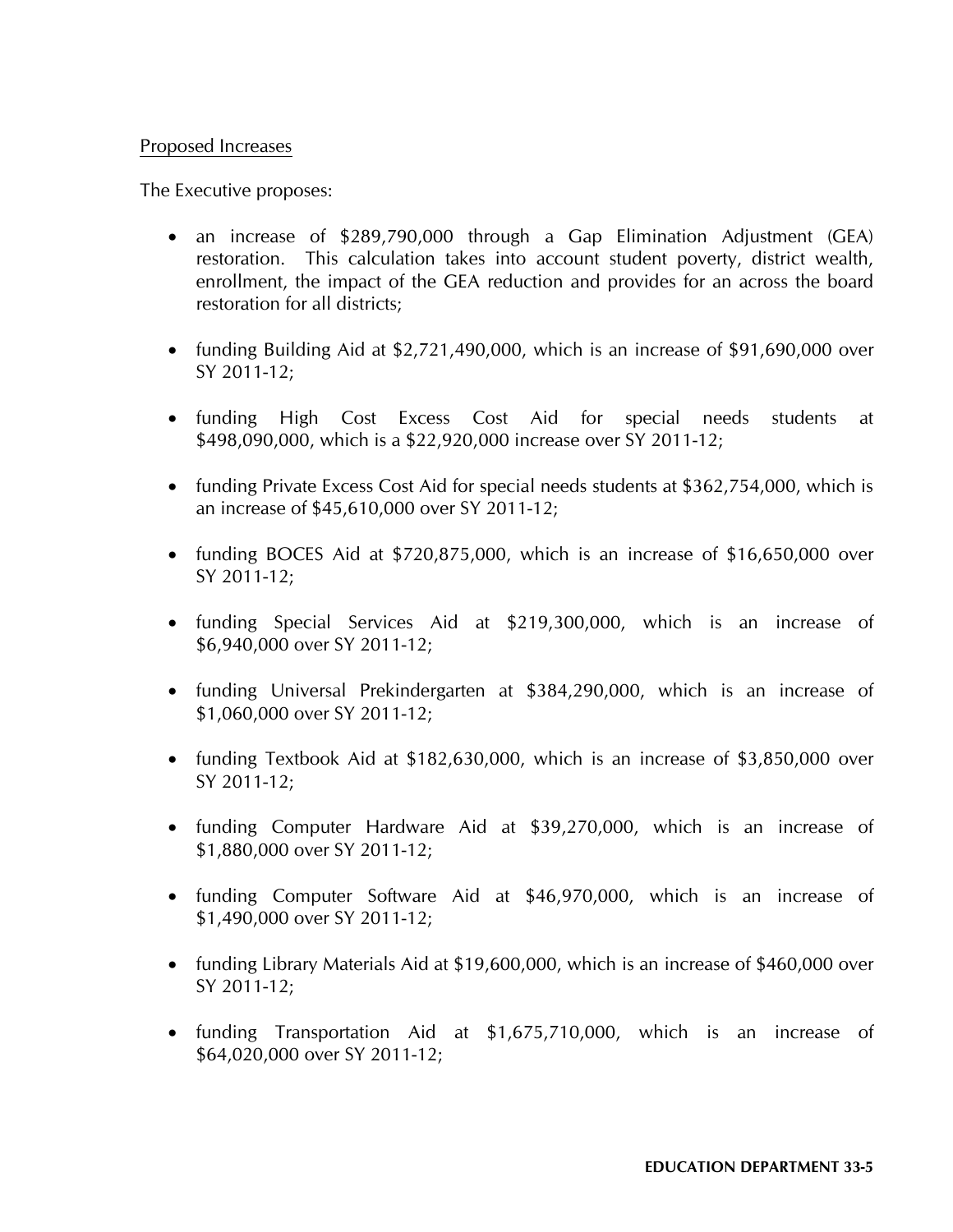- funding Charter School Transitional Aid at \$30,978,000, which is an increase of \$3,630,000 over SY 2011-12; and
- funding Full Day Kindergarten at \$6,764,000, which is an increase of \$1,770,000 over SY 2011-12.

## **GRANT PROGRAMS AND ADDITIONAL AID CATEGORIES**

The Executive proposes:

- funding Teachers of Tomorrow at \$25,000,000, which is the same level as SY 2011-12;
- funding the Teacher-Mentor Intern Program at \$2,000,000, which is the same level as SY 2011-12;
- funding School Health Services at \$13,840,000, which is the same level as SY 2011-12;
- funding Urban-Suburban Transfer at \$2,730,000, which is the same level as SY 2011-12;
- funding Employment Preparation Education Aid at \$96,000,000, which is the same level as SY 2011-12;
- funding Bilingual Education at \$12,500,000, which is the same level as SY 2011-12;
- funding Special Act School Districts at \$2,700,000, which is the same level as SY 2011-12;
- funding BOCES Aid for Special Act School Districts at \$700,000, which is the same level as SY 2011-12;
- funding Learning Technology Grants at \$3,285,000, which is the same level as SY 2011-12; and
- funding Bus Driver Safety at \$400,000, which is the same level as SY 2011-12.

## Proposed Increases

The Executive proposal would provide:

- funding to support in competitive Performance Grants, a \$250,000,000 increase over SFY 2011-12;
- funding Homeless Pupils at \$18,230,000, which is an increase of \$1,000,000 over SY 2011-12;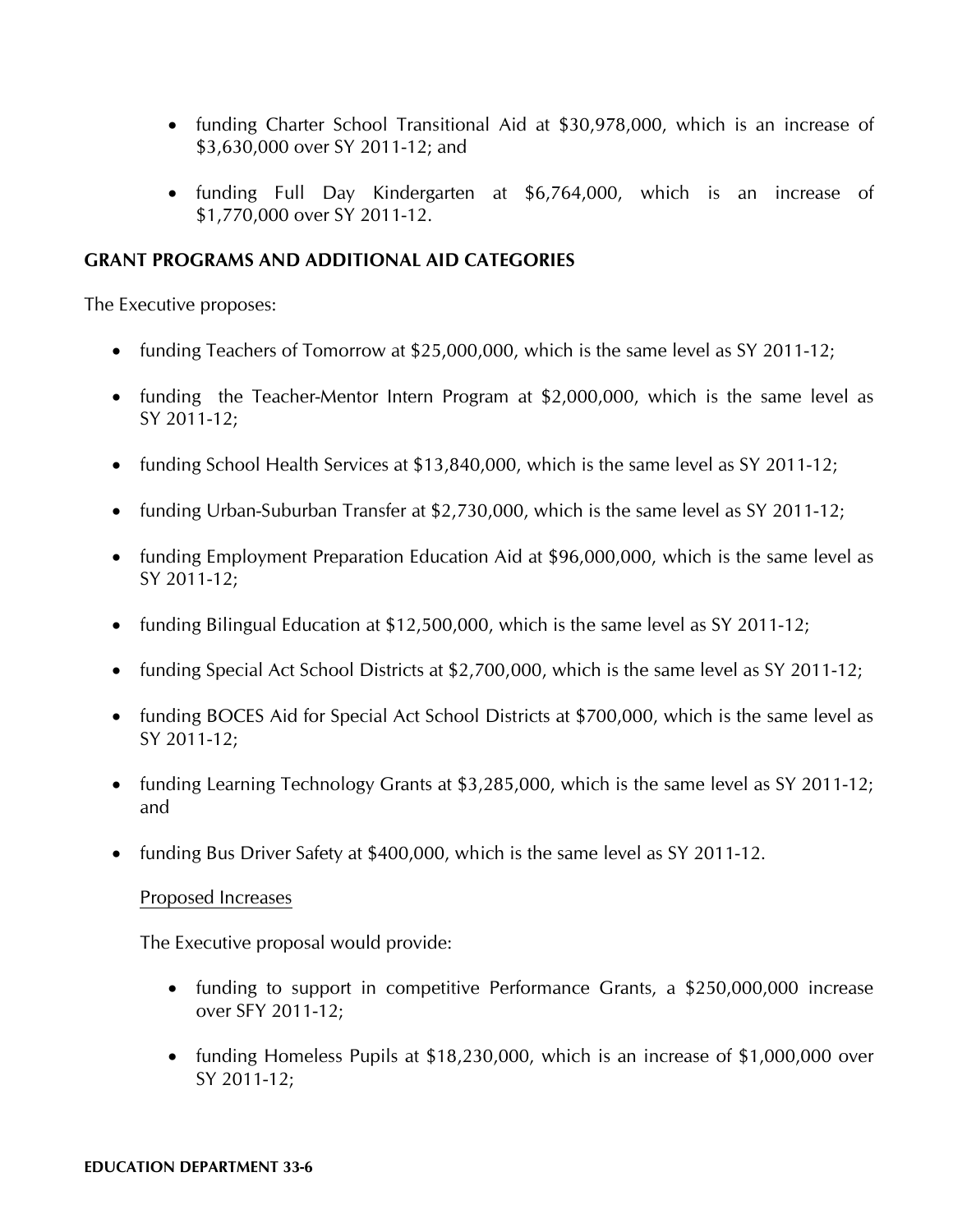- funding Incarcerated Youth at \$20,500,000, which is an increase of \$1,000,000 over SY 2011-12;
- funding Education of OMH/OPWDD pupils at \$80,000,000, which is an increase of \$4,000,000 over SY 2011-12;
- funding Native American Building Aid at \$5,000,000, which is an increase of \$1,000,000 over SY 2011-12;
- funding for the Special Academic Improvement Grant for the Roosevelt school district at \$12,000,000, which is an increase of \$6,000,000 over SY 2011-12; and
- decreasing the cost for chargebacks to \$39,800,000, which is \$14,700,000 less than SY 2011-12.

## Proposed Decreases

The Executive proposes the following actions:

- eliminating funding for Teacher Resource and Computer Training Centers, which totaled \$20,440,000 in SY 2011-12; and
- funding Native American Education at \$32,000,000, which is a decrease of \$4,050,000 from SY 2011-12.

## **OTHER ELEMENTARY AND SECONDARY EDUCATION PROGRAMS**

The Executive proposes:

- continuing Prior Year Claims/Fiscal Stabilization Grants at \$45,068,000, which is the same funding level as SY 2011-12;
- maintaining the Extended Day/School Violence Prevention program at \$24,344,000;
- continuing Charter School Startup Grants at \$4,837,000, which is the same funding level as SY 2011-12;
- continuing funding for Adult Basic Education at \$1,843,000;
- continuing Math and Science High Schools at \$1,382,000, which is the same funding level as SY 2011-12;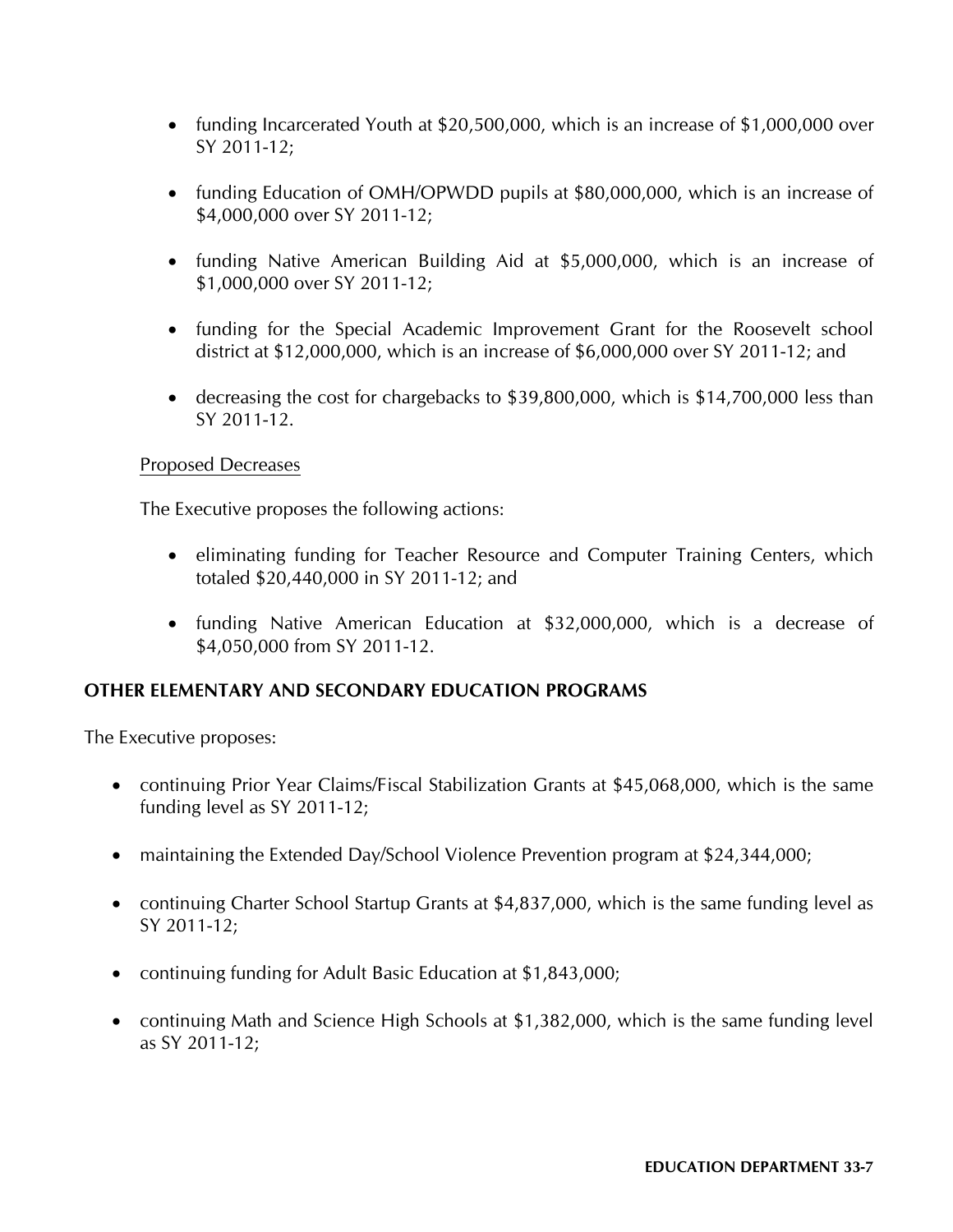- continuing Targeted Pre-kindergarten at \$1,303,000, which is the same funding level as SY 2011-12;
- continuing the County Vocational Education and Extension Boards (CVEEB) at \$932,000, which is the same funding level as SY 2011-12;
- continuing Academic Intervention Services for Nonpublic Schools at \$922,000;
- funding of \$691,000 for the Health Education Program, which is the same funding level as SY 2011-12;
- continuing the New York State Center for School Safety at \$466,000, which is the same funding level as SY 2011-12;
- maintaining funding for the Say Yes to Education Program at \$350,000, which is the same funding level as SY 2011-12;
- maintaining funding for the Primary Mental Health Program at \$894,000, which is the same level of funding as SY 2011-12;
- maintaining funding for the Summer Food Program at \$3,094,000, which is the same level of funding as SY 2011-12;
- maintaining funding for the Student Mentoring and Tutoring program at \$490,000, which is the same level of funding as SY 2011-12;
- continuing aid for Children of Migrant Workers at \$89,000, which is the same funding level as SY 2011-12;
- continuing Adult Literacy Education at \$4,293,000, which is the same funding level as SY 2011-12;
- maintaining the Summer School of the Arts appropriation level at \$1,481,000, which is the same level as SY 2011-12;
- continuing funding for the Center for Autism and Related Disabilities at the University of Albany at \$490,000 for SFY 2011-12. In addition, \$500,000 in Federal funds are also continued;
- continuing funding for Small Government Assistance grants at \$1,868,000, which is funded at the same level as SY 2011-12;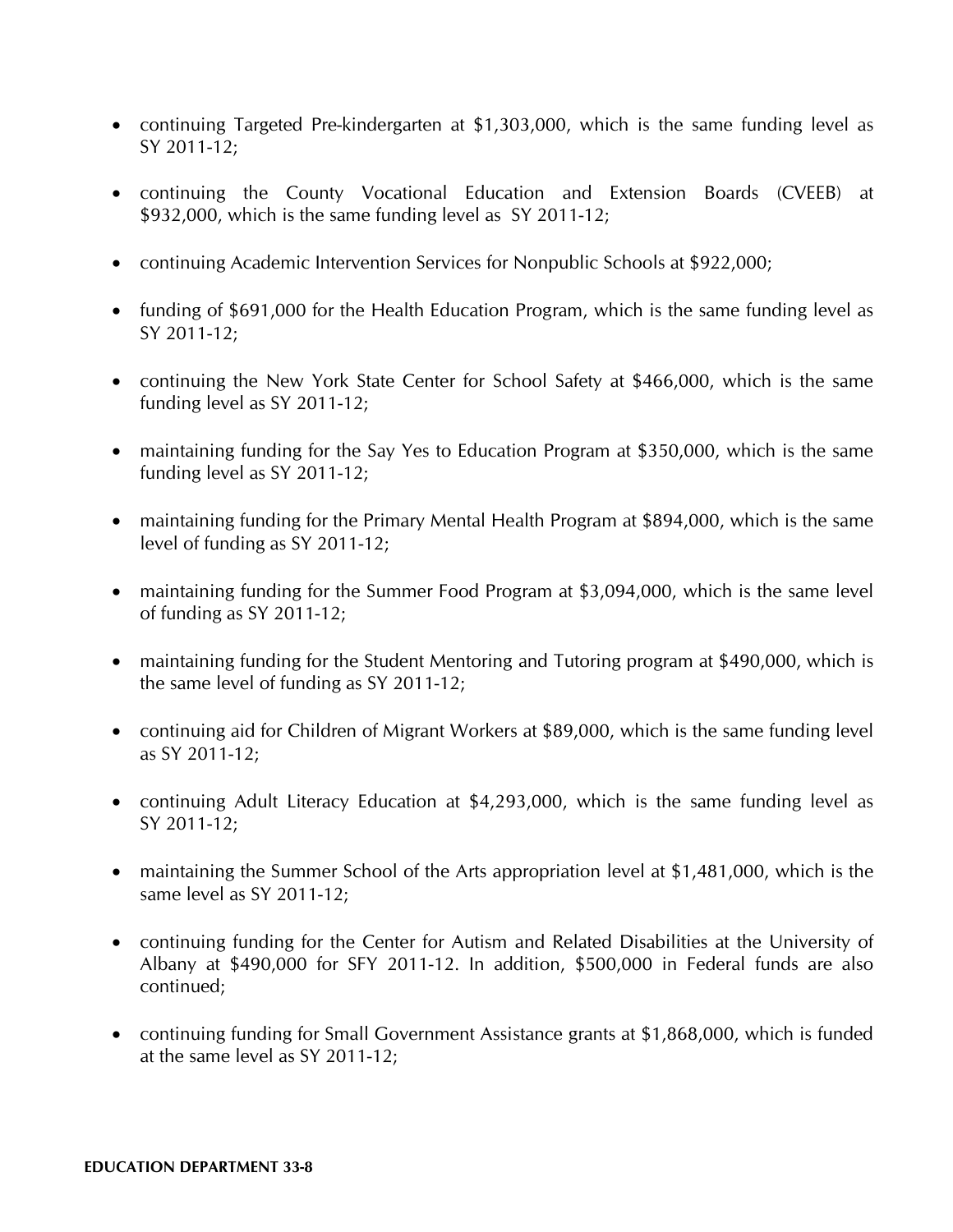- continuing federal funds of \$4,000,000 for Salary Enhancements for Teachers in Schools for Students with Special Needs; and
- continuing funding for Postsecondary Aid to Native Americans at \$598,000, which is the same level as SFY 2011-12.

## Proposed Increases

The Executive proposes:

- increasing Nonpublic School Aid to \$116,620,000, which is an increase of \$13,243,000 over SY 2011-12; and
- increasing School Lunch/Breakfast programs to \$33,700,000, which is an increase of \$600,000 over SY 2011-12.

## **OTHER SCHOOL PROGRAMS**

The Executive proposal would:

- increase the Private Schools for the Blind & Deaf program (4201) by \$79,300,000 above 2011-12 funding levels. This program would be funded at \$99,300,000 for SY 2012-13;
- increase the Preschool Special Education program (4410) by \$66,800,000 above 2011-12 funding levels. This program would be funded at \$936,700,000 for SY 2012-13; and
- increase the Summer School Program for Students with Disabilities (4408) by \$30,400,000 above 2011-12 funding levels. This program would be funded at \$321,700,000 for SY 2012-13, in order to meet the state's share of the costs of summer school programs for school-age pupils with disabilities.

## Proposed Decreases

The Executive proposes:

- providing \$60,000,000 to reimburse school districts for costs associated with the payment of the Metropolitan Commuter Transportation Mobility Tax, which is a decrease of \$10,000,000 from SY 2011-12, but covers current reimbursement amounts; and
- funding the Consortium for Worker Education at \$11,500,000, which is a decrease of \$1,500,000 from SY 2011-12.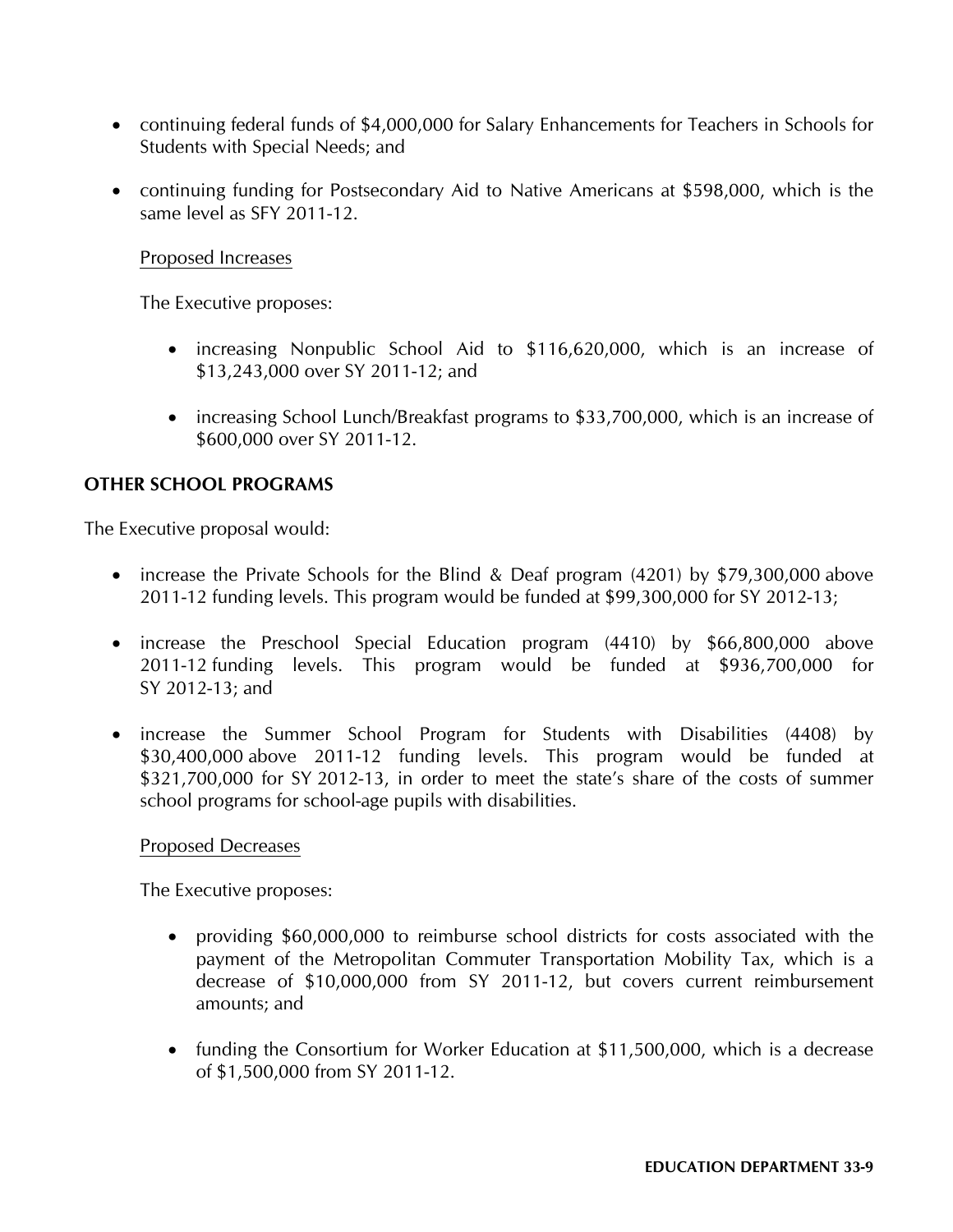## **ADULT CAREER AND CONTINUING EDUCATION SERVICES PROGRAM**

For SFY 2012-13, the Executive proposes:

- funding Case Services at \$54,000,000, which is the same level of funding as in SFY 2011-12;
- funding Independent Living Centers at \$12,361,000, which is the same level of funding as in SFY 2011-12;
- funding College Readers Aid at \$294,000, which is the same level of funding as in SFY 2011-12; and
- funding Supported Employment at \$15,160,000, which is the same level of funding as SFY 2011-12.

## **CULTURAL EDUCATION PROGRAM**

The Executive proposes:

- funding Aid for Public Libraries at \$79,012,000, which the same level as SFY 2011-12 levels; and
- funding Educational Television and Radio at \$14,002,000, which is the same level as SFY 2011-12.

## **HIGHER EDUCATION AND THE PROFESSIONS**

For SFY 2012-13, the Executive proposes:

- maintaining funding for Unrestricted Aid to Independent Colleges and Universities at a SFY 2011-12 funding level of \$35,129,000;
- maintaining funding for the Teacher Opportunity Corps Program at a SFY 2011-12 funding level of \$450,000;
- maintaining funding for the High Needs Nursing Program at a SFY 2011-12 funding level of \$941,000; and
- maintaining funding for the National Board for Professional Teaching Standards Certification Grant Program at a SFY 2011-12 funding level of \$368,000.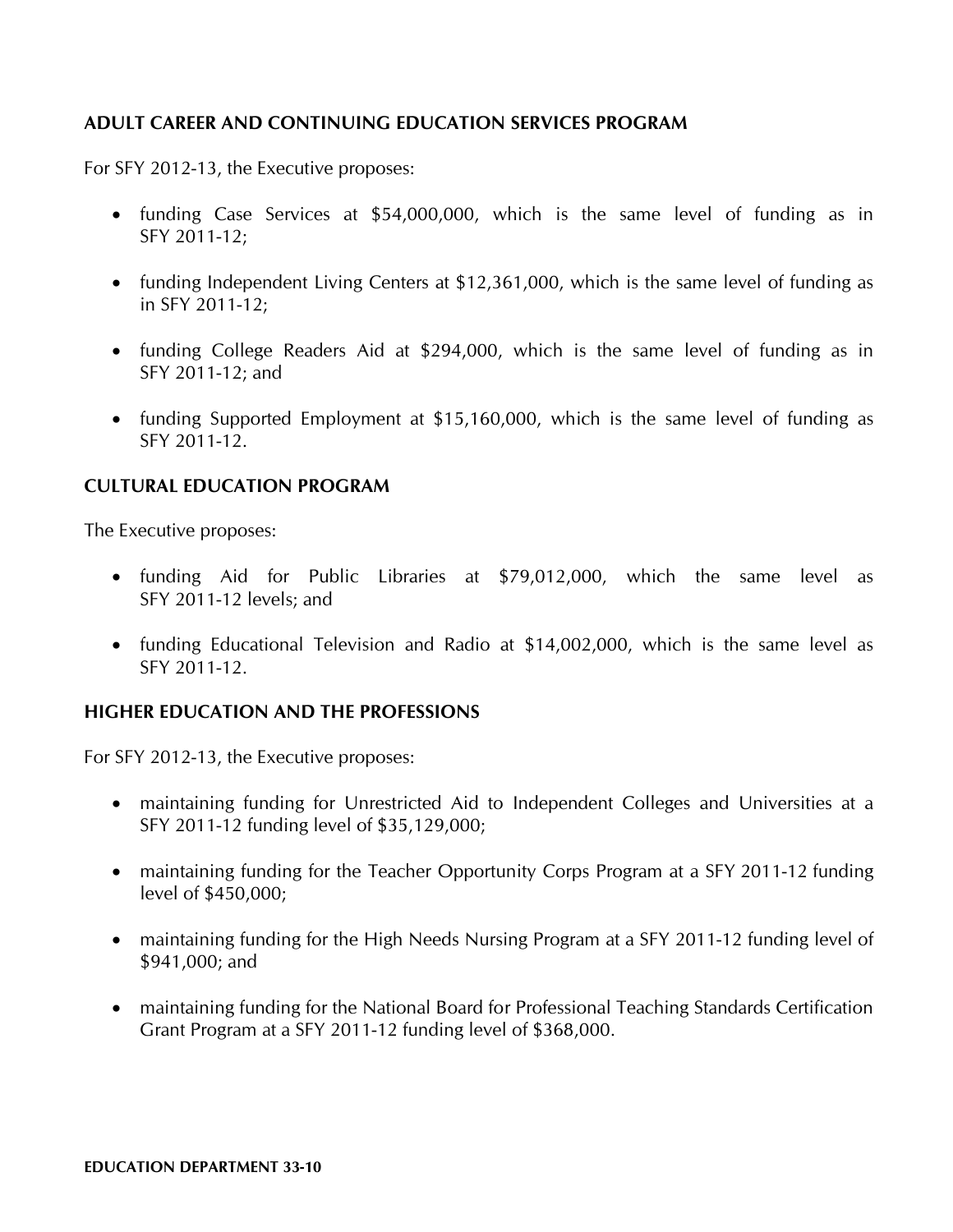## Proposed Decreases

The Executive proposes:

- decreasing funding for Liberty Partnerships to \$10,842,000. This appropriation does not include a \$1,700,000 appropriation enacted in December 2011;
- decreasing funding for the Higher Education Opportunity Program (HEOP) to \$20,783,000. This does not include a \$3,485,000 appropriation enacted in December 2011;
- decreasing funding for the Science and Technology Program (STEP) to \$9,774,000. This does not include the \$1,027,000 appropriation enacted in December 2011; and
- decreasing funding for the Collegiate Science and Technology Program (CSTEP) to \$7,406,000. This does not include a \$778,000 appropriation enacted in December 2011.

## **Capital Projects**

The Executive proposes:

- continuing funding of \$14,000,000 for Public Library Capital projects throughout the state; and
- funding various minor rehabilitation projects to keep State Education Department facilities in safe operating condition at \$3,400,000.

## **Article VII**

The Executive recommends Article VII legislation that would:

- provide that no school district shall receive an increase in 2012-13 education funding unless the district has submitted documentation, approved by the Commissioner, by January 17, 2013, that demonstrates full implementation of new standards and procedures for conducting annual professional performance reviews of teachers and principals;
- continue the Contract for Excellence program by requiring all school districts that submitted a contract for the 2011-12 School Year to submit a contract for the 2012-13 School Year unless all schools within the district are reported as being in "good standing" academically, and provide for the same expenditure as school year 2011-12;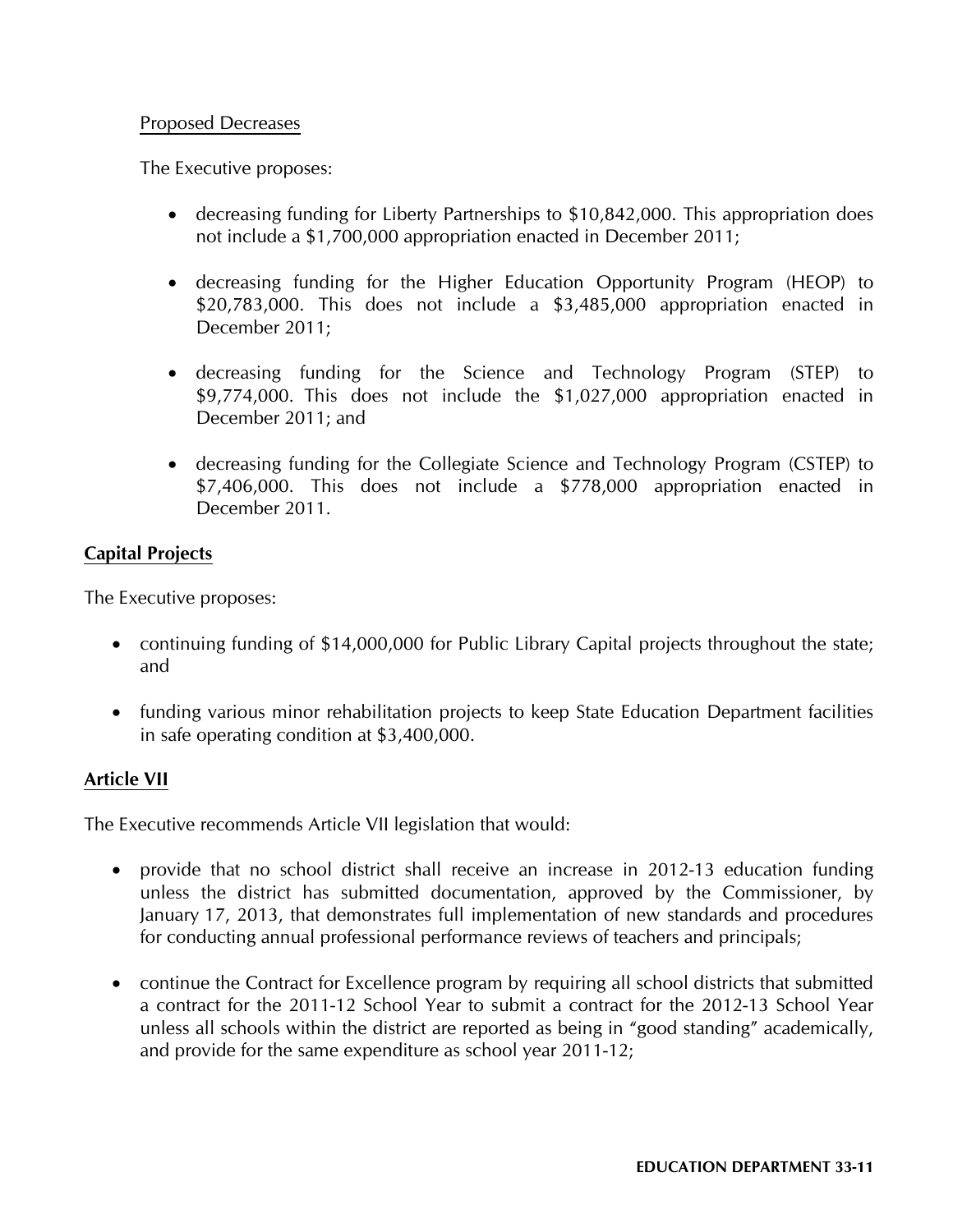- alter the calculation of payments for County Vocational Education and Extension Boards, retroactive to July of 2006, and limit the amount of time permitted for these institutions to submit claims to the state;
- provide for an increase in the payment of the competitive performance grants within the allocable growth amount;
- require the purchase of school buses and equipment from centralized state contracts, unless otherwise authorized by the Commissioner, in order to receive state reimbursement as of July 1, 2012;
- require school districts to obtain Commissioner approval for school bus equipment purchases;
- continue existing provisions for the Teachers of Tomorrow program in the city school district in the City of New York;
- extend special education class size waivers for school districts;
- provide for the support of libraries;
- extends, for five years, the provision of law that mitigates the impact of decreases in aid to school districts when a federal military base closes;
- extend the authority of school districts to award transportation contracts through a request for proposals process for an additional five years;
- extend the provisions of law in regard to conditional appointments of school district, charter school, and BOCES employees;
- extend the provisions of state law that conform to federal No Child Left Behind (NCLB) requirements;
- extend the provisions of law allowing Universal Prekindergarten providers to continue current hiring practices;
- extend the Consortium for Workforce Education program and reduce their setaside from \$13,000,000 to \$11,500,000;
- continue current provisions for School Bus Driver Training;
- continue current Chapter 1 Advance provisions;
- continue miscellaneous extenders for one year;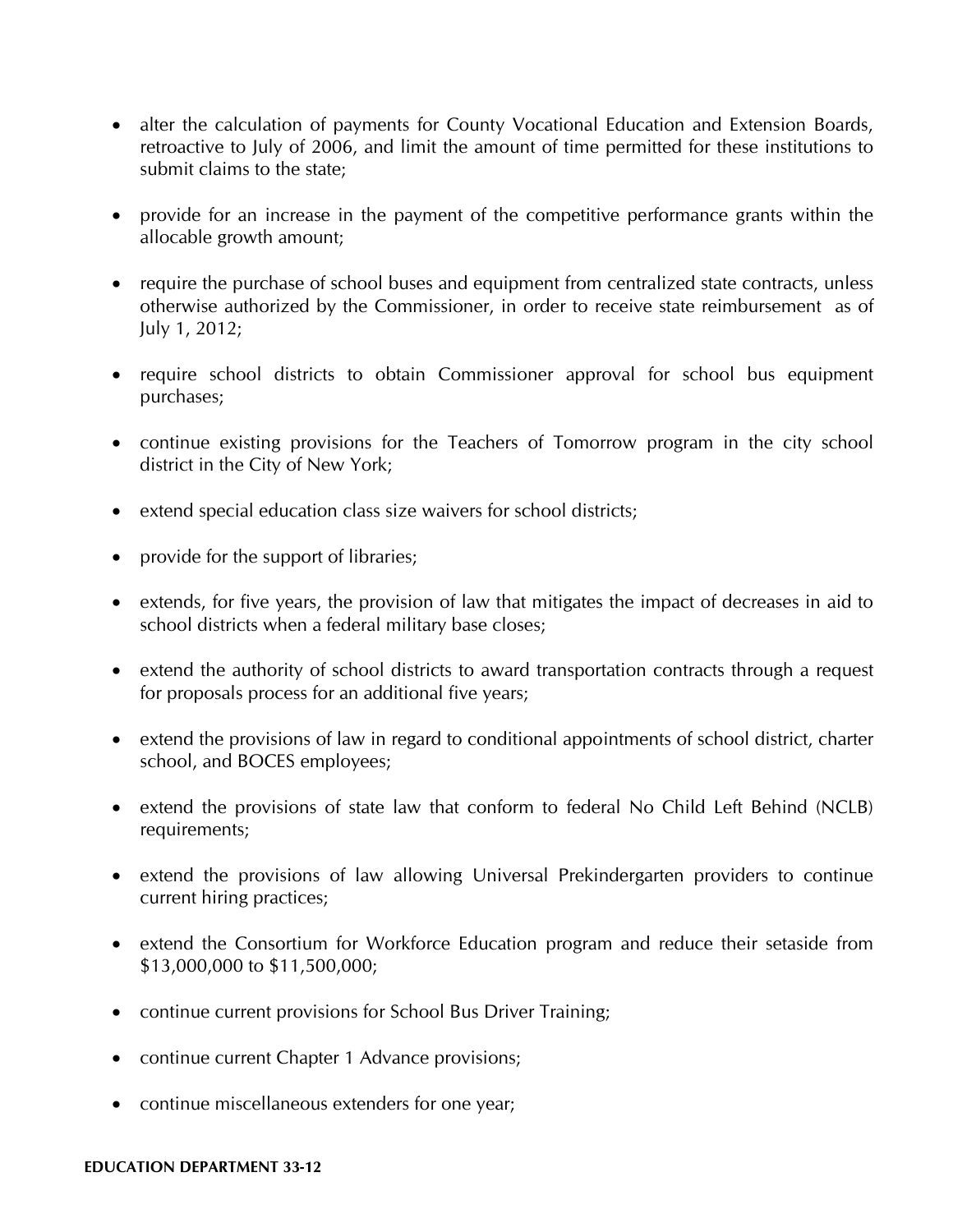- continue the existing provisions for lottery accrual due to a change made by the Government Accounting Standards Board regarding the Teacher Retirement System pension contributions;
- extend the Rochester City School District's ability to purchase health services from BOCES;
- continue the Magnet School, Attendance Improvement and Dropout Prevention, and Teacher Support Aid setasides within Foundation Aid;
- continue the provision of Foundation Aid at current funding levels in the 2012-13 school year;
- provide for the calculation of the Gap Elimination Adjustment (GEA) restoration by taking into account student poverty, district wealth, enrollment, the impact of the GEA reduction and provides for an across the board restoration;
- continue Supplemental Public Excess Cost Aid, High Tax Aid, and Academic Enhancement Aid at current levels through SY 2012-13;
- freeze all school aid formulas for both the 2011-12 and 2012-13 school years at the lesser of the SY 2012-13 Executive run or revised data;
- authorize school districts to regain eligibility for building aid in cases where districts missed the final cost report filing deadline;
- authorize the Office of Mental Health to enter into an agreement with the State Education Department for the purpose of providing educational services for patients ages five through twenty-one residing in hospitals operated by the Office of Mental Health. School districts and Boards of Cooperative Educational Services may be required to provide educational services comparable to what is received at the local school district;
- remove the State Education Department's ability to authorize approved preschool special education providers to also provide early intervention services to children;
- provides for the growth in county costs associated with the Preschool Special Education Program to be shared equally by the state, school district and county. In addition, the legislation prohibits children from receiving services from a preschool special education provider if there is a "less than arms length" relationship between the provider and the child's approved evaluator, unless specifically authorized by the Commissioner of Education. The legislation also requires the proximity of a provider to be considered when determining a child's placement and a justification to be stated when a provider which is more distant from a child's home is chosen over another appropriate provider; and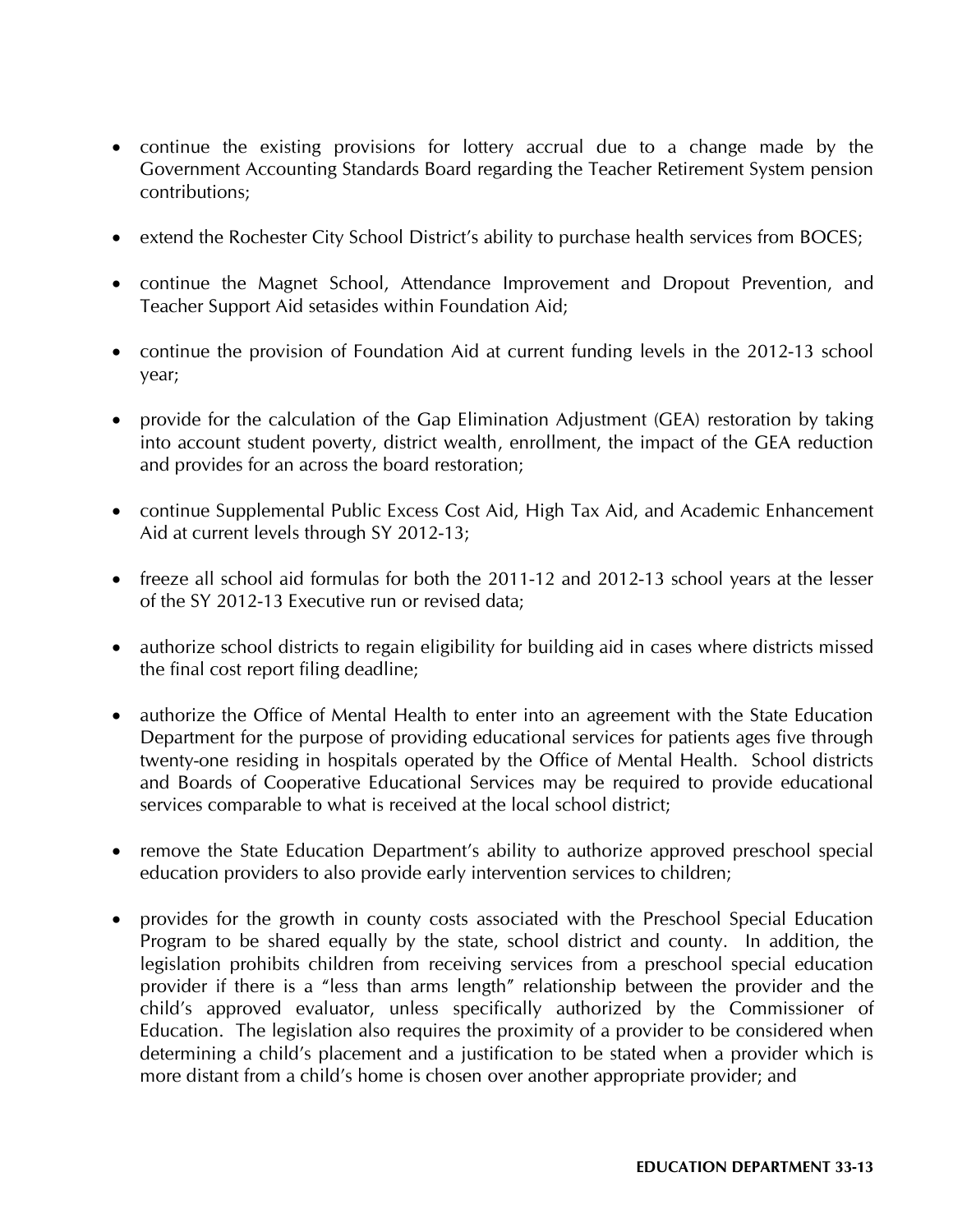• amends the disciplinary procedures and penalties for tenured employees (3020-A) in order to require the employing board and the employee's collective bargaining unit or employee to pay hearing officer and panel member compensation, enforce specific timeline requirements for conducting a hearing and rendering a decision, remove the requirement for a stenographer and impose a statute of limitations for receiving payment by the State Education Department for expenses related to hearings conducted prior to April 1, 2012.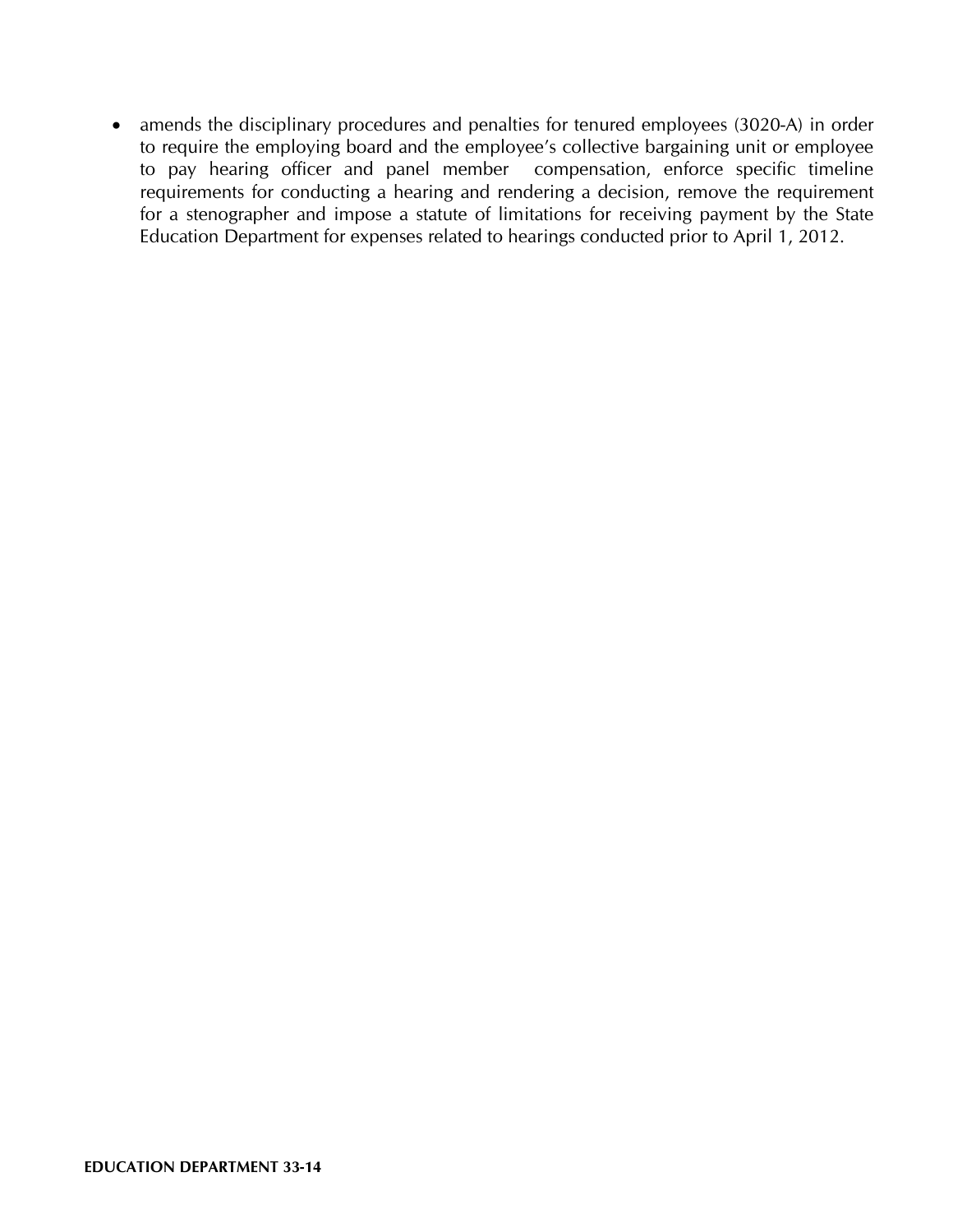# **OFFICE OF CHILDREN AND FAMILY SERVICES**

|                                   | <b>Adjusted</b><br>Appropriation<br>2011-12 | Executive<br><b>Request</b><br>2012-13 | Change         | <b>Percent</b><br>Change |
|-----------------------------------|---------------------------------------------|----------------------------------------|----------------|--------------------------|
| <b>AGENCY SUMMARY</b>             |                                             |                                        |                |                          |
| General Fund                      | 2,083,074,250                               | 2,218,927,250                          | 135,853,000    | 6.5%                     |
| Special Revenue-Other             | 123,340,000                                 | 88,848,000                             | (34, 492, 000) | $-28.0%$                 |
| Special Revenue-Federal           | 1,547,701,000                               | 1,484,803,000                          | (62,898,000)   | $-4.1\%$                 |
| Enterprise                        | 475,000                                     | 475,000                                | 0              | $0.0\%$                  |
| Capital Projects Fund             | 1,825,000                                   | 1,825,000                              | 0              | $0.0\%$                  |
| Youth Facilities Improvement Fund | 35,850,000                                  | 35,850,000                             | $\Omega$       | $0.0\%$                  |
| Internal Service Fund             | 100,000                                     | 100,000                                | $\Omega$       | $0.0\%$                  |
| <b>Total for AGENCY SUMMARY:</b>  | 3,792,365,250                               | 3,830,828,250                          | 38,463,000     | $1.0\%$                  |

|                                   | <b>ALL FUNDS PERSONNEL</b><br><b>BUDGETED FILL LEVELS</b> |                             |                       |  |
|-----------------------------------|-----------------------------------------------------------|-----------------------------|-----------------------|--|
| Fund                              | Current<br>2011-12                                        | <b>Requested</b><br>2012-13 | Change                |  |
| General Fund:<br>All Other Funds: | 2,683<br>460                                              | 2,874<br>460                | 191<br>$\overline{0}$ |  |
| <b>TOTAL:</b>                     | 3,143                                                     | 3,334                       | 191                   |  |

## **Agency Mission**

The Office of Children and Family Services (OCFS) is responsible for coordinating a system of support to help families achieve and maintain self-sufficiency and to provide for the well-being of their children. The Office administers a broad range of child welfare, child care, adult protective and delinquency programs, as well as residential and community-based services for New York State's juvenile justice system. The OCFS also supervises services to the blind and visually handicapped.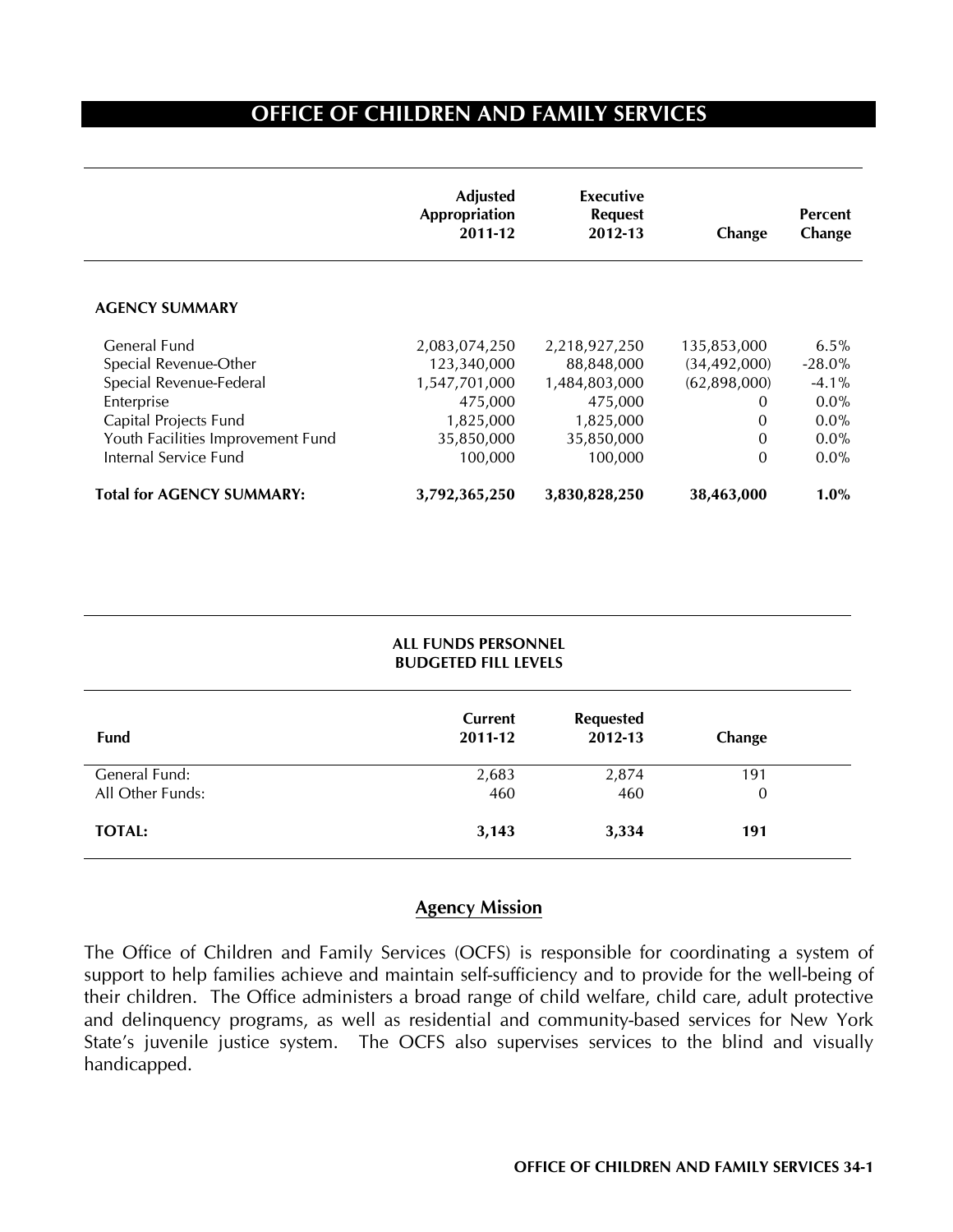## **Programmatic Highlights**

The State Fiscal Year (SFY) 2012-13 Executive Budget includes the following:

- an investment of \$12,000,000 related to the realignment of non-secure and community based juvenile justice facilities in order to provide placements and services to youth from New York City within New York City-based facilities;
- a corresponding downsizing or closure of OCFS operated facilities by 324 beds, and 247 full-time equivalent positions (FTE), of which 123 FTEs would be eliminated by layoff and 124 FTEs can be attributed to attrition, reflecting the transition of New York City youth to New York City administered facilities;
- the addition of 258 new youth facility staff to provide improved medical, mental health and direct care services to individuals in remaining youth facilities;
- an additional \$93,000,000 in General Fund support for child care subsidies to offset the loss of federal Temporary Assistance to Needy Families (TANF) funding;
- the elimination of the planned 3.6 percent cost-of-living adjustment (COLA) scheduled to take effect in SFY 2012-13 for various human services programs, as well as elimination of administrative trend factors that are currently built into certain OCFS programs, such as foster care;
- a five year reauthorization of the current financing structure for child welfare services, maintaining the state share for preventive services and adoption subsidies (62 percent), as well as the structure of the foster care block grant, including funding for the kinship guardianship assistance program;
- new funding of \$15,000,000 for the establishment of a 24-hour hotline to report allegations of abuse and neglect of persons involved in the programs licensed or certified by various human service agencies;
- new funding of \$2,000,000 for the creation of a public/private partnership program designed to provide state resources to regional areas that can best leverage private funding for human services programs; and
- the elimination of \$1,200,000 in funding for settlement houses and programs that help local social services districts reduce the caseloads of child protective workers.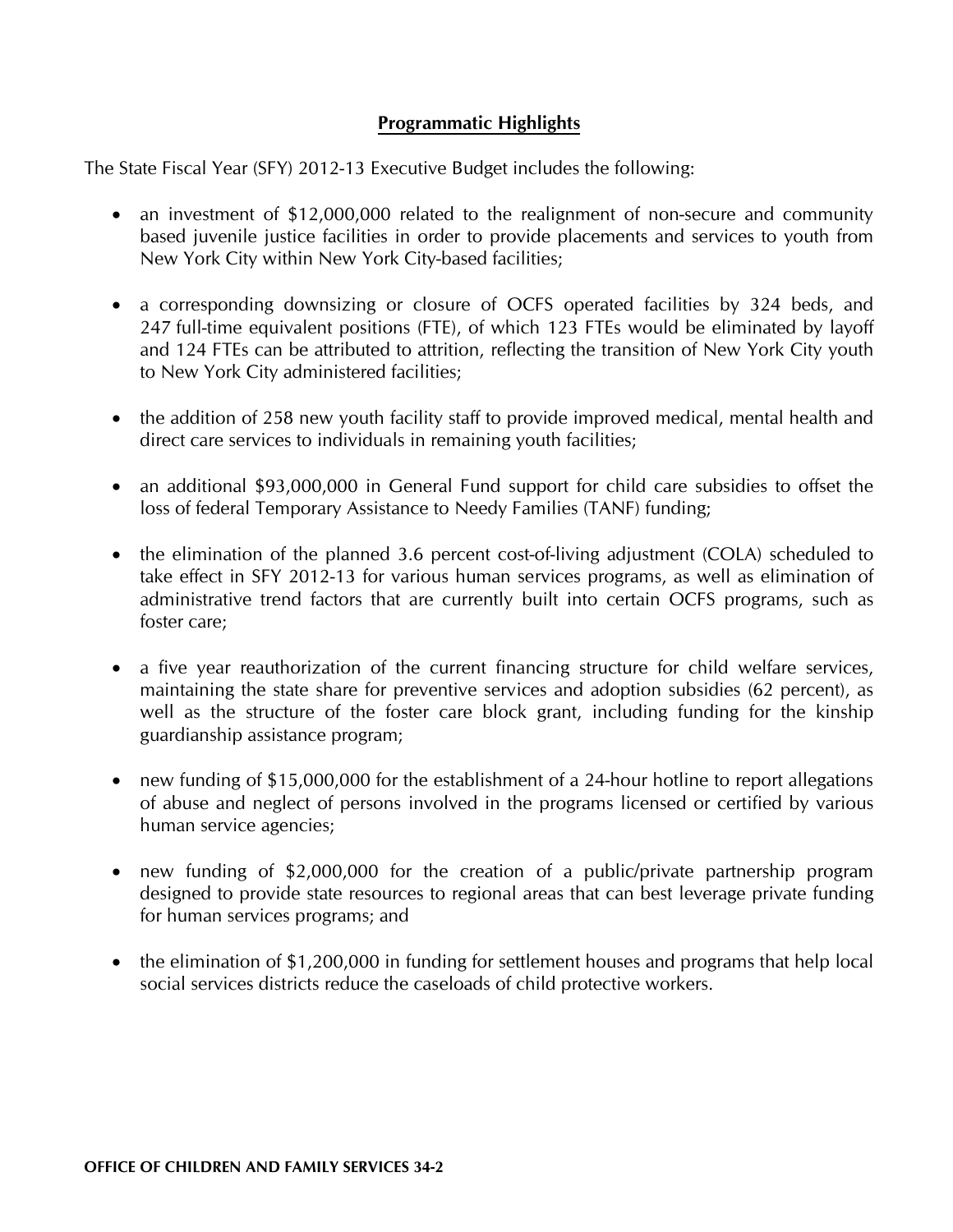## **Budget Detail**

The Executive proposes an All Funds appropriation of \$3,830,828,250, a net increase of \$38,463,000, or one percent, above the SFY 2011-12 budget level. The Executive recommends funding to support 3,334 FTE positions, a net increase of 191 positions from SFY 2011-12.

#### **State Operations**

The Executive proposes an All Funds State Operations appropriation of \$529,128,200, a net decrease of \$71,800 from the SFY 2011-12 level.

#### Proposed Increases

The Executive proposes:

- an increase of \$27,990,000 related to the elimination of an agency offset account that transferred funds from a special revenue fund to the General Fund;
- an increase of \$15,000,000 related to the implementation of a 24-hour hotline to report allegations of abuse and neglect of persons involved in programs licensed or certified by the Office of Mental Health, the Office for Persons with Developmental Disabilities, the Office of Alcoholism and Substance Abuse, the Office of Children and Family Services, the Department of Health, and the State Education Department;
- an increase of \$700,000 to provide for the net cost of agency hearings for cases brought following reports of child abuse and neglect to the State Central Registry (SCR), and other savings assumed as the result of increased agency efficiencies and shared services; and
- an increase of \$100,000 related to an adjustment in the amount of a federal grant award for the Commission for the Blind and Visually Handicapped (CBVH).

#### Proposed Decreases

The Executive proposal includes:

- a decrease of \$34,492,000 related to the elimination of an agency offset account that transferred funds from a special revenue fund account to the General Fund;
- a decrease of \$4,150,000 related to the closure/downsizing of OCFS operated youth facilities that would reduce employment by 247 FTE's and reduce capacity by 324 beds;
- a decrease of \$3,000,000 as a result of the unavailability of anticipated federal funding for the Elder Justice Act; and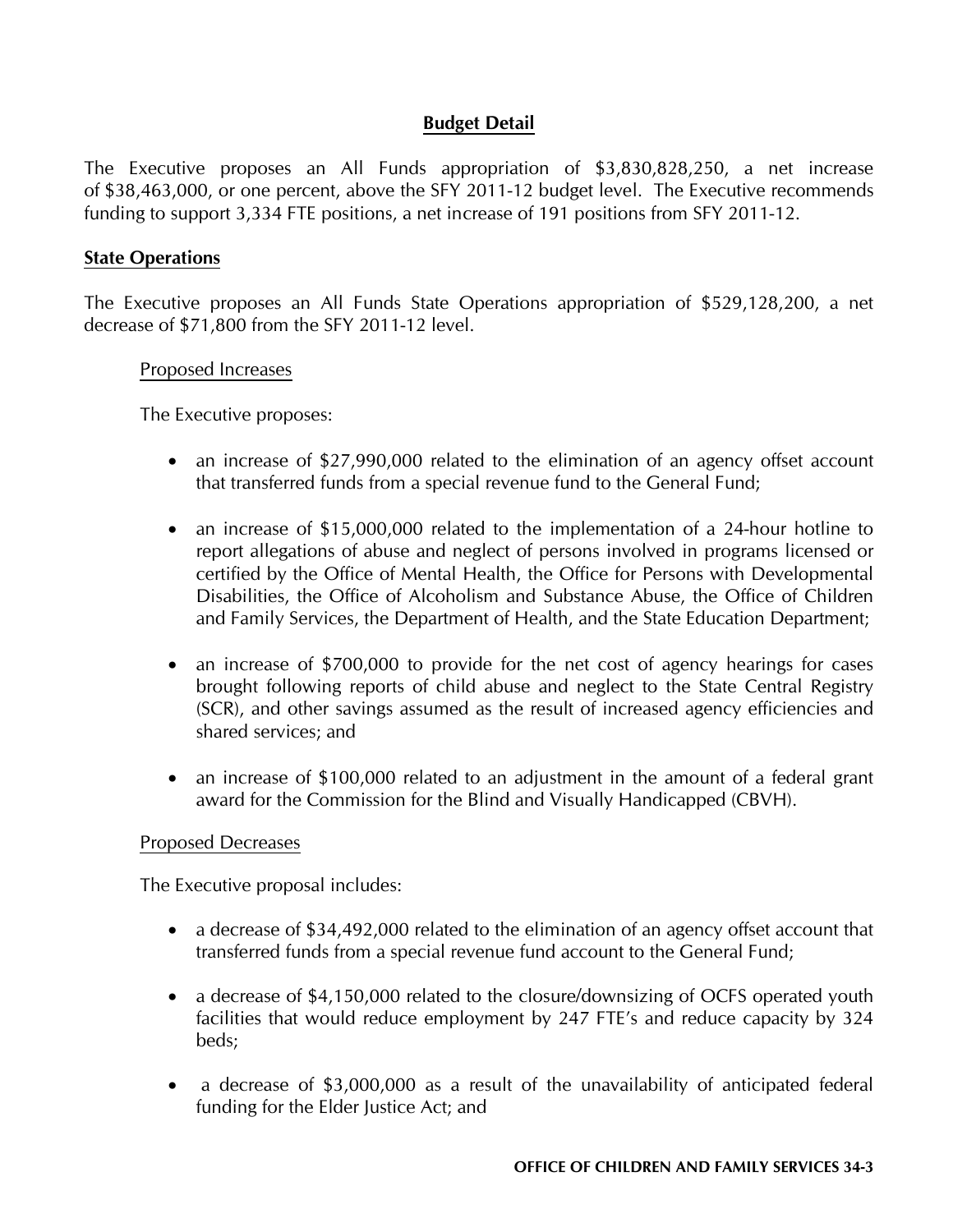• a decrease of \$2,220,000 related to the hiring of 86 fewer new youth facility staff to provide improved services to youth than originally anticipated per a Department of Justice settlement agreement, as a result of the Executive proposal to transition New York City youth to New York City-based facilities. As of SFY 2011-12, 70 FTE positions have been filled.

## **Aid to Localities**

The Executive proposes an All Funds Aid to Localities appropriation of \$3,264,025,050, a net increase of \$38,534,800, or 1.2 percent, above the SFY 2011-12 level.

## Proposed Increases

The Executive proposes:

- an increase of \$93,000,000 in General Fund support for child care subsidies as a result of the loss of federal Temporary Assistance to Needy Families (TANF) funding. Overall support for child care subsidies is flat year-to-year;
- an increase of \$8,614,000 for the reimbursement of New York City for services provided to juvenile delinquents in a non-secure setting;
- an increase of \$2,350,000 for Medicaid per diem services provided for children in foster care as a result of the add-on rate for mental health services;
- an increase of \$2,000,000 for the establishment of a new public/private partnership program designed to provide state resources to regional areas that can best leverage private funding for human services programs;
- an increase of \$1,300,000 for foster care, adult and child protective services, preventive and adoption services provided by Indian tribes based on increased claims; and
- an increase of \$680,000 for the state share of Committee on Special Education (CSE) placements related to increased caseload estimates.

#### Proposed Decreases

The Executive proposal includes:

- a decrease of \$93,000,000 related to the loss of federal TANF funding;
- a decrease of \$48,000,000 related to the loss of American Recovery and Re-investment Act (ARRA) funding for foster care and adoption subsidies;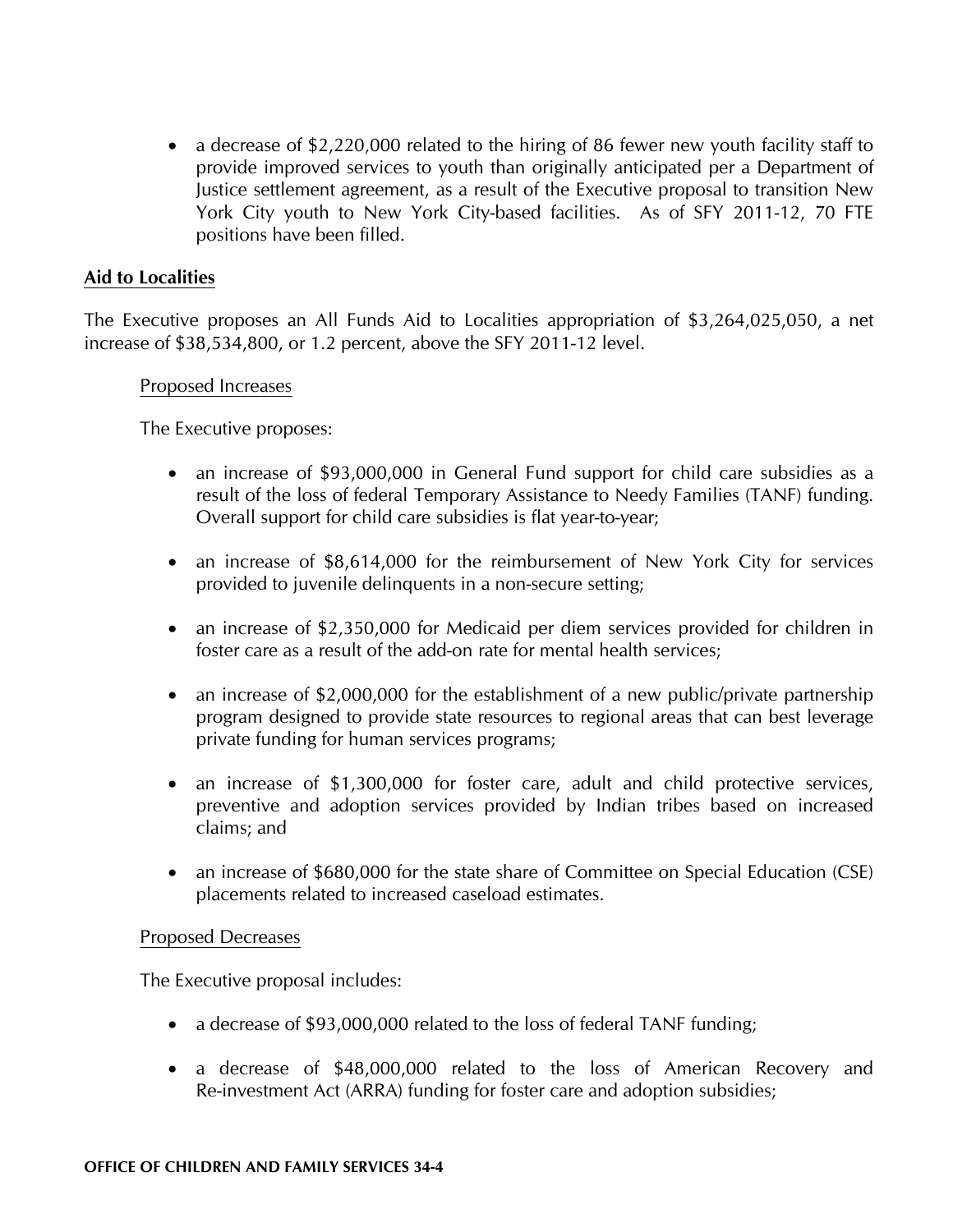- a decrease of \$12,000,000 as a result of the unavailability of anticipated federal funding for the Elder Justice Act;
- a decrease of \$7,000,000 in funding that was made available for the child care facilitated enrollment program in special session legislation passed in December 2011;
- a decrease of \$1,500,000 for the child care unionization agreements as a result of collective bargaining agreements by the United Federation of Teachers (UFT);
- a decrease of \$760,000 related to the elimination of funding provided to local social services districts to help reduce the caseloads of child protective workers; and
- a decrease of \$450,000 related to the elimination of funding for settlement houses.

## **Capital Projects**

The Executive proposes funding of \$37,675,000 for the Capital Projects Fund and the Youth Facilities Improvement Fund, unchanged from SFY 2011-12.

## **Article VII**

The Executive recommends Article VII legislation that would:

- extend Child Welfare Financing until June 30, 2017, including the current open-ended 62 percent state reimbursement to local social services districts for the non-federal portion of child preventive services, child protective services, after care, independent living and adoption administration and services, and continued funding for the Kinship Guardianship Assistance program out of the Foster Care Block Grant. This proposal would also make permanent current open-ended 62 percent state reimbursement to local social services districts for the non-federal portion of adoption subsidies, and allow the State Commission on Quality of Foster Care to sunset;
- authorize New York City (NYC) to operate limited-secure and non-secure facilities for adjudicated juvenile delinquents, subject to a plan approved by the OCFS and the Director of the Budget. Upon approval of the plan, adjudicated NYC youth requiring limited-secure or non-secure care would be placed with, or transferred to, NYC operated facilities. OCFS would be authorized to close any of its facilities for one year from the effective date of the approved plan, upon 60 days notice of any service and staffing reductions;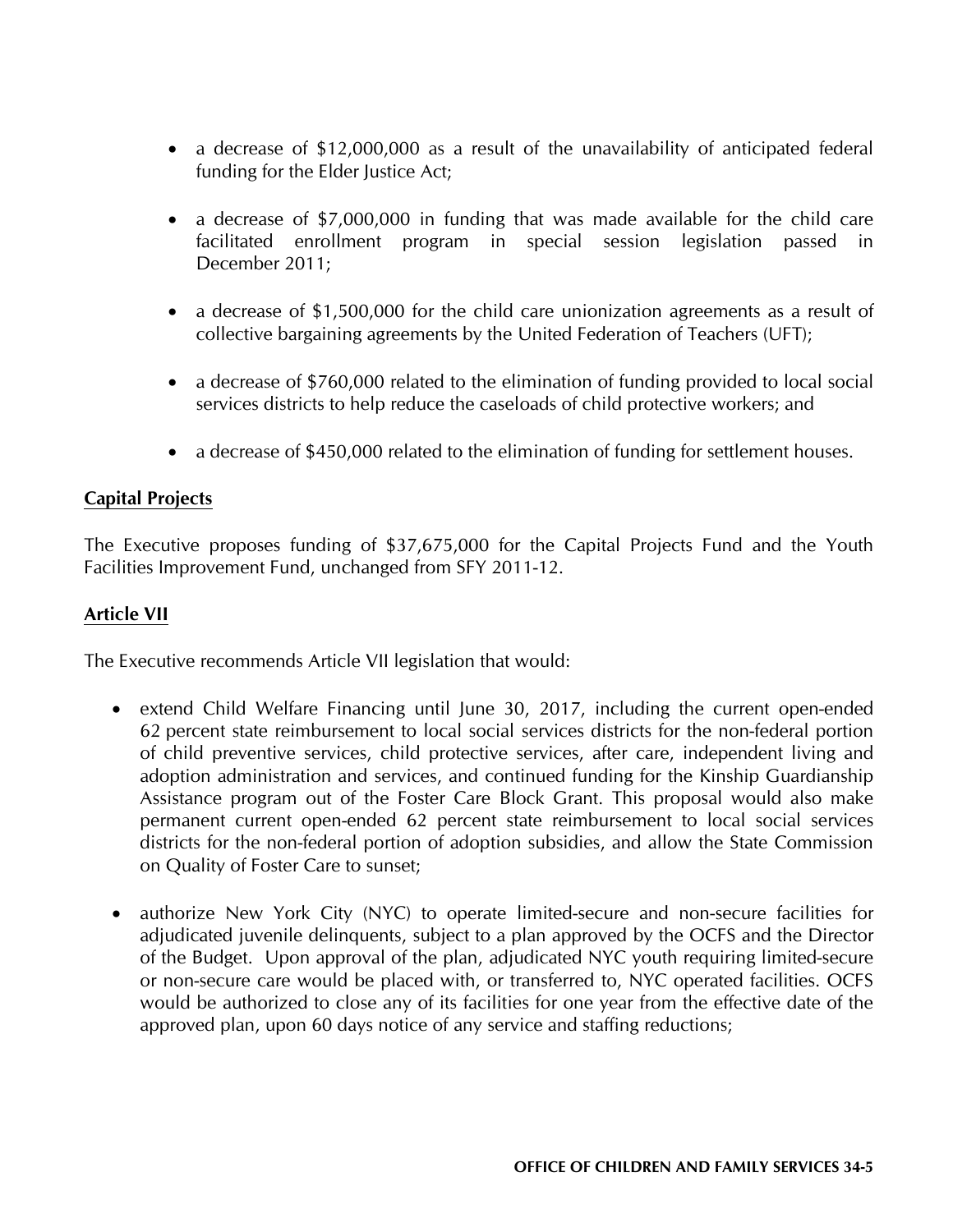- repeal the Child Welfare Research Advisory Panel which is responsible for developing guidelines for research projects relating to child protective, preventive, foster care and other child welfare services; and
- repeal the Board of Visitors which is responsible for making recommendations to the facility director of each residential school operated by OCFS.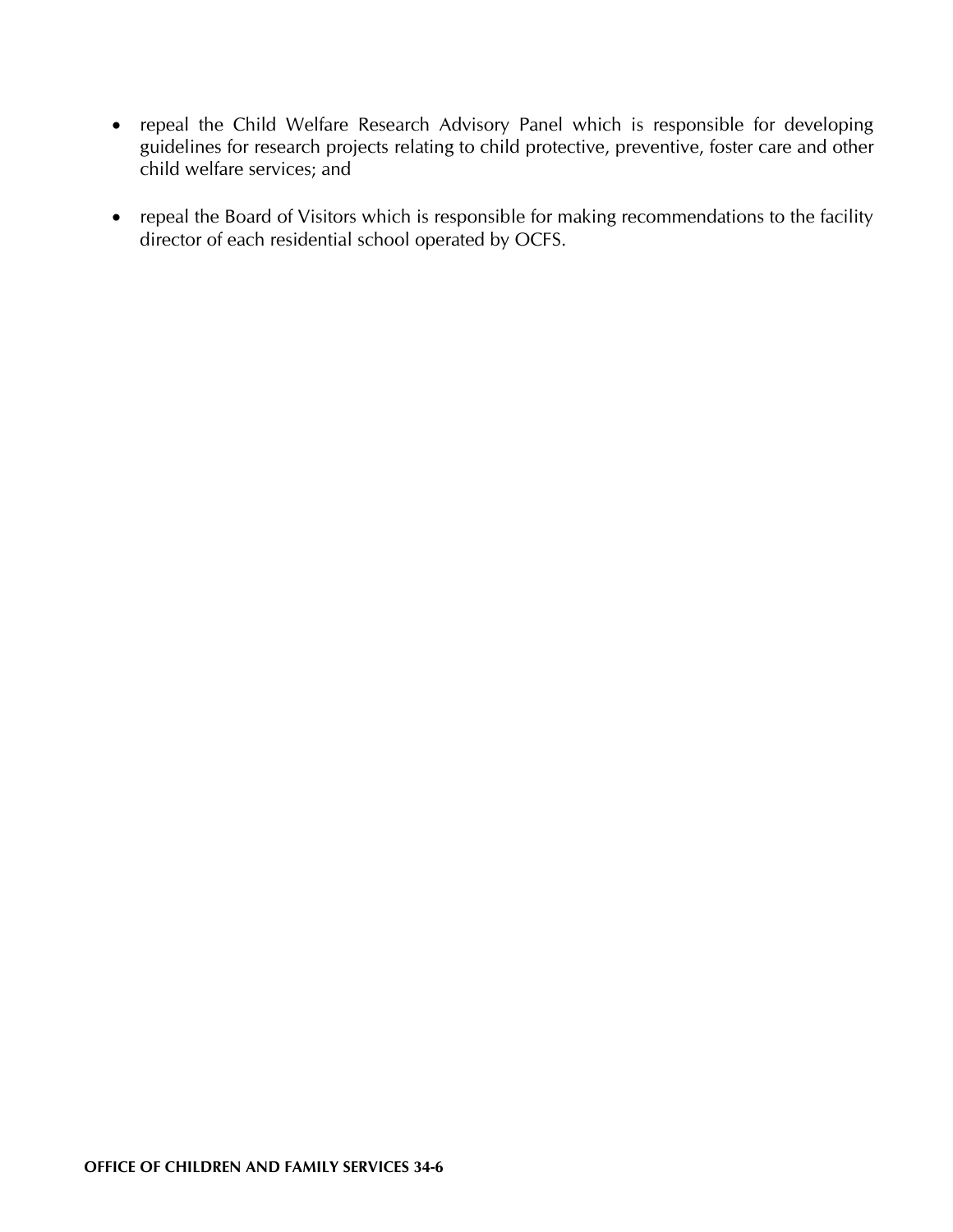# **OFFICE OF TEMPORARY AND DISABILITY ASSISTANCE**

|                                                                                       | <b>Adjusted</b><br>Appropriation<br>2011-12            | Executive<br><b>Request</b><br>2012-13                 | Change                                    | <b>Percent</b><br>Change                  |
|---------------------------------------------------------------------------------------|--------------------------------------------------------|--------------------------------------------------------|-------------------------------------------|-------------------------------------------|
| <b>AGENCY SUMMARY</b>                                                                 |                                                        |                                                        |                                           |                                           |
| General Fund<br>Special Revenue-Other                                                 | 1,396,663,000<br>169,103,000                           | 1,664,854,000<br>22,400,000                            | 268,191,000<br>(146, 703, 000)            | $19.2\%$<br>$-86.8\%$                     |
| Special Revenue-Federal<br>Housing Program Fund<br>Internal Service Fund<br>Fiduciary | 4,001,053,000<br>30,000,000<br>1,199,000<br>10,000,000 | 3,992,148,000<br>30,000,000<br>1,000,000<br>10,000,000 | (8,905,000)<br>0<br>(199,000)<br>$\Omega$ | $-0.2%$<br>$0.0\%$<br>$-16.6%$<br>$0.0\%$ |
| <b>Total for AGENCY SUMMARY:</b>                                                      | 5,608,018,000                                          | 5,720,402,000                                          | 112,384,000                               | 2.0%                                      |

|                                   | <b>ALL FUNDS PERSONNEL</b><br><b>BUDGETED FILL LEVELS</b> |                             |              |  |
|-----------------------------------|-----------------------------------------------------------|-----------------------------|--------------|--|
| Fund                              | Current<br>2011-12                                        | <b>Requested</b><br>2012-13 | Change       |  |
| General Fund:<br>All Other Funds: | 183<br>2,042                                              | 1,119<br>1,147              | 936<br>(895) |  |
| <b>TOTAL:</b>                     | 2,225                                                     | 2,266                       | 41           |  |

## **Agency Mission**

The Office of Temporary and Disability Assistance (OTDA), working with the Office of Children and Family Services and other agencies, helps children and families in need to achieve economic self-sufficiency. OTDA administers public assistance programs, including Family Assistance, Safety Net Assistance, Supplemental Security Income, the Federal Food Stamp Program, the Home Energy Assistance Program, child support enforcement and services, refugee assistance programs, and homeless shelter and service programs. OTDA also serves as the host agency for the administration of the federal Temporary Assistance to Needy Families (TANF) block grant which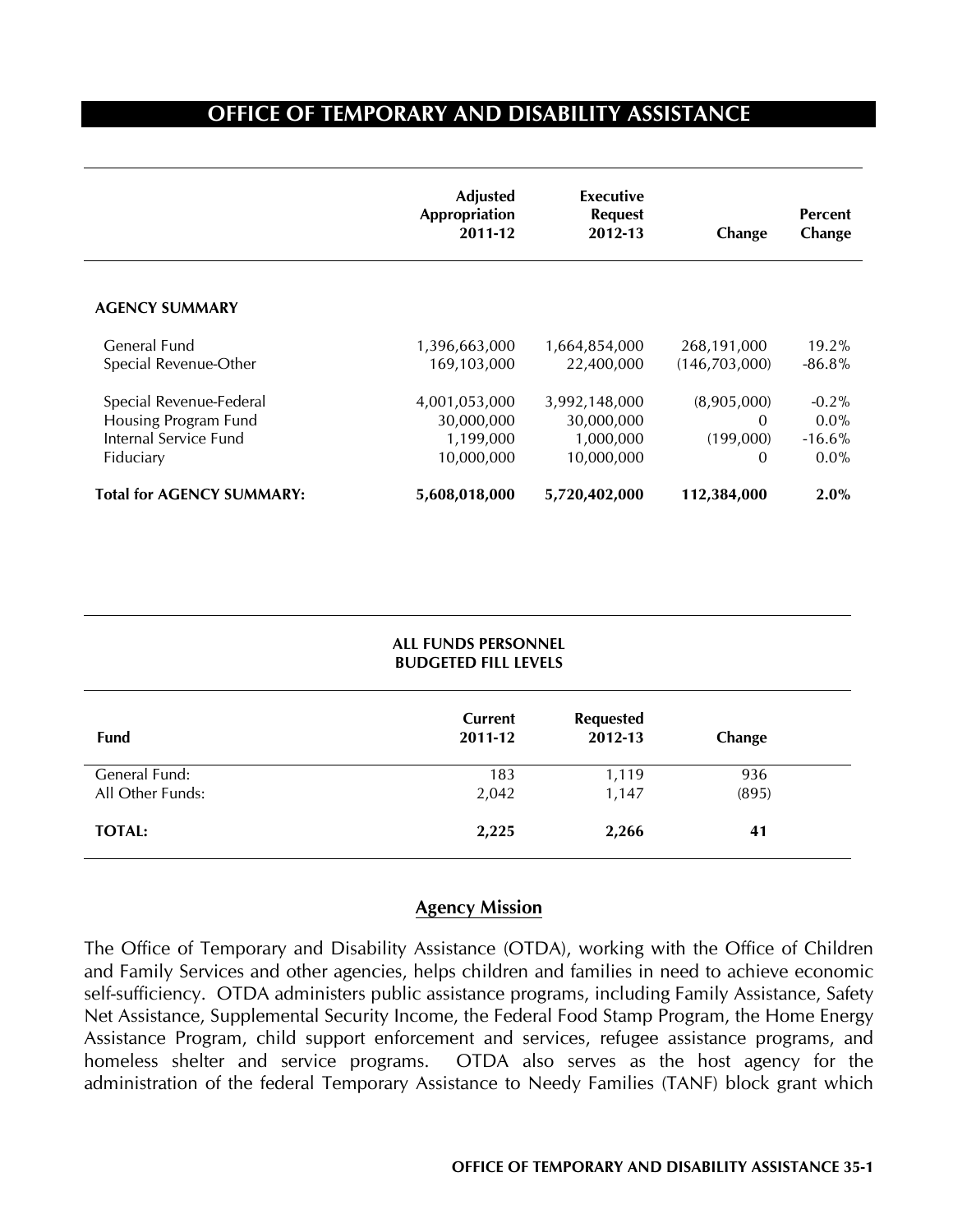provides funding for public assistance benefits, as well as for programs and services designed to assist needy children and families as they transition to self-support.

## **Programmatic Highlights**

The State Fiscal Year (SFY) 2012-13 Executive Budget includes the following:

- a proposal to phase in the remaining ten percent public assistance grant increase that is scheduled for July 2012 with a five percent increase in July 2012, and another five percent increase in July 2013;
- a recommendation to allow for the takeover of administration of the state's portion of the Supplemental Security Income (SSI) program, which the state currently pays the federal government to administer on behalf of the state. This action requires an \$11,000,000 investment in SFY 2012-13, and is expected to generate \$90,000,000 in savings upon full implementation in SFY 2014-15;
- the elimination of \$15,000,000 in funding for shelter supplements or other services to prevent eviction and address homelessness in New York City;
- a proposal to eliminate state support for the administrative costs associated with the child support enforcement program. Under this proposal, local social services districts would no longer receive state reimbursement for a portion of administrative costs incurred and would, instead, retain the state share of child support payments previously collected on behalf of parents on public assistance. The state would save \$34,760,000 under this proposal;
- a \$13,000,000 increase in Temporary Assistance for Needy Families (TANF) funding for the Flexible Fund for Family Services (FFFS);
- a \$93,300,000 reduction in TANF funding for child care subsidies for families in receipt of public assistance;
- the elimination of \$9,400,000 in TANF funding for various initiatives including: Child Care Facilitated Enrollment, SUNY/CUNY Child Care, Wage Subsidy Program, Preventive Services, Displaced Homemakers, Non-Residential Domestic Violence, Supportive Housing for Families and Young Adults, Advantage Afterschool, Settlement Houses, ACCESS-Welfare to Careers, Supplemental Homelessness Intervention Program, Fatherhood Initiative, Emergency Homeless, Wheels for Work, Community Solutions to Transportation, BRIDGE, Refugee Resettlement Program, Disability Advocacy Program, Rochester-Genesee Regional Transportation Authority, Kinship Caretaker/Relative, and Centro of Oneida;
- the elimination of \$39,000,000 for traditionally TANF funded programs that were appropriated in Special Session legislation passed in December 2011 including: Summer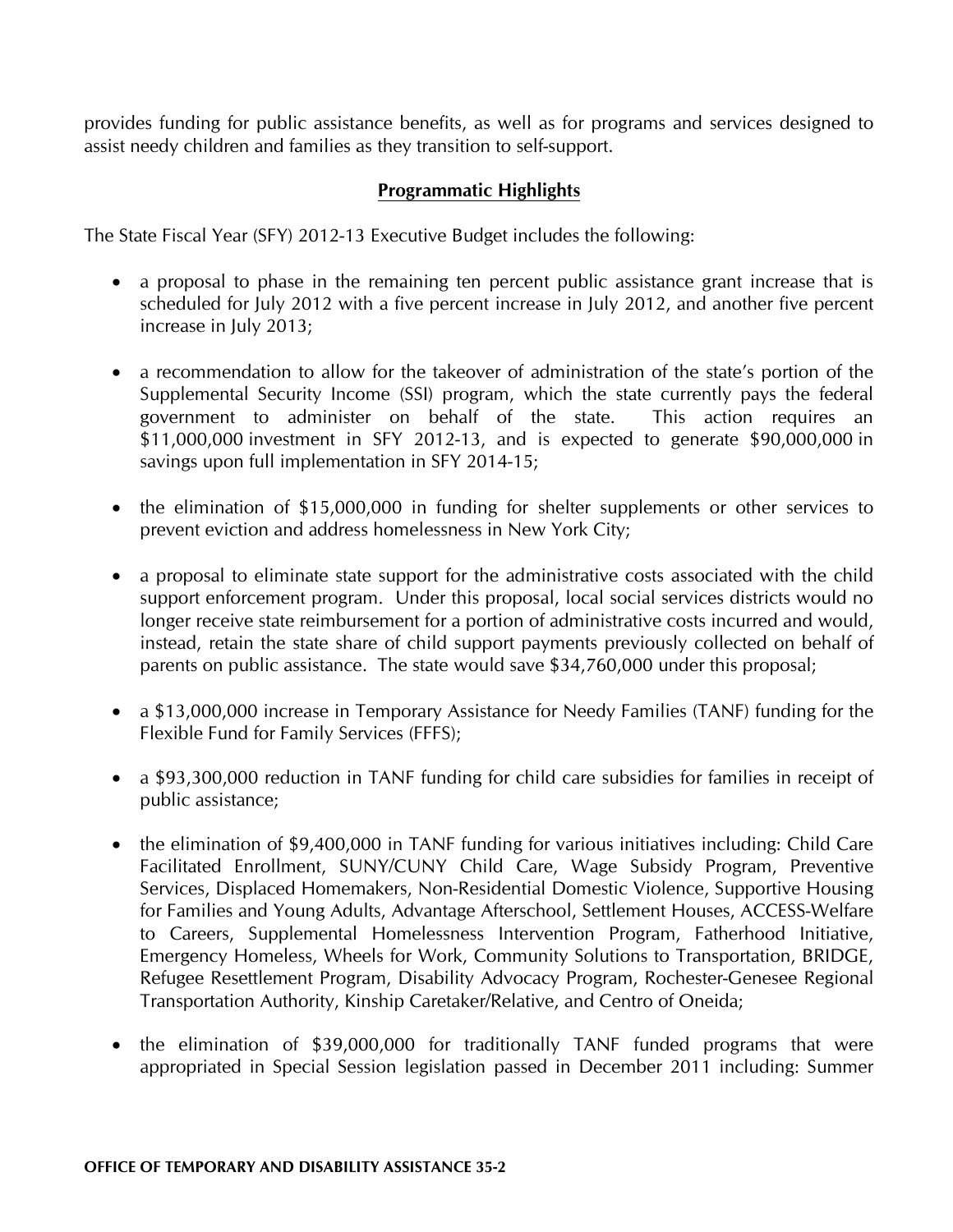Youth Employment Program, Career Pathways, Displaced Homemakers, ATTAIN, Child Care Facilitated Enrollment;

- an additional \$1,000,000 in funding for the Nutrition Education and Outreach Program (NOEP) intended to increase enrollment in the federal food stamp program; and
- the transfer of six full-time equivalents (FTEs) and \$3,340,000 in funding for refugee resettlement and the citizenship initiative from OTDA to the Department of State related to the establishment of a new Office of New Americans.

## **Budget Detail**

The Executive proposes an All Funds appropriation of \$5,720,402,000, a net increase of \$112,384,000, or 2.0 percent, from the SFY 2011-12 budget level. The Executive recommends funding support of 2,266 FTE positions, a net increase of 41 positions from SFY 2011-12 attributable to additional staffing related to the state takeover of SSI administration and the transfer of FTEs to the Office of New Americans.

## **State Operations**

The Executive proposes an All Funds State Operations appropriation of \$469,180,000, a net decrease of \$2,670,000 from the SFY 2011-12 budget level.

## Proposed Increases

The Executive proposes:

- an increase of \$150,900,000 in General Fund spending related to the consolidation of earned federal revenue into the General Fund, as opposed to Special Revenue accounts, including the following specific increases:
	- o \$69,980,000 in the Information Technology program;
	- o \$38,170,000 in the Administration program;
	- o \$16,120,000 in the Legal Affairs program;
	- o \$16,010,000 in the Employment and Economic Support program;
	- o \$9,060,000 in the Child Support program; and
	- o \$1,560,000 in the Specialized Services program;
- an increase of \$10,370,000 in federal funding for the Office of Disability Determinations; and
- an increase of \$2,160,000 in federal funding for the Food Stamp Employment and Training program to assist local districts with the administration of certain food stamp program functions.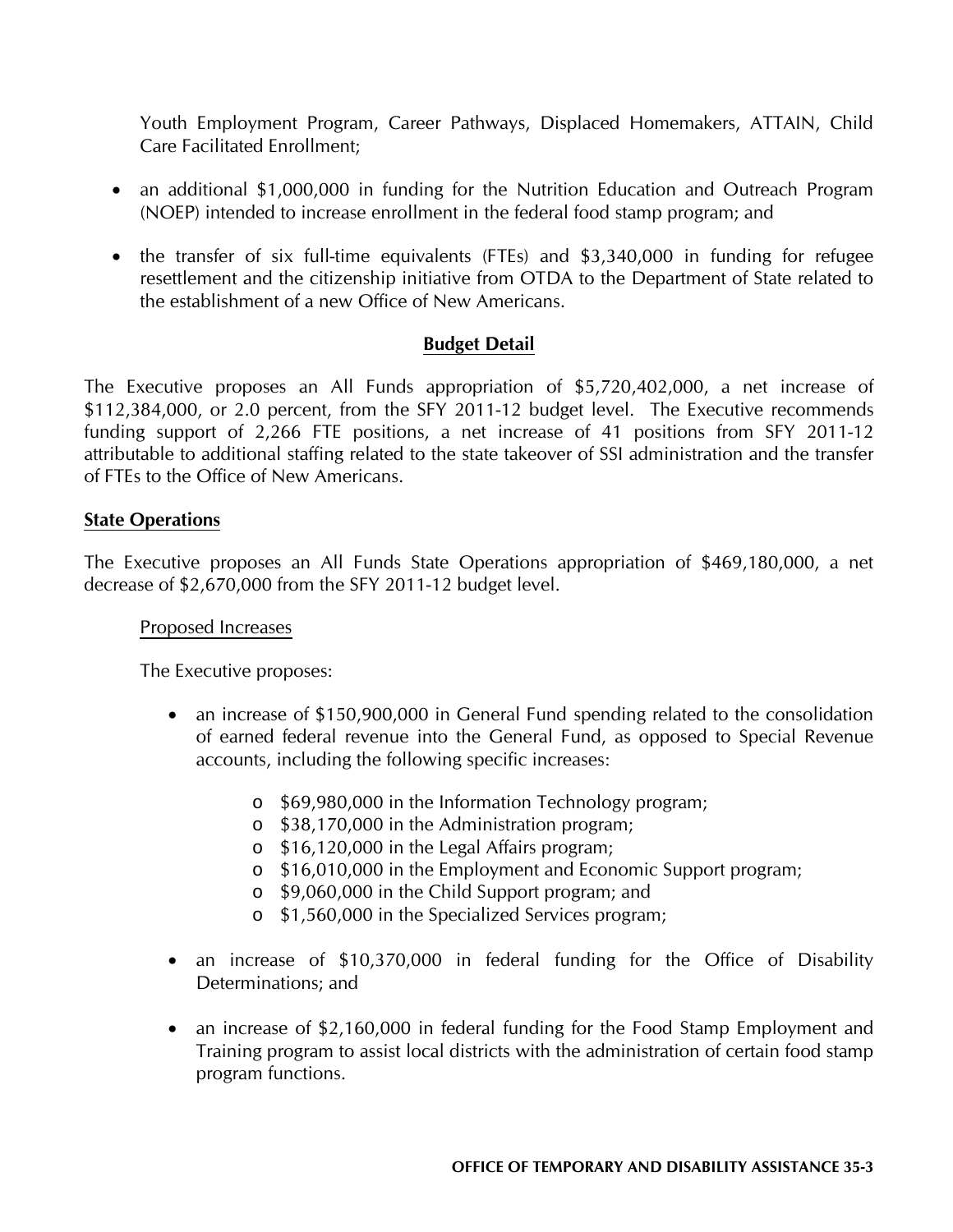## Proposed Decreases

The Executive proposes:

- a decrease of \$136,700,000 in various special revenue fund accounts related to the consolidation of earned federal revenue into the General Fund;
- a decrease of \$12,600,000 in federal funding related to the administration of the FFFS and compliance with federal data reporting requirements;
- a decrease of \$9,410,000 in federal funding for welfare fraud prevention;
- a decrease of \$4,000,000 in federal funding for enhancements in the information technology program;
- a decrease of \$3,050,000 in federal funding for expenses related to the administration of the child support enforcement program; and
- a decrease of \$570,000 in federal funding for the administration of homeless housing grants.

## **Aid to Localities**

The Executive proposes an All Funds Aid to Localities appropriation of \$5,221,222,000, an increase of \$115,054,000, or 2.25 percent, from the SFY 2011-12 budget level. The largest funding source within Aid to Localities is the TANF block grant totaling \$2,586,667,000; a decrease of \$43,800,000 from last year. TANF appropriations of \$1,320,000,000 would support an anticipated 255,031 recipients of Family Assistance, a decrease of 6,730 from the current fiscal year. The Executive Budget proposes to continue the public assistance benefit financing structure that was included in the SFY 2011-12 Enacted Budget. This proposal fully finances Family Assistance benefit payments with TANF funding, thereby eliminating the state and local shares of Family Assistance expenditures. Further, in other Aid to Localities funding, the state reimbursement to local districts for Safety Net Expenditures remains at 29 percent, with a local share of 71 percent.

The Executive proposes to make \$964,000,000 of TANF funding available to local districts through the Flexible Fund for Family Services (FFFS), an increase of \$13,000,000 from SFY 2011-12.

The Executive provides TANF funding for child care subsidies at \$299,667,000, a decrease of \$93,300,000 from SFY 2011-12. The Executive proposal includes a corresponding increase of \$93,000,000 in the Office of Children and Family Services (OCFS) General Fund to offset this decrease in funding for child care. The Executive also eliminates \$3,729,000 in TANF funding for SUNY Child Care, CUNY Child Care, and the Child Care Facilitated Enrollment Program. In addition, the Executive eliminates funding for 21 other TANF initiatives, totaling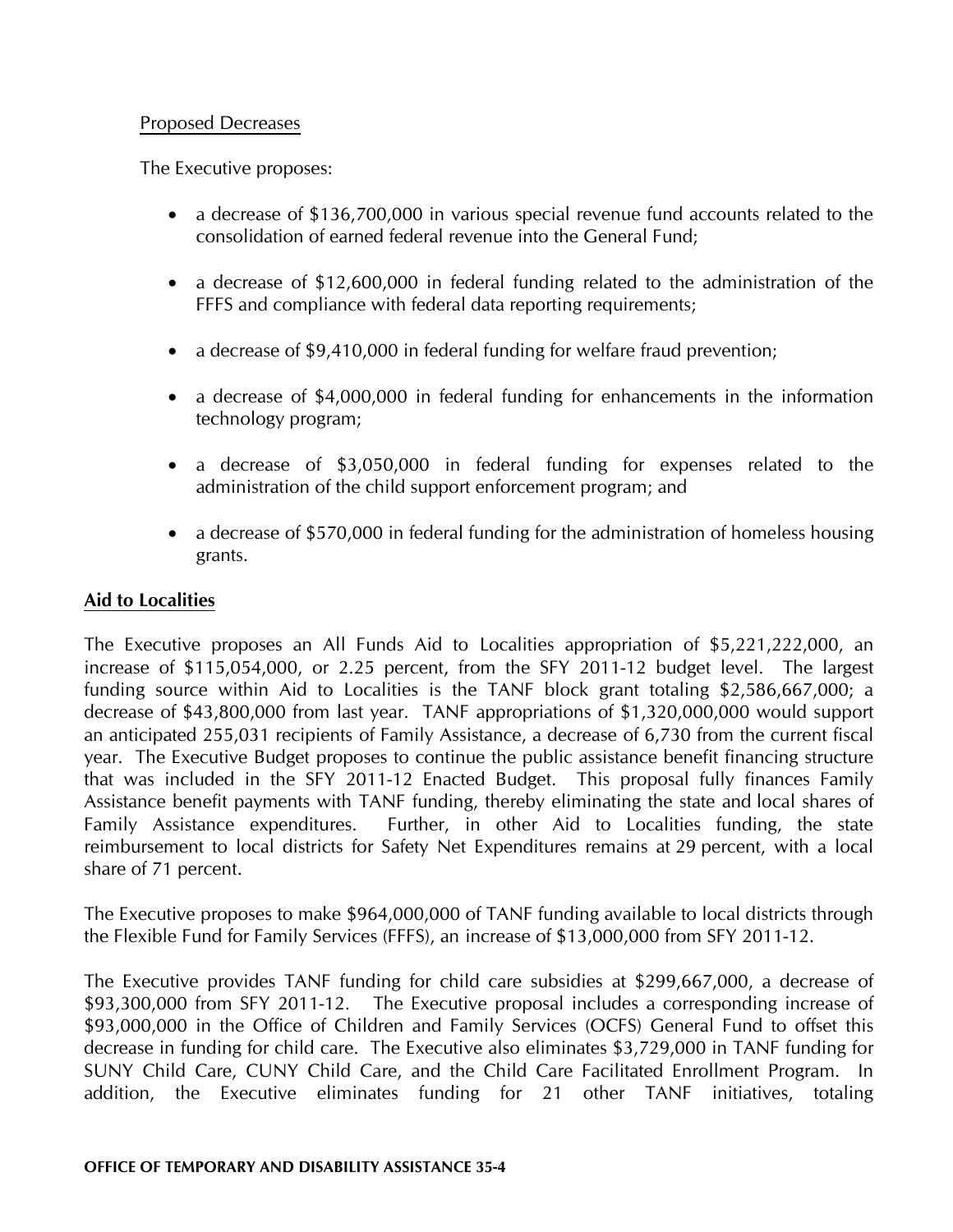\$5,671,000, including: the Wage Subsidy Program, Preventive Services, Displaced Homemakers, Non-Residential Domestic Violence, Supportive Housing for Families and Young Adults, Advantage Afterschool, Settlement Houses, ACCESS-Welfare to Careers, the Supplemental Homelessness Intervention Program, the Fatherhood Initiative, Emergency Homeless Program, Wheels for Work, Community Solutions to Transportation, BRIDGE, Refugee Resettlement Program, Disability Advocacy Program, Rochester-Genesee Regional Transportation Authority, Kinship Caretaker/Relative, and Centro of Oneida.

## Proposed Increases

The Executive proposes:

- an increase of \$163,600,000 in spending for public assistance expenditures related to the timing of payments to local social services districts;
- an increase of \$30,000,000 in federal funding for reimbursement of local administrative expenses for child support;
- an increase of \$25,000,000 in federal funding for the food stamp program;
- an increase of \$12,500,000 related to increased caseload in the SSI program;
- an increase of \$10,000,000 in funding for benefit issuance contracts related to the consolidation of funds from a special revenue funds to the General Fund;
- an increase of \$4,000,000 for the adult shelters and public homes outside the City of New York;
- an increase of \$1,420,000 for new single-room occupancy (SRO) units coming on-line in SFY 2012-13; and
- an increase of \$1,310,000 in funding for the Nutrition Outreach and Education Program (NOEP) to enhance enrollment in the food stamps program.

#### Proposed Decreases

The Executive proposes:

- a decrease of \$43,800,000 in TANF funding related to the loss of federal contingency and emergency contingency funds;
- a decrease of \$34,760,000 in state funding for reimbursement of local administrative expenses for child support;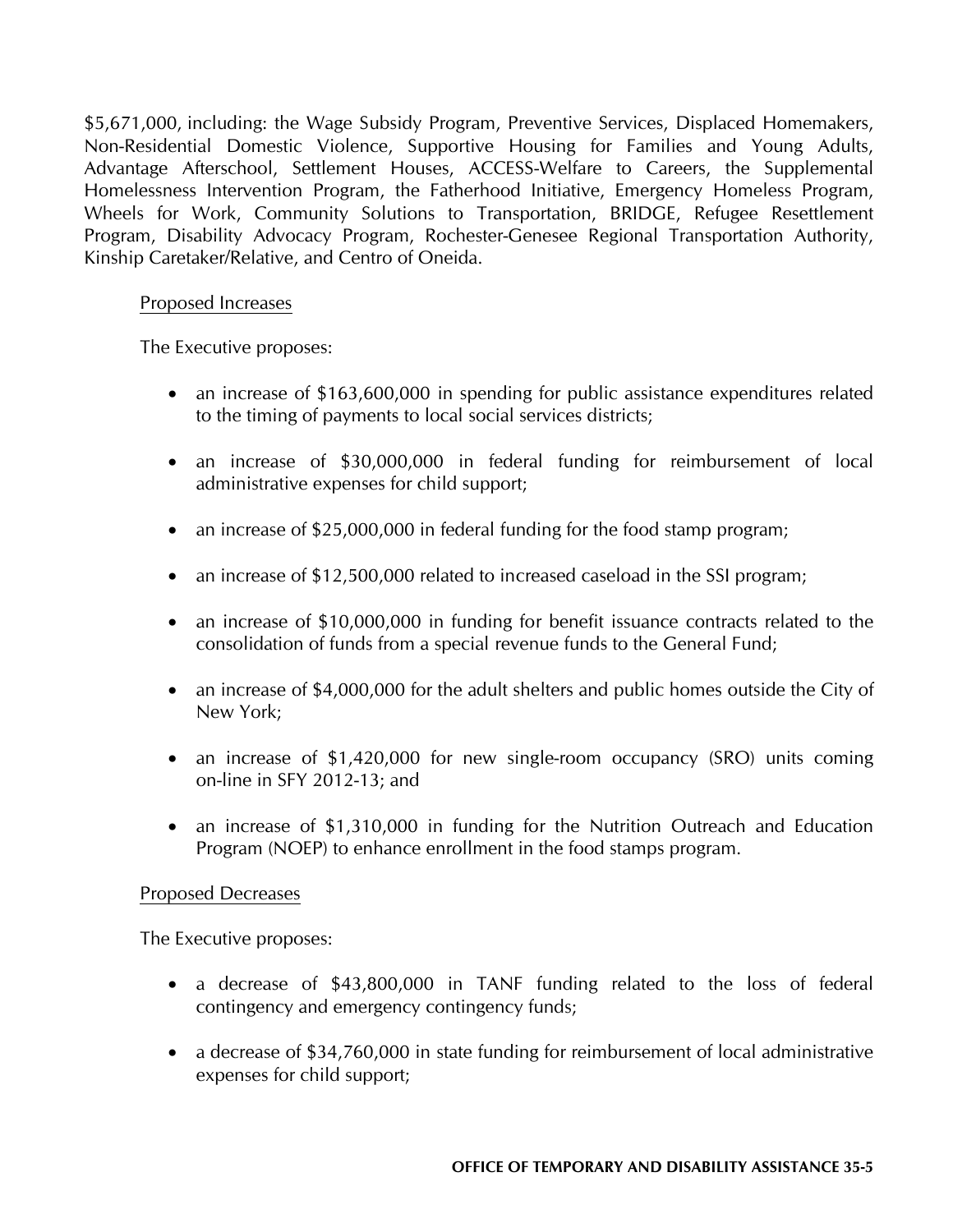- a decrease of \$15,500,000 for the Summer Youth Employment Program (SYEP);
- a decrease of \$15,000,000 in funding for shelter supplements or other services to prevent eviction and address homelessness in New York City;
- a decrease of \$10,000,000 in funding for benefit issuance contracts related to the consolidation of funds from a Special Revenue-Other (SRO) account to the General Fund;
- a decrease of \$7,800,000 in funding for adult homeless shelters related to isolating the appropriations for New York City and the rest of the state;
- a decrease of \$3,340,000 as the result of a transfer of funding for the Refugee Resettlement program and the Citizenship Initiative to the Office of New Americans in the Department of State;
- a decrease of \$3,000,000 in federal funding for homeless housing program related to the loss of stimulus funds;
- a decrease of \$2,500,000 in funding that was made available for the Career Pathways program in special session legislation passed December 2011;
- a decrease of \$1,880,000 as the result of a transfer of funding for NY/NY III supportive housing units to the Office of Substance Abuse Services; and
- a decrease of \$100,000 related to the elimination of funding for the Carolyn House YWCA and the Niagara Community Action program.

## **Capital Projects**

The Executive proposes funding for \$30,000,000 for the Supported Housing Program Fund, which is unchanged from SFY 2011-12.

## **Article VII**

The Executive recommends Article VII legislation that would:

- authorize the Federal Cost of Living Adjustment (COLA) increase in 2013 for individuals receiving SSI, who reside in various living arrangements;
- phase in the full implementation of the scheduled public assistance grant increase from one final ten percent increase in July 2012 to a five percent increase in July 2012 and another five percent increase in July 2013;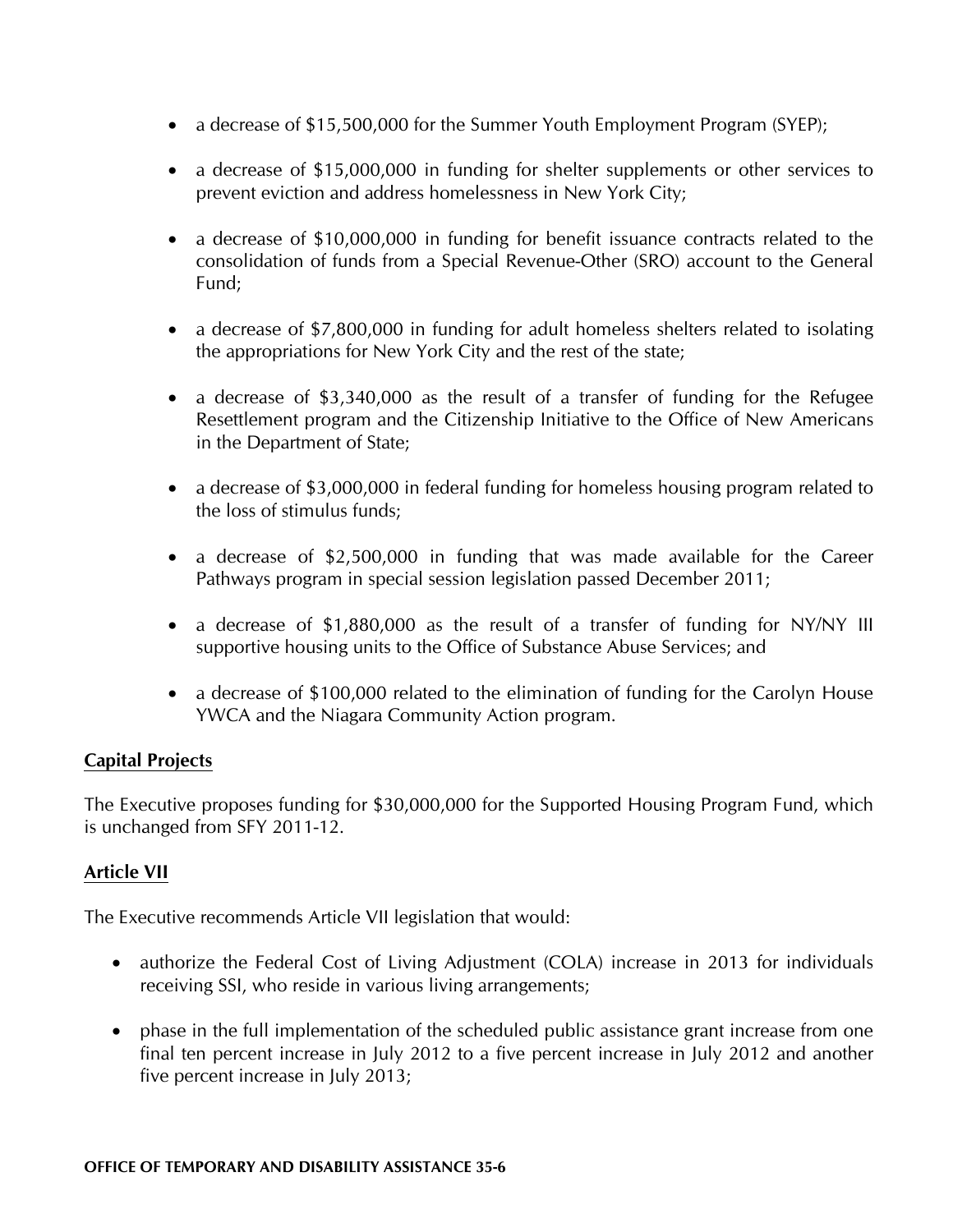- authorize a state administrative takeover of the responsibility for administration and eligibility determinations for New York's Social Security Income Supplementation Program; and
- eliminate the advisory committee on legal advocacy for individuals whose federal disability benefits have been denied or may be discontinued. The Commissioner would assume the responsibilities once carried out by the advisory committee. The Commissioner would have the sole responsibly of establishing the criteria for applications and awarding grants to providers that represent individuals whose federal disability benefits have been denied or may be discontinued.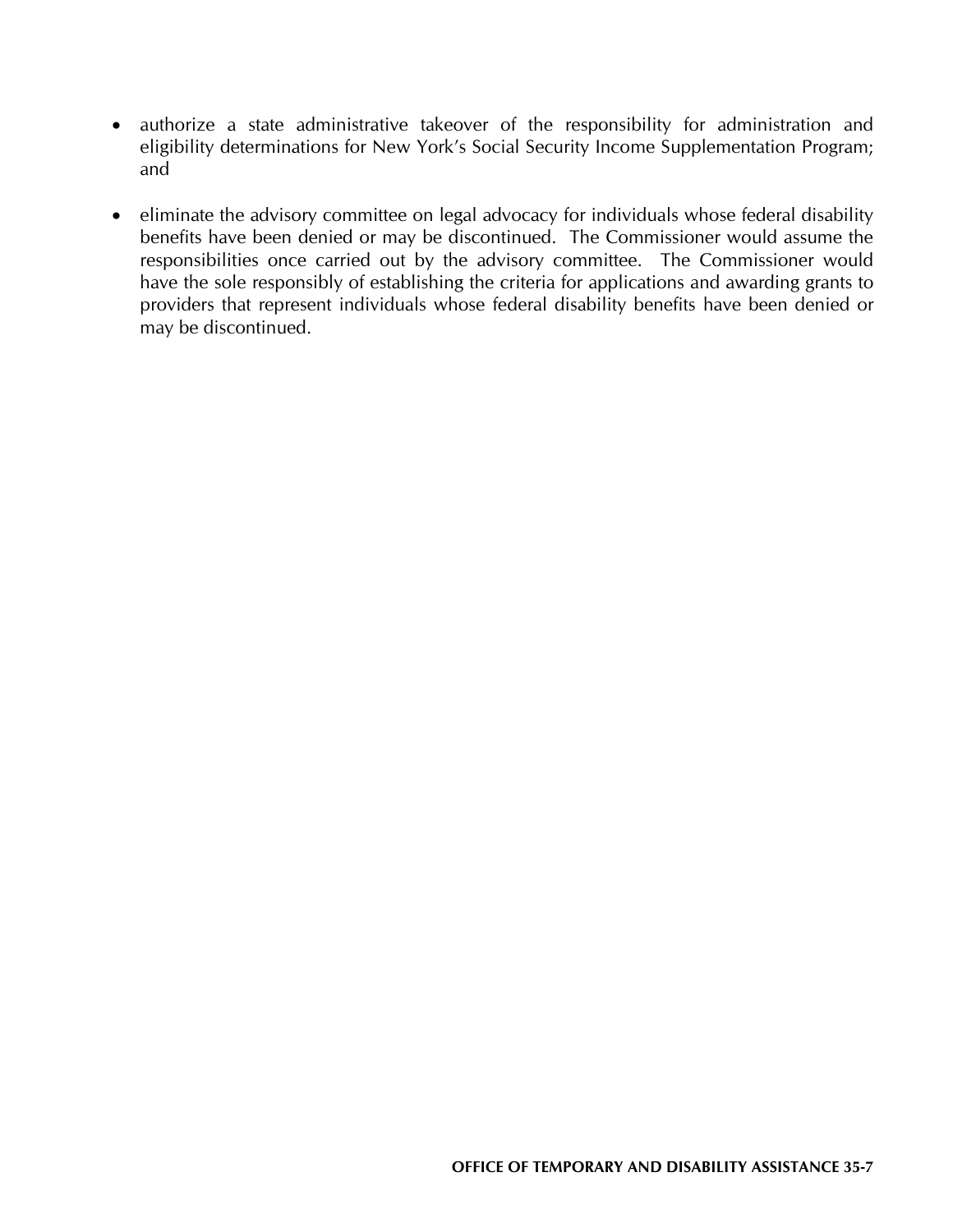# **NEW YORK STATE HIGHER EDUCATION SERVICES CORPORATION**

|                                                                  | <b>Adjusted</b><br>Appropriation<br>2011-12 | Executive<br><b>Request</b><br>2012-13  | Change                                  | <b>Percent</b><br>Change   |
|------------------------------------------------------------------|---------------------------------------------|-----------------------------------------|-----------------------------------------|----------------------------|
| <b>AGENCY SUMMARY</b>                                            |                                             |                                         |                                         |                            |
| General Fund<br>Special Revenue-Other<br>Special Revenue-Federal | 967,566,000<br>104,292,000<br>12,601,000    | 993,757,000<br>116,699,000<br>7,052,000 | 26,191,000<br>12,407,000<br>(5,549,000) | 2.7%<br>11.9%<br>$-44.0\%$ |
| <b>Total for AGENCY SUMMARY:</b>                                 | 1,084,459,000                               | 1,117,508,000                           | 33,049,000                              | 3.0%                       |

## **Agency Mission**

The Higher Education Services Corporation (HESC) was established in 1974 and administers the state's Tuition Assistance Program (TAP), the Federal Family Education Loan Program, and other state and federal aid programs.

## **Programmatic Highlights**

The State Fiscal Year (SFY) 2012-13 Executive Budget includes the following:

- funding for TAP in the amount of \$930,614,000, which represents a net increase of \$28,072,000 from SFY 2011-12; and
- funding of \$43,875,000 for various scholarships administered by HESC, which represents a \$619,000 increase from SFY 2011-12.

## **Budget Detail**

The Executive recommends an All Funds appropriation of \$1,117,508,000 for HESC, which is an increase of \$33,049,000 from the SFY 2011-12 level, or three percent. The Executive recommends funding support of 495 full-time equivalent positions which is consistent with SFY 2011-12 levels.

#### **State Operations**

The Executive recommends an All Funds State Operations appropriation of \$104,930,000, a decrease of \$11,642,000 from the SFY 2011-12 level.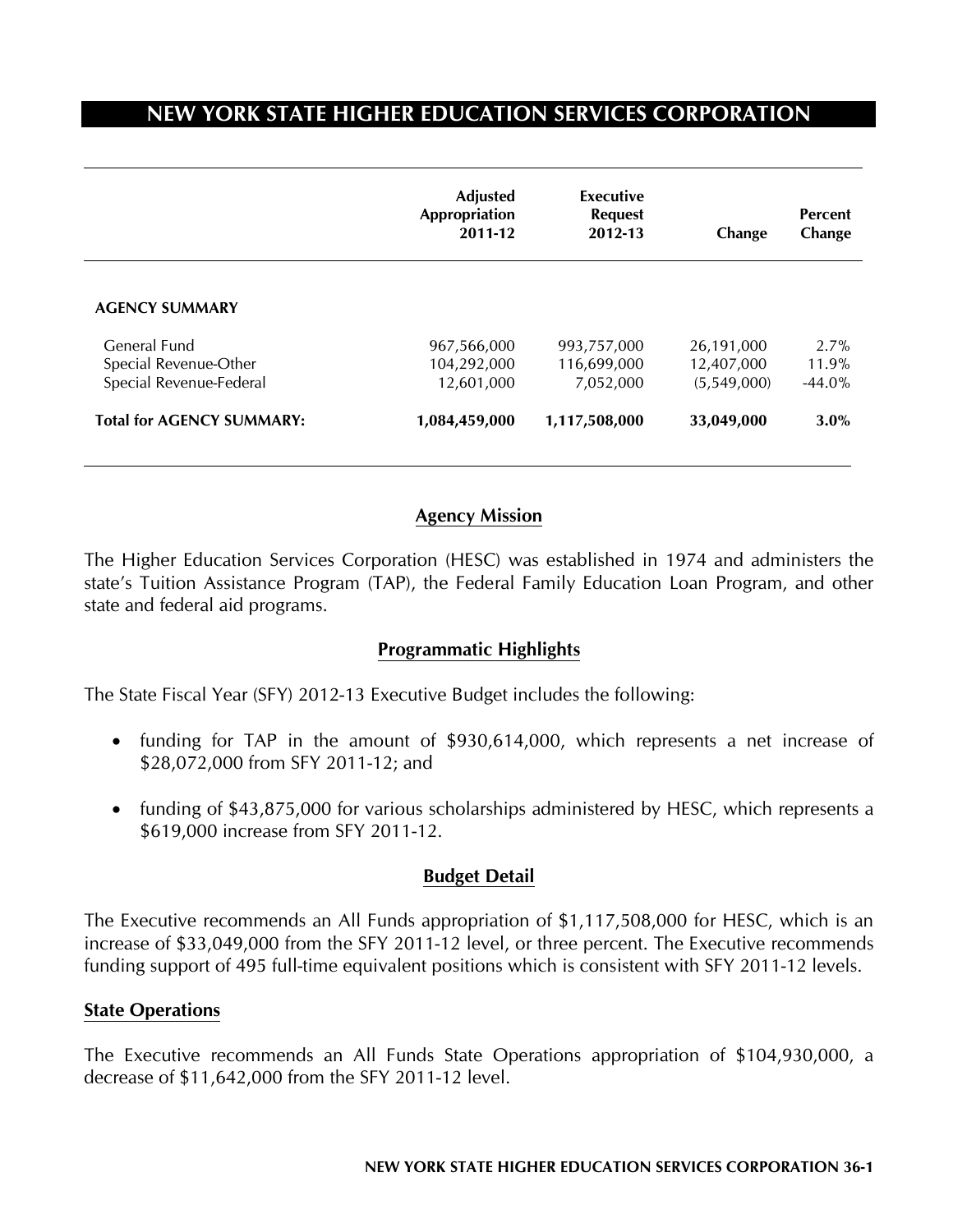## Proposed Decreases

The Executive Budget includes:

- a decrease in federal appropriations by \$5,549,000 due to the loss of funds under the GEAR UP program;
- a Special Revenue Fund decrease of \$3,593,000 due to the consolidation of the Division of Guaranteed Loan Programs with HESC administration; and
- a General Fund decrease of \$2,500,000 due to the elimination of funding to the New York Higher Education Loan Program (NYHELPs).

## **Aid to Localities**

The Executive proposal maintains SFY 2011-12 funding levels for the Aid to Part-Time Study Program at \$14,357,000; the Patricia K. McGee Nursing Faculty Scholarship and Nursing Faculty Loan Forgiveness programs at \$3,933,000; and the Licensed Social Worker Loan Forgiveness Program at \$978,000. The Executive also proposes a \$930,614,000 appropriation for the TAP program, reflecting a net increase of \$28,072,000 from the 2011-12 level.

## Proposed Increases

The Executive Budget includes:

- an increase of \$16,000,000 to TAP funding due to an increase to the HESC Insurance Premium Payments Account; and
- a General Fund increase for various scholarships administered by HESC of \$619,000, from \$43,256,000 in SFY 2011-12 to \$43,875,000 in SFY 2012-13.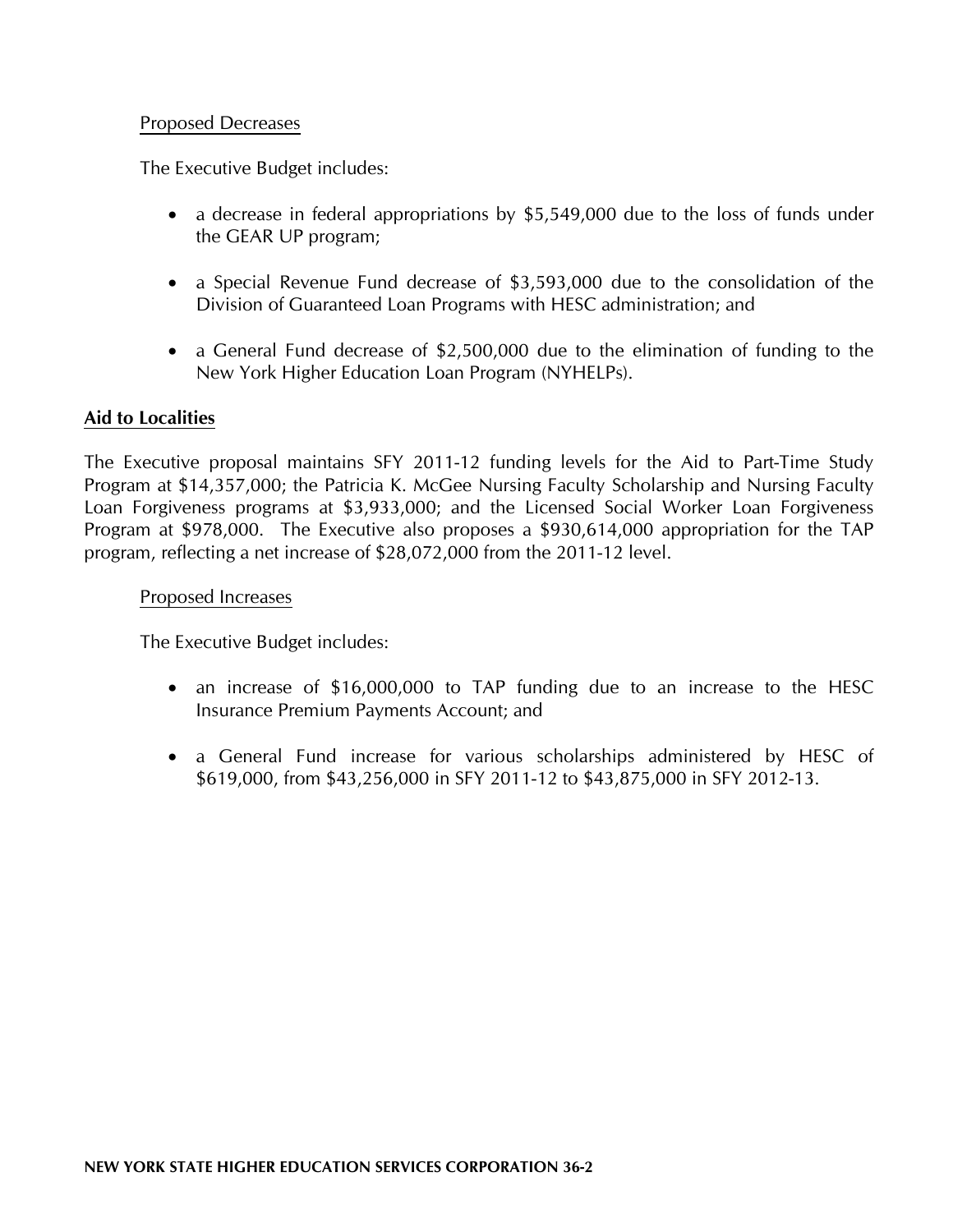# **DIVISION OF HOUSING AND COMMUNITY RENEWAL**

 $\overline{a}$ 

|                                  | <b>Adjusted</b><br>Appropriation<br>2011-12 | Executive<br><b>Request</b><br>2012-13 | Change         | <b>Percent</b><br>Change |
|----------------------------------|---------------------------------------------|----------------------------------------|----------------|--------------------------|
| <b>AGENCY SUMMARY</b>            |                                             |                                        |                |                          |
| General Fund                     | 58,815,561                                  | 47,679,000                             | (11, 136, 561) | $-18.9\%$                |
| Special Revenue-Other            | 64,408,000                                  | 73,066,000                             | 8,658,000      | $13.4\%$                 |
| Special Revenue-Federal          | 116,641,000                                 | 96,769,000                             | (19,872,000)   | $-17.0\%$                |
| Housing Program Fund             | 74,200,000                                  | 74,200,000                             | 0              | $0.0\%$                  |
| <b>Total for AGENCY SUMMARY:</b> | 314,064,561                                 | 291,714,000                            | (22,350,561)   | $-7.1\%$                 |

| <b>ALL FUNDS PERSONNEL</b>  |  |
|-----------------------------|--|
| <b>BUDGETED FILL LEVELS</b> |  |

| <b>Fund</b>      | <b>Current</b><br>2011-12 | <b>Requested</b><br>2012-13 | Change |
|------------------|---------------------------|-----------------------------|--------|
| General Fund:    | 122                       | 122                         | 0      |
| All Other Funds: | 623                       | 637                         | 14     |
| <b>TOTAL:</b>    | 745                       | 759                         | 14     |

## **Agency Mission**

The Division of Housing and Community Renewal (DHCR) supports community efforts to preserve and expand affordable housing, home ownership and economic opportunities. In addition, DHCR provides construction and rehabilitation loans and grants; administers rent control, rent stabilization and rent subsidy programs; and supervises the management of state-assisted housing stock.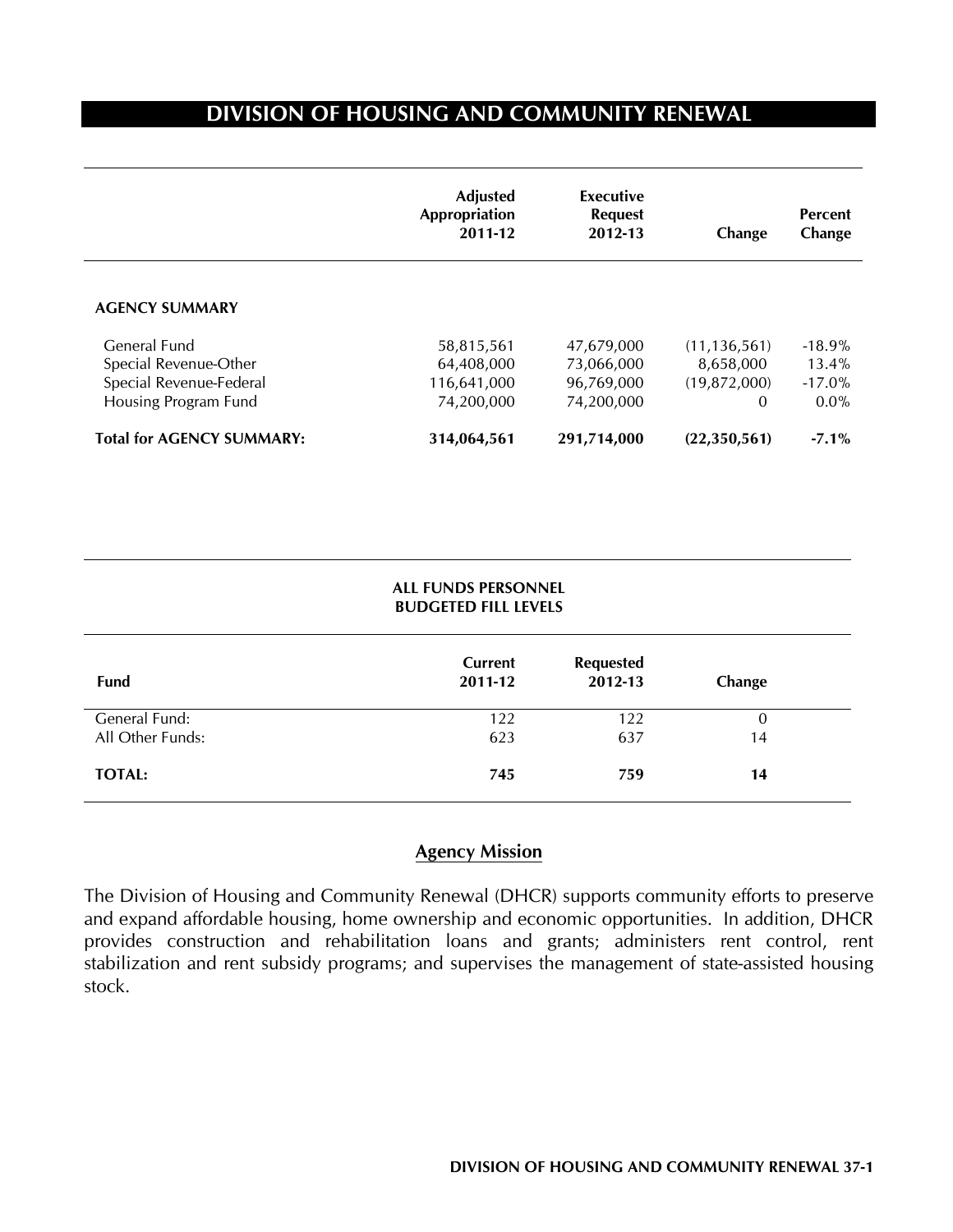## **Programmatic Highlights**

The State Fiscal Year (SFY) 2012-13 Executive Budget includes the following:

- elimination of funding for the Neighborhood Preservation Program (NPP) and the Rural Preservation Program (RPP). Together, these programs were last funded at \$12,018,000 in SFY 2011-12;
- an increase of \$4,800,000 for the Rural Rental Assistance Program, which would accommodate costs related to federally approved rent increases; and
- the creation of a new Tenant Protection Unit, which would implement a tenant protection and landlord fraud investigation program.

## **Budget Detail**

The Executive proposes an All Funds appropriation of \$291,714,000, a decrease of \$22,350,561, or 7.1 percent, from the SFY 2011-12 funding level. The Executive recommends funding support for 759 full-time equivalent (FTE) positions, which is an increase of 14 FTEs from the SFY 2011-12 level to reflect the new hires in the Tenant Protection Unit.

## **State Operations**

The Executive proposes All Funds State Operations appropriations of \$97,687,000, an increase of \$5,700,000, or 6.2 percent, above the SFY 2011-12 level.

#### Proposed Increases

The Executive proposes:

- funding of \$4,800,000 for a new Tenant Protection Unit which would be charged with enforcing landlord obligations. The Executive proposes 14 FTE positions to staff the new unit;
- increases of \$3,860,000 related to higher fringe benefit and indirect rates; and
- funding in the amount of \$590,000 for community renewal costs that were inadvertently omitted in SFY 2011-12.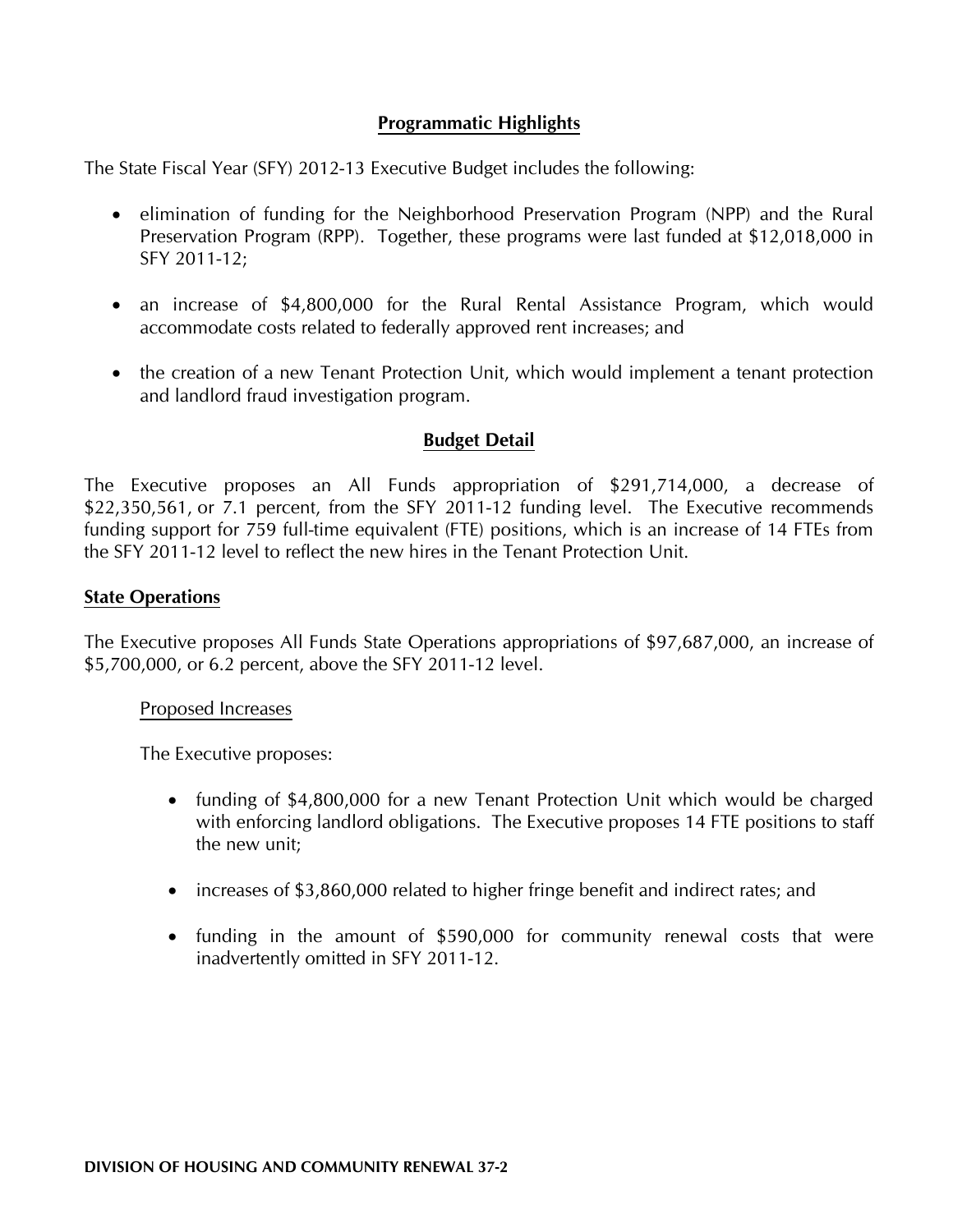## Proposed Decreases

The Executive proposes reductions of \$3,530,000 related to various State Operations efficiencies.

## **Aid to Localities**

The Executive proposes an All Funds Aid to Localities appropriation of \$119,827,000, a decrease of \$28,811,000, or 19.4 percent, from the SFY 2011-12 level.

## Proposed Increases

The Executive proposes an increase of \$4,800,000 for the Rural Rental Assistance Program, which would accommodate costs related to federally approved rent increases and would maintain the same number of housing units.

## Proposed Decreases

The Executive proposes:

- a reduction of \$18,000,000 for the Small Cities Community Development Block Grant related to a reduced grant award from the federal government;
- a reduction of \$8,479,000 related to the elimination of the NPP;
- a reduction of \$3,539,000 related to the elimination of the RPP;
- a \$1,870,000 reduction related to related to the loss of American Recovery and Re-investment Act (ARRA) funding for the low income weatherization program; and
- a \$719,000 reduction in periodic subsidies due to declining debt service.

## **Capital Projects**

The Executive proposes capital projects funding consistent with the SFY 2011-12 funding level in the amount of \$74,200,000.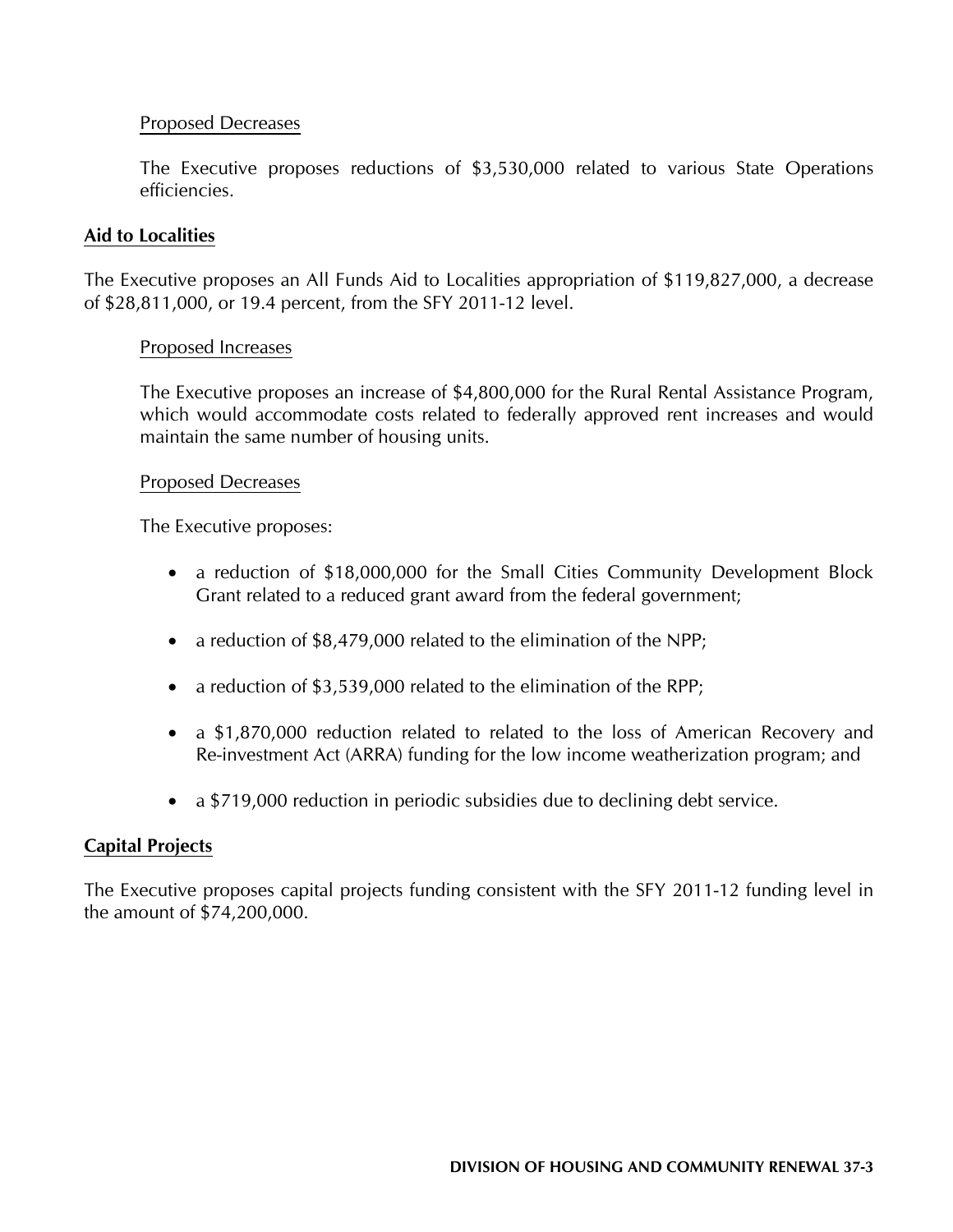# **DIVISION OF HUMAN RIGHTS**

 $\overline{a}$ 

|                                         | <b>Adjusted</b><br>Appropriation<br>2011-12 | Executive<br><b>Request</b><br>2012-13 | Change                   | <b>Percent</b><br>Change |
|-----------------------------------------|---------------------------------------------|----------------------------------------|--------------------------|--------------------------|
| <b>AGENCY SUMMARY</b>                   |                                             |                                        |                          |                          |
| General Fund<br>Special Revenue-Federal | 13,070,000<br>8,223,000                     | 12,744,000<br>6,000,000                | (326,000)<br>(2,223,000) | $-2.5%$<br>$-27.0\%$     |
| <b>Total for AGENCY SUMMARY:</b>        | 21,293,000                                  | 18,744,000                             | (2,549,000)              | $-12.0\%$                |

#### **ALL FUNDS PERSONNEL BUDGETED FILL LEVELS**

| <b>Fund</b>      | <b>Current</b><br>2011-12 | <b>Requested</b><br>2012-13 | Change |
|------------------|---------------------------|-----------------------------|--------|
| General Fund:    | 147                       | 138                         | (9)    |
| All Other Funds: | 41                        | 40                          | (1)    |
| <b>TOTAL:</b>    | 188                       | 178                         | (10)   |

## **Agency Mission**

The primary mission of the Division of Human Rights (Division) is to enforce the New York State Human Rights Law and to protect the civil rights of New Yorkers. The Human Rights Law affords protection from discrimination based on race, sex, age, military status, disability, sexual orientation or membership in other specified classes in the law. The Division prosecutes unlawful discriminatory practices; investigates and resolves individual complaints of illegal discrimination; advances policies and legislation to expand and to protect civil rights; and promotes education and outreach to raise human rights awareness. The agency operates from its main office in New York City, as well as nine regional offices and two satellite offices across the state.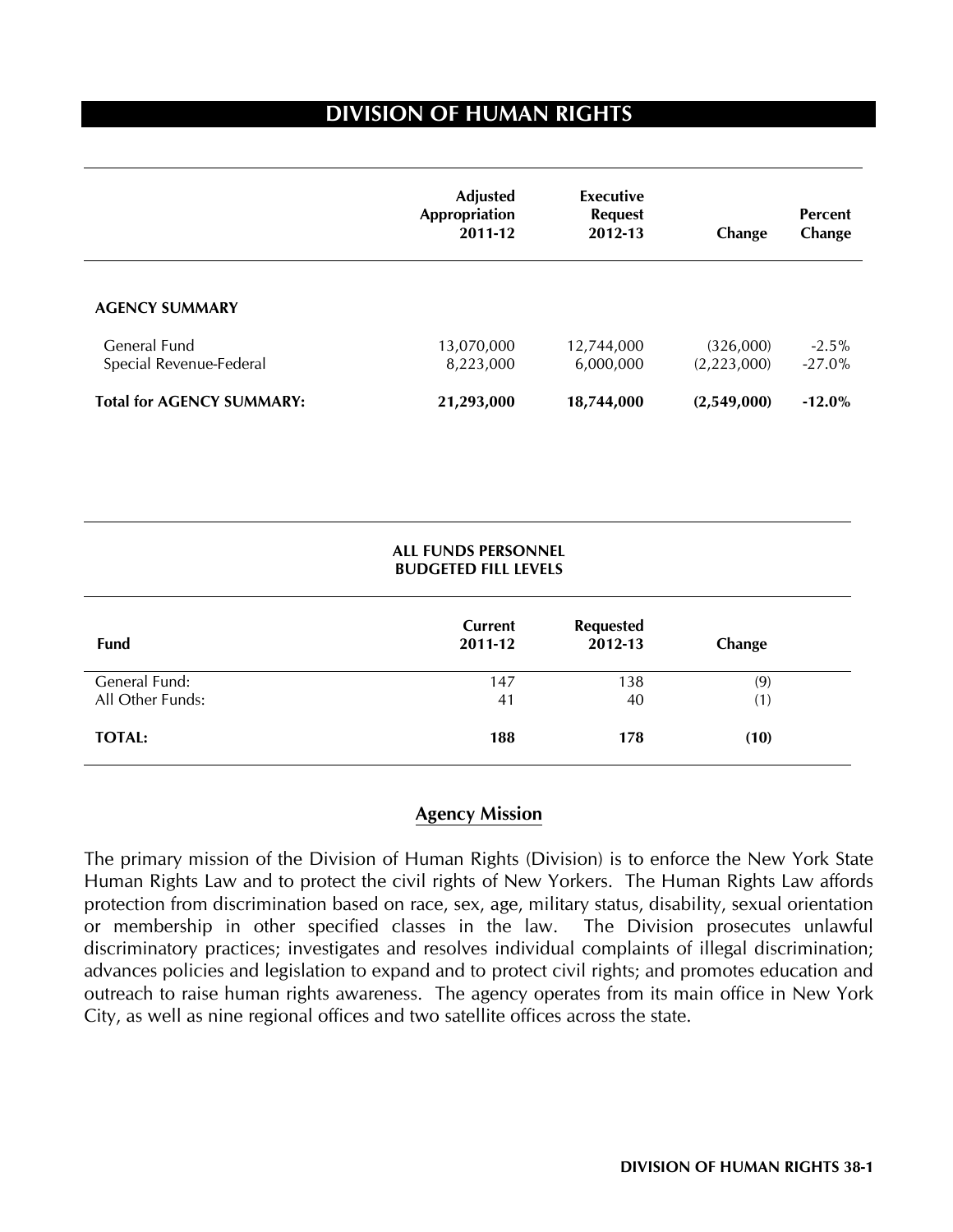## **Budget Detail**

## **State Operations**

The Executive proposes an All Funds State Operations appropriation of \$18,744,000, a decrease of \$2,549,000, or 11.97 percent, from the State Fiscal Year (SFY) 2011-12 budget level. The Executive recommends funding support for 178 full-time equivalent (FTE) positions, a decrease of 10 FTE positions from SFY 2011-12 related to attrition.

## Proposed Decreases

The Executive Budget includes:

- a General Fund decrease of \$326,000 related to a 2.5 percent reduction in support for State Operations, to be achieved through administrative efficiencies; and
- a decrease of \$2,223,000 in federal appropriation authority to more closely reflect anticipated grant amounts. This action will have no impact on agency operations.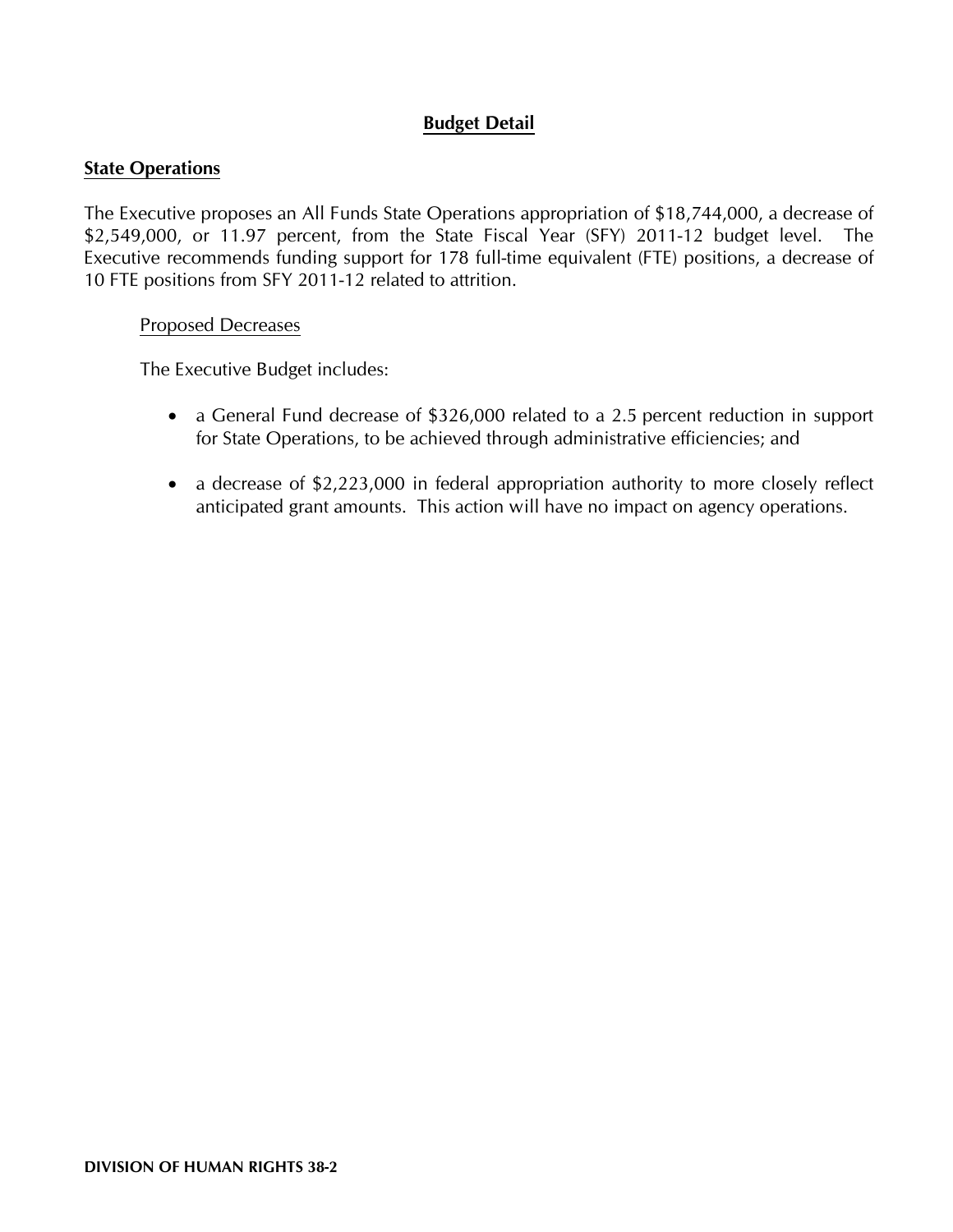# **DEPARTMENT OF LABOR**

|                                  | <b>Adjusted</b><br>Appropriation<br>2011-12 | Executive<br><b>Request</b><br>2012-13 | Change          | <b>Percent</b><br>Change |
|----------------------------------|---------------------------------------------|----------------------------------------|-----------------|--------------------------|
| <b>AGENCY SUMMARY</b>            |                                             |                                        |                 |                          |
| General Fund                     | 29,650,000                                  | $\mathbf{0}$                           | (29,650,000)    | $-100.0\%$               |
| Special Revenue-Other            | 83,010,000                                  | 72,740,000                             | (10, 270, 000)  | $-12.4%$                 |
| Special Revenue-Federal          | 766,454,000                                 | 727,471,000                            | (38,983,000)    | $-5.1\%$                 |
| Enterprise                       | 8,400,000,000                               | 4,425,000,000                          | (3,975,000,000) | $-47.3\%$                |
| <b>Total for AGENCY SUMMARY:</b> | 9,279,114,000                               | 5,225,211,000                          | (4,053,903,000) | $-43.7\%$                |

| ALL FUNDS PERSONNEL         |  |
|-----------------------------|--|
| <b>BUDGETED FILL LEVELS</b> |  |

| Fund             | Current<br>2011-12 | <b>Requested</b><br>2012-13 | Change |
|------------------|--------------------|-----------------------------|--------|
| All Other Funds: | 3,753              | 3,526                       | (227)  |
| <b>TOTAL:</b>    | 3,753              | 3,526                       | (227)  |

## **Agency Mission**

The Department of Labor (DOL) administers New York's Unemployment Insurance system, labor exchange system and state worker protection programs, including enforcement of safety and health regulations in the public sector; state labor laws and federal statutes related to working conditions, wages and hours; and laws related to public work.

DOL is a primary advocate for job creation and economic growth through workforce development and the state's principal source of labor market information, offering a variety of services designed to help businesses to find workers and people to find jobs.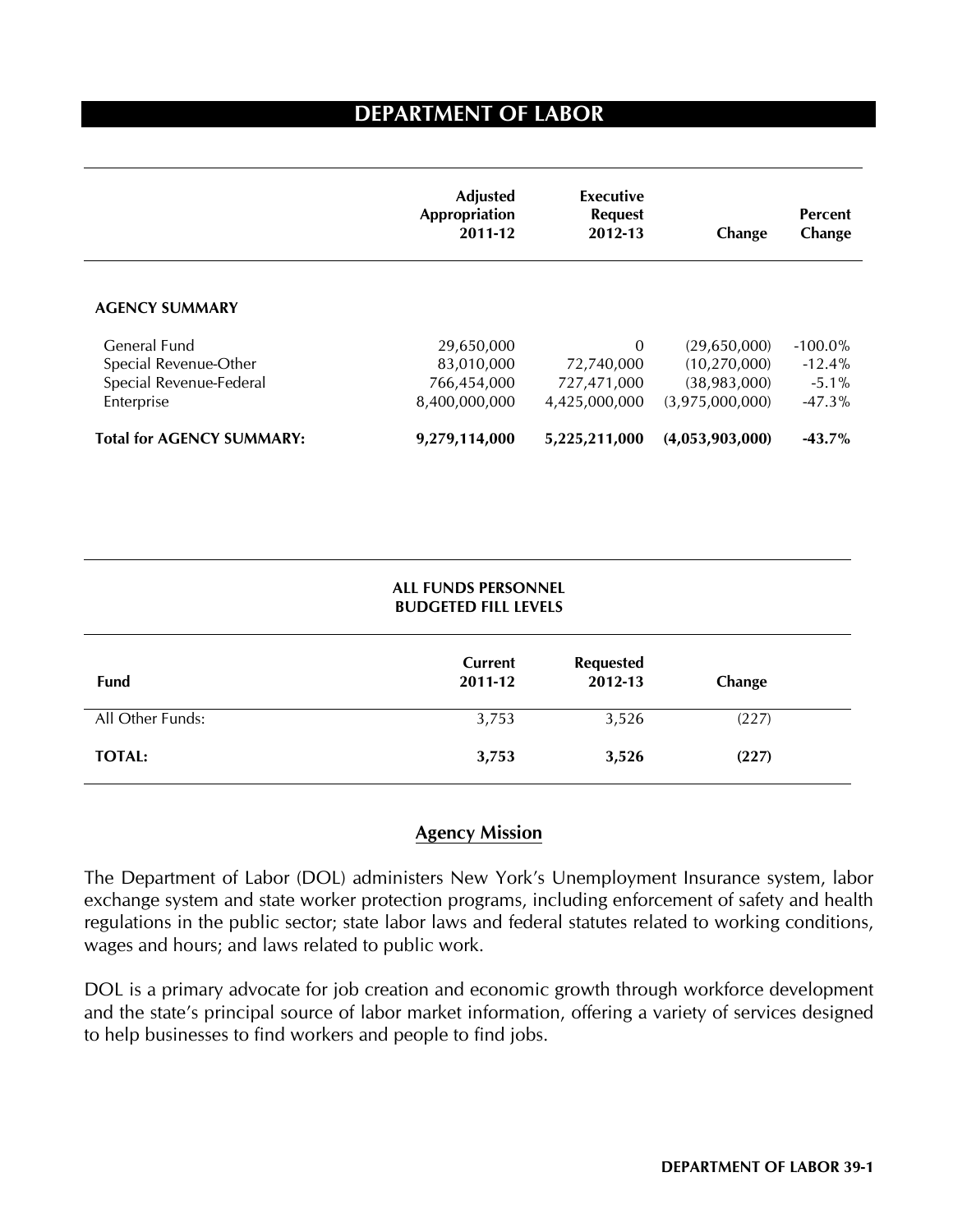## **Programmatic Highlights**

The State Fiscal Year (SFY) 2012-13 Executive Budget includes the following:

• A transfer of \$4,250,000,000 of funding for Unemployment Insurance (UI) benefits from State Operations to Aid to Localities to more accurately reflect how such payments are made.

## **Budget Detail**

The Executive proposes an All Funds appropriation of \$5,225,211,000 a decrease of \$4,053,903,000, or 43.7 percent, below the SFY 2011-12 level. The Executive recommends funding support of 3,526 full-time equivalent positions, a decrease of 227 positions. The reductions are attributable to the expiration of funding from the American Recovery and Reinvestment Act (ARRA).

## **State Operations**

The Executive proposes an All Funds State Operations appropriation of \$750,585,000 a decrease of \$8,306,010,000, or 90 percent, from SFY 2011-12.

#### Proposed Decreases

The Executive proposes:

- a reduction of \$4,250,000,000 as a result of a transfer of funding for UI benefits from State Operations to Aid to Localities to more accurately reflect how such payments are made;
- a reduction of \$3,975,000,000 comes as funding from ARRA expires;
- a reduction of \$4,300,000 as a result of strategic sourcing procurements and rent savings; and
- a reduction of \$1,900,000 in State Operations as a part of a statewide 2.5 percent reduction in agency operating budgets.

## **Aid to Localities**

The Executive proposes an All Funds Aid to Localities appropriation of \$4,474,626,000, a net increase of \$4,252,107,000 above SFY 2011-12.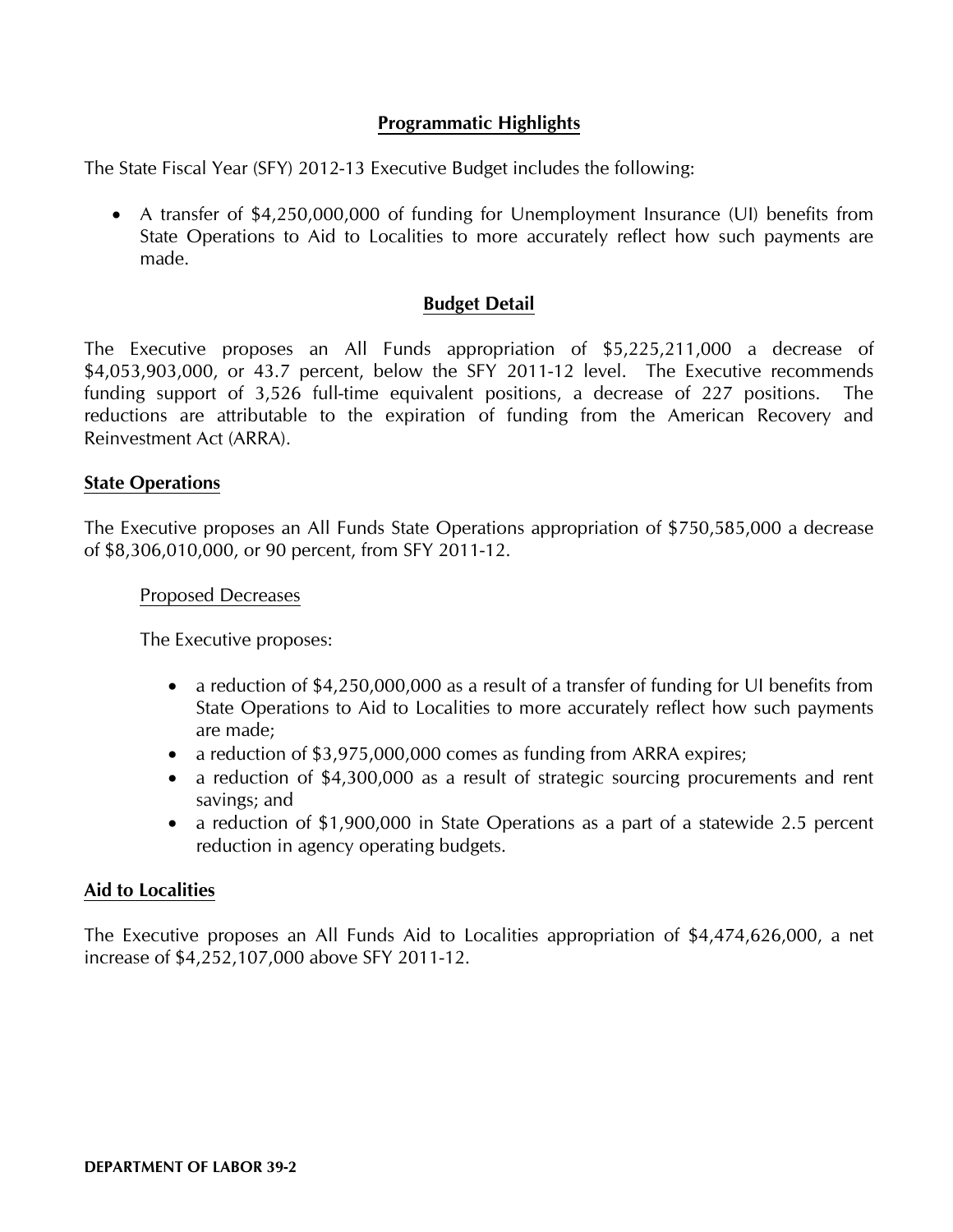## Proposed Increases

The Executive proposes:

- an increase of \$4,250,000,000 resulting from the transfer of funding for UI benefits from State Operations to Aid to Localities to more accurately reflect how such payments are made; and
- a new appropriation of \$5,000,000 for the Disaster Unemployment Assistance Program related to flood relief.

#### Proposed Decreases

The Executive proposes:

- a reduction of \$1,800,000 from the elimination of the Work Force Development Institute;
- a reduction of \$250,000 from the elimination of the Summer of Opportunity Youth Employment Program; and
- a reduction of \$100,000 from the elimination of Hillside Works.

## **Article VII**

The Executive recommends Article VII legislation that would eliminate the Child Performer Advisory Board to Prevent Eating Disorders.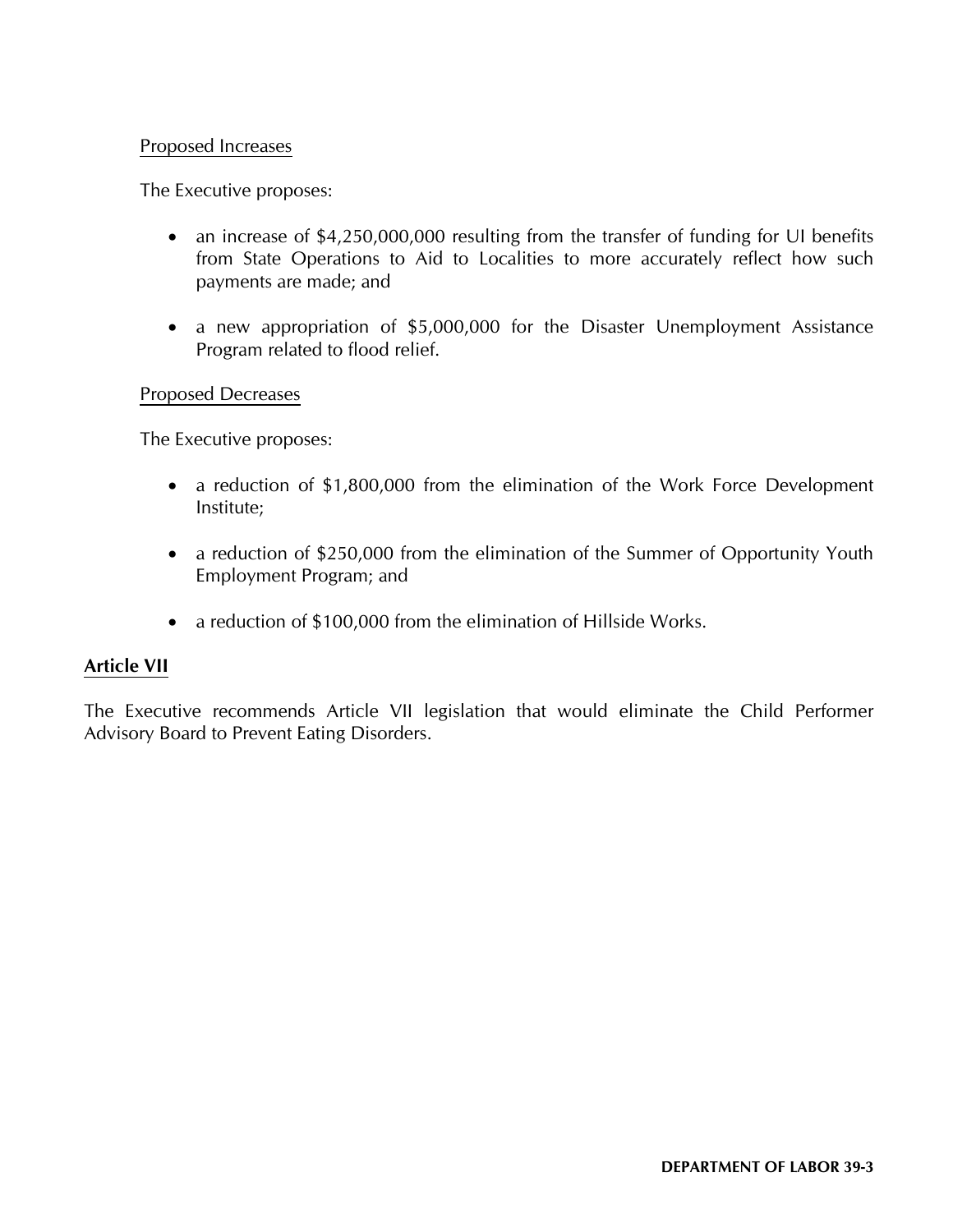# **STATE OF NEW YORK MORTGAGE AGENCY**

|                                  | <b>Adjusted</b><br>Appropriation<br>2011-12 | Executive<br><b>Request</b><br>2012-13 | Change      | <b>Percent</b><br>Change |
|----------------------------------|---------------------------------------------|----------------------------------------|-------------|--------------------------|
| <b>AGENCY SUMMARY</b>            |                                             |                                        |             |                          |
| General Fund                     | 173,172,000                                 | 168,465,000                            | (4,707,000) | $-2.7%$                  |
| <b>Total for AGENCY SUMMARY:</b> | 173,172,000                                 | 168,465,000                            | (4,707,000) | $-2.7%$                  |

#### **Agency Mission**

The State of New York Mortgage Agency (SONYMA) is a public benefit corporation created to increase the affordability of home ownership for low to moderate income residents of New York state. This is accomplished by the SONYMA's issuance of taxable and tax exempt bonds and the use of proceeds to purchase low-interest rate mortgage loans. SONYMA receives no direct operating support from the state.

## **Budget Detail**

The Executive proposes All Funds Appropriations of \$168,465,000, a decrease of \$4,707,000 from the State Fiscal Year (SYF) 2011-12 level. The SONYMA enabling statute requires the state to guarantee payments made by SONYMA, although no cash disbursements are projected to be made from this appropriation. All of SONYMA's programs and operations are supported by mortgage income, application fees, insurance premiums, and investment proceeds.

#### **State Operations**

The Executive proposes a \$61,800,000 appropriation for the SONYMA Homeowners Mortgage Reimbursement Revenue Program and a \$15,000,000 appropriation for the Mortgage Insurance Fund Reimbursement Program, reflecting no change from the SFY 2011-12 budget.

## **Aid to Localities**

The Executive recommends a General Fund appropriation of \$91,665,000 for the SONYMA Mortgage Insurance Fund, a decrease of \$4,707,000 from the SFY 2011-12 funding level.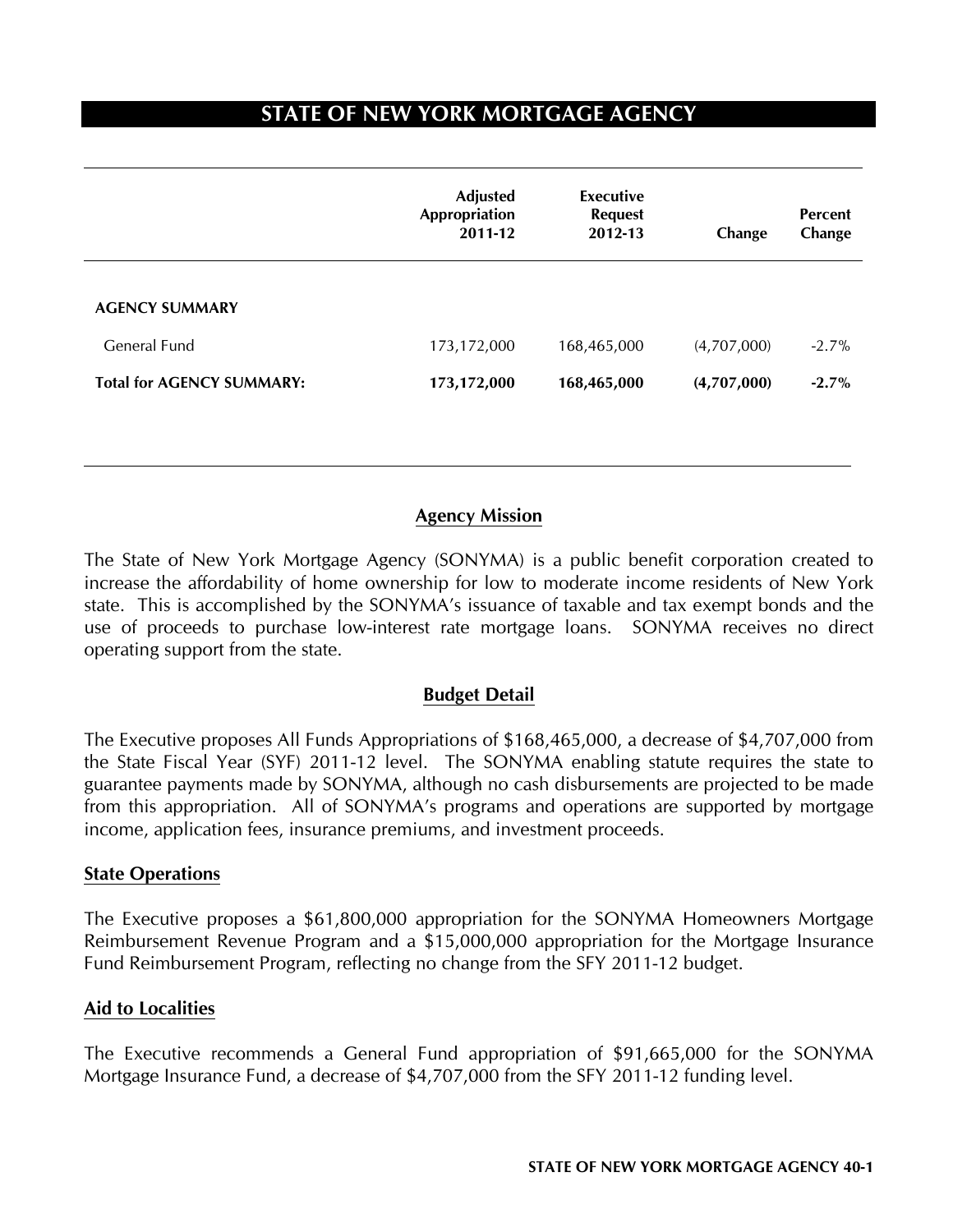# **STATE UNIVERSITY OF NEW YORK**

 $\overline{a}$ 

|                                        | <b>Adjusted</b><br>Appropriation<br>2011-12 | Executive<br><b>Request</b><br>2012-13 | Change          | <b>Percent</b><br>Change |
|----------------------------------------|---------------------------------------------|----------------------------------------|-----------------|--------------------------|
| <b>AGENCY SUMMARY</b>                  |                                             |                                        |                 |                          |
| General Fund                           | 2,647,816,645                               | 1,800,586,400                          | (847, 230, 245) | $-32.0%$                 |
| Special Revenue-Other                  | 5,592,853,300                               | 6,801,684,400                          | 1,208,831,100   | 21.6%                    |
| Special Revenue-Federal                | 363,608,000                                 | 428,600,000                            | 64,992,000      | 17.9%                    |
| Capital Projects Fund                  | $\Omega$                                    | 25,098,000                             | 25,098,000      |                          |
| Capital Projects Fund - Advances       | 550,000,000                                 | 765,000,000                            | 215,000,000     | 39.1%                    |
| State University Capital Projects Fund | $\Omega$                                    | 184,000,000                            | 184,000,000     |                          |
| Internal Service Fund                  | 19,100,000                                  | 20,100,000                             | 1,000,000       | 5.2%                     |
| Cap Proj Fund - SUNY CC - Direct Auth  |                                             |                                        |                 |                          |
| <b>Bonds</b>                           | 32,370,750                                  | 86,969,000                             | 54,598,250      | 168.7%                   |
| <b>SUNY Dorms - Direct Auth Bonds</b>  | 331,000,000                                 | $\mathbf{0}$                           | (331,000,000)   | $-100.0\%$               |
| State University Residence Hall        |                                             |                                        |                 |                          |
| <b>Rehabilitation Fund</b>             | 45,498,400                                  | 45,000,000                             | (498, 400)      | $-1.1\%$                 |
| <b>Total for AGENCY SUMMARY:</b>       | 9,582,247,095                               | 10,157,037,800                         | 574,790,705     | $6.0\%$                  |

#### **Agency Mission**

The State University of New York (SUNY) is the largest public university system in the nation. It consists of 64 campuses including four university centers, 13 university colleges, two independent health centers, four specialized colleges of technology, five statutory colleges, six colleges of technology and 30 community colleges.

## **Programmatic Highlights**

The State Fiscal Year (SFY) 2012-13 Executive Budget includes the following:

- state support for SUNY State Operated Colleges remains constant from SFY 2011-12 at \$968,550,300;
- SUNY Community College Base Aid remains the same as SFY 2011-12 at \$2,122, per full-time equivalent student; and
- a \$113,221,000 increase to the Revenue Offset Account, which accounts for tuition increases approved in SFY 2011-12. SUNY undergraduate tuition is now \$5,270 per year.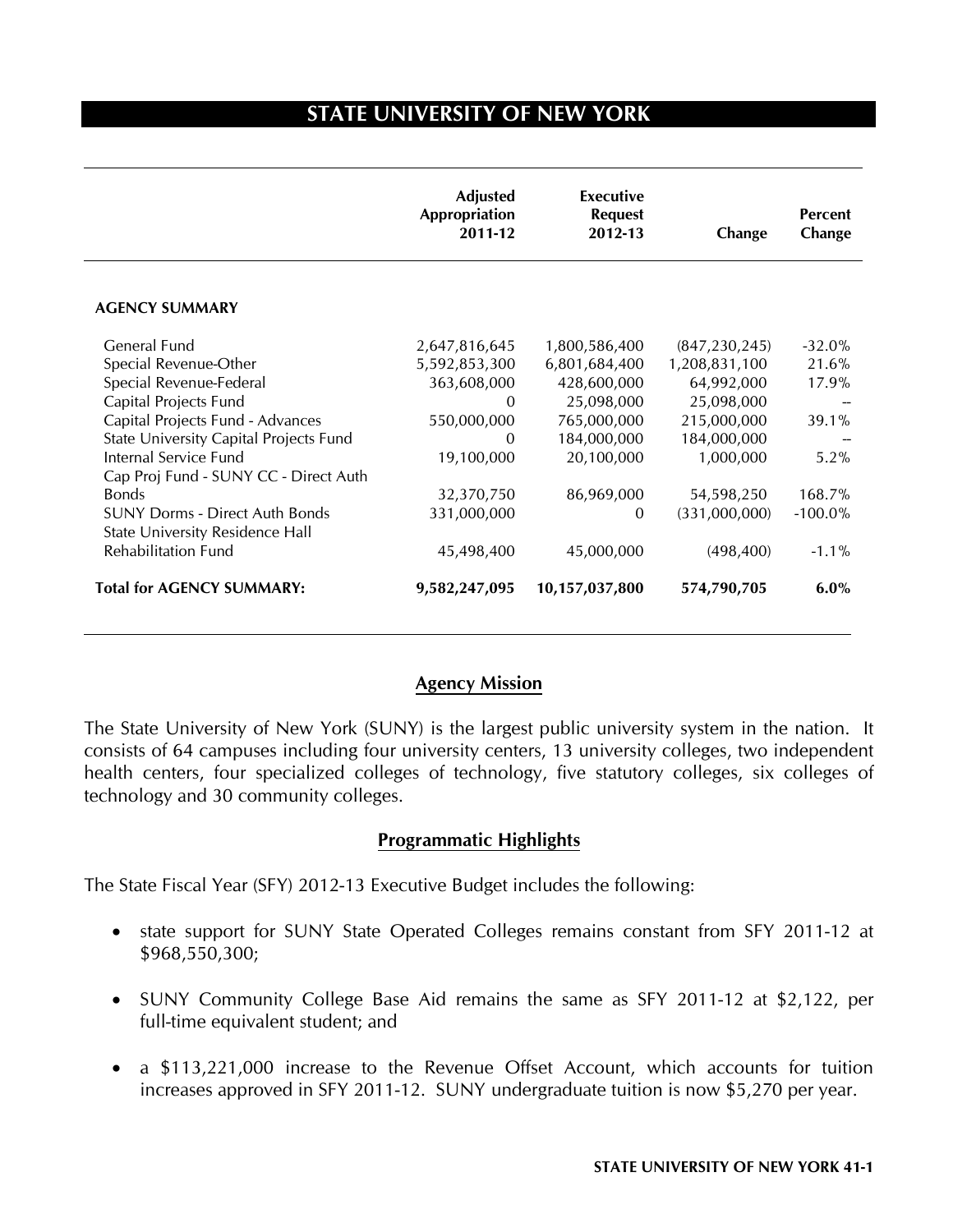## **Budget Detail**

The Executive Proposal recommends a \$10,157,037,800 All Funds appropriation, an increase of \$574,790,705 from SFY 2011-12.

#### **State Operations**

The Executive proposes a State Operations budget of \$8,612,840,000 for State Operated campuses. This represents a \$434,733,800 increase above the SFY 2011-12 level of \$8,178,106,600.

#### Proposed Increases

The Executive proposes:

- eliminating the General Fund component of support for the SUNY state operated colleges. Instead, \$968,550,000 would be transferred to the Revenue Offset Account. This account also contains tuition and fees collected by all campuses;
- a General Fund increase of \$133,846,000 due to increased costs for fringe benefits;
- a Special Revenue Fund increase of \$113,221,000 to the Revenue Offset Account due to of additional spending authority to account for tuition increases authorized in Chapter 260 of the laws of 2011;
- a Special Revenue Fund increase of \$83,679,100 to the Hospital Income Reimbursable Account;
- an increase in federal appropriations of \$64,993,000 due to increased funding for Pell Grants;
- a Special Revenue Fund funding increase of \$40,000,000 due to increased funding for the SUNY Stabilization Account; and
- an Internal Service Fund increase of \$1,000,000 to reflect an increase of funding in the Banking Services Account.

#### Proposed Decreases

 The Executive proposes a General Fund decrease of \$968,550,000 by moving General Fund spending for SUNY State Operated Colleges to the General Revenue Offset Account.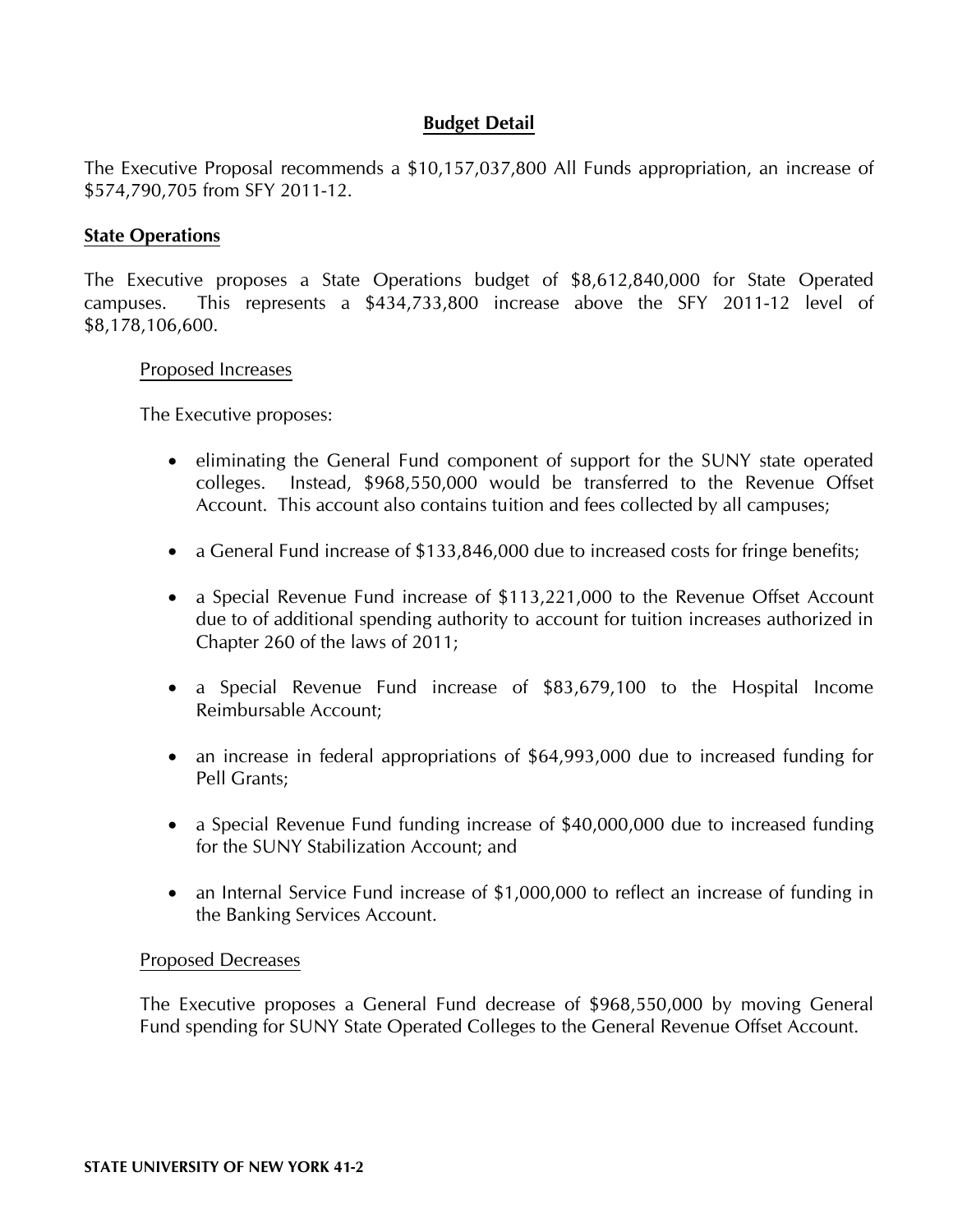## **Aid to Localities**

The Executive proposes a total Aid to Localities appropriation of \$438,130,400 for SFY 2012-13, representing a \$7,140,945 decrease from adjusted SFY 2011-12 levels. Within this appropriation, funding of \$1,880,000 is maintained for or contract courses for workforce development, \$1,692,000 in funding for high priority academic programs and \$940,000 for community colleges with low enrollment.

## Proposed Increases

The Executive proposes a General Fund increase of \$406,000 to support Rental Aid.

#### Proposed Decreases

The Executive proposes a General Fund decrease of \$653,000 to the SUNY Child Care program.

## **Capital Projects**

The Executive proposes a capital projects appropriation of \$1,106,067,000, an increase of \$147,197,850 from SFY 2011-12 levels, including:

- an appropriation of \$550,000,000, which is the fifth installment of the five year SUNY capital plan for critical maintenance that was enacted in SFY 2008-09;
- a \$215,000,000 appropriation for the University of Buffalo to relocate its medical school to Downtown Buffalo in accordance with NYSUNY 2020;
- a \$184,000,000 appropriation for other NYSUNY 2020 projects at Buffalo and Stony Brook;
- \$86,969,000 to provide for the state's 50 percent share of projects at SUNY Community Colleges;
- an appropriation for SUNY's Residence Hall Rehabilitation Fund for \$45,000,000;
- the Executive also proposes to move funding for the SUNY Construction Fund to hard dollar capital and appropriates \$25,100,000 for this purpose.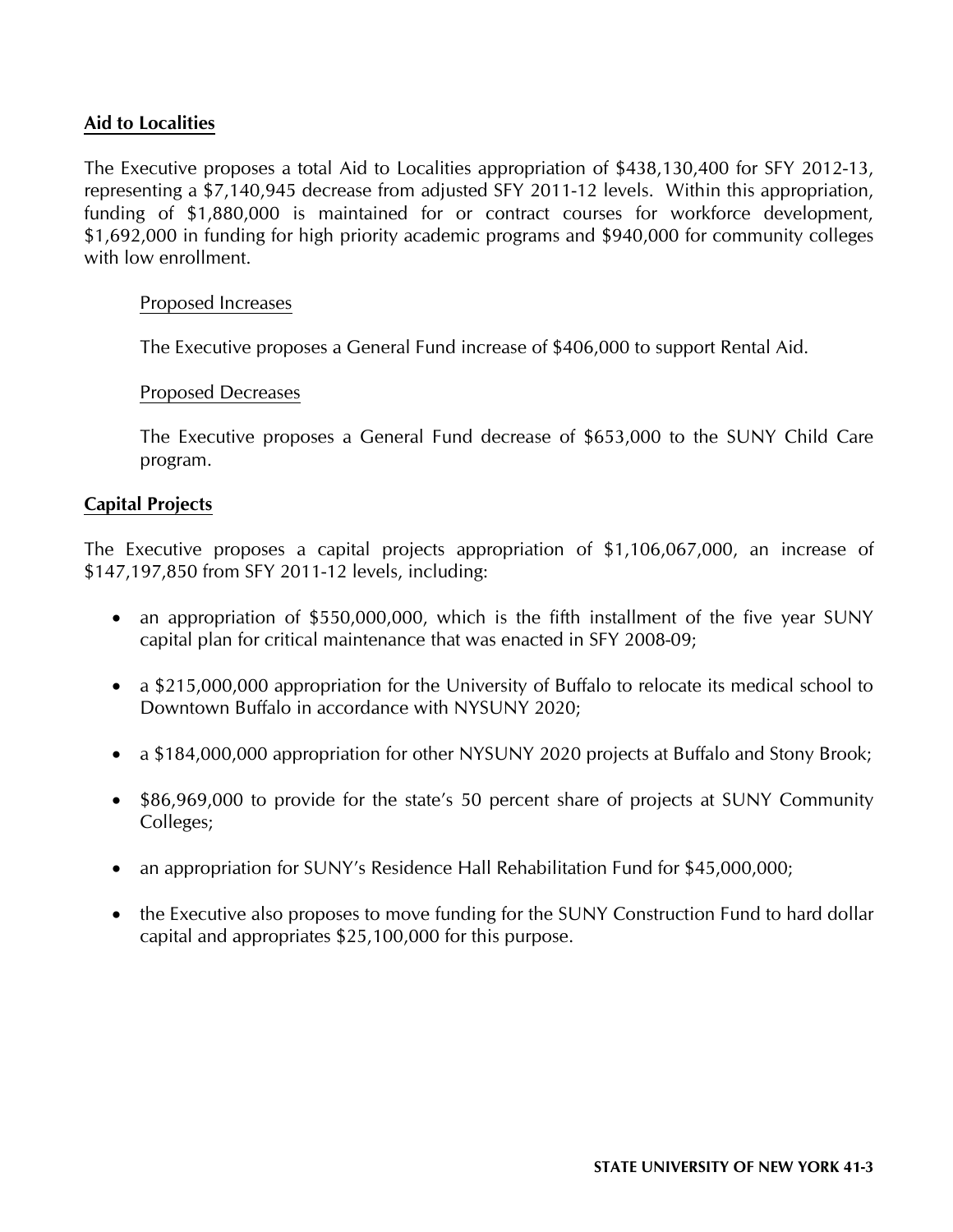# **STATE UNIVERSITY CONSTRUCTION FUND**

|                                  | <b>Adjusted</b><br>Appropriation<br>2011-12 | <b>Executive</b><br><b>Request</b><br>2012-13 | Change         | <b>Percent</b><br>Change |
|----------------------------------|---------------------------------------------|-----------------------------------------------|----------------|--------------------------|
| <b>AGENCY SUMMARY</b>            |                                             |                                               |                |                          |
| Special Revenue-Other            | 26,172,000                                  | 0                                             | (26, 172, 000) | $-100.0\%$               |
| <b>Total for AGENCY SUMMARY:</b> | 26,172,000                                  | $\bf{0}$                                      | (26, 172, 000) | $-100.0\%$               |
|                                  |                                             |                                               |                |                          |

## **Agency Mission**

The State University Construction Fund (SUCF) is a public benefit corporation established in 1962 to serve as the construction agent for academic buildings, dormitories and other facilities at state-operated institutions and statutory colleges under the jurisdiction of the State University of New York (SUNY).

## **Programmatic Highlights**

The Executive Budget recommends that funding for the SUNY Construction Fund be transferred to the SUNY Capital budget. SUCF is appropriated at \$25,098,000 which is a decrease of \$1,074,000 from SFY 2011-12, attributable to a reduction in personal service costs.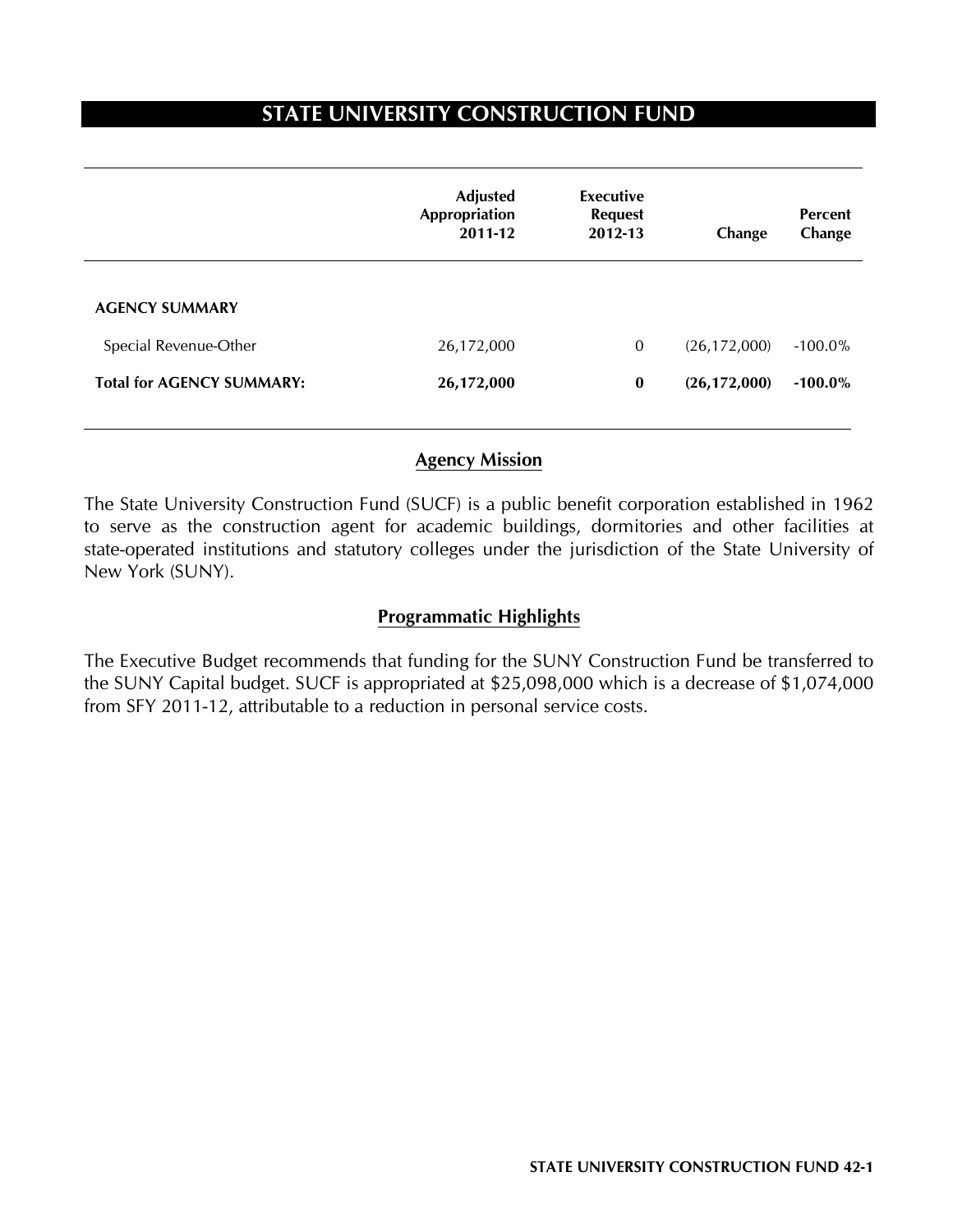# **OFFICE OF WELFARE INSPECTOR GENERAL**

 $\overline{a}$ 

|                                       | <b>Adjusted</b><br>Appropriation<br>2011-12 | Executive<br><b>Request</b><br>2012-13 | Change               | <b>Percent</b><br>Change |
|---------------------------------------|---------------------------------------------|----------------------------------------|----------------------|--------------------------|
| <b>AGENCY SUMMARY</b>                 |                                             |                                        |                      |                          |
| General Fund<br>Special Revenue-Other | 378,000<br>1,177,000                        | 349,000<br>1,167,000                   | (29,000)<br>(10,000) | $-7.7\%$<br>$-0.8%$      |
| <b>Total for AGENCY SUMMARY:</b>      | 1,555,000                                   | 1,516,000                              | (39,000)             | $-2.5%$                  |

#### **ALL FUNDS PERSONNEL BUDGETED FILL LEVELS**

| Fund             | Current<br>2011-12 | <b>Requested</b><br>2012-13 | Change |
|------------------|--------------------|-----------------------------|--------|
| General Fund:    |                    |                             | O      |
| All Other Funds: | 4                  | 4                           | 0      |
| <b>TOTAL:</b>    |                    |                             | 0      |

## **Agency Mission**

The Office of Welfare Inspector General (Office) is responsible for preventing, investigating and prosecuting public assistance fraud and abuse and illegal acts involving social services programs at both the state and local levels. The Office responds to allegations that welfare recipients are receiving benefits for which they are not eligible and, where appropriate, prosecutes such behavior. The Office also investigates instances in which Medicaid, day care or other social services providers or administrators of services are alleged to be fraudulently receiving payments from the government. The Office is also charged with responsibility for investigating failures by state and local officials to investigate and prosecute such fraud and abuse within their jurisdictions.

The Office's statewide operations are directed from its main office in New York City and field office in Albany. The Office works closely with the Office of Temporary and Disability Assistance and is assisted by the Attorney General in the prosecution of those alleged to be involved in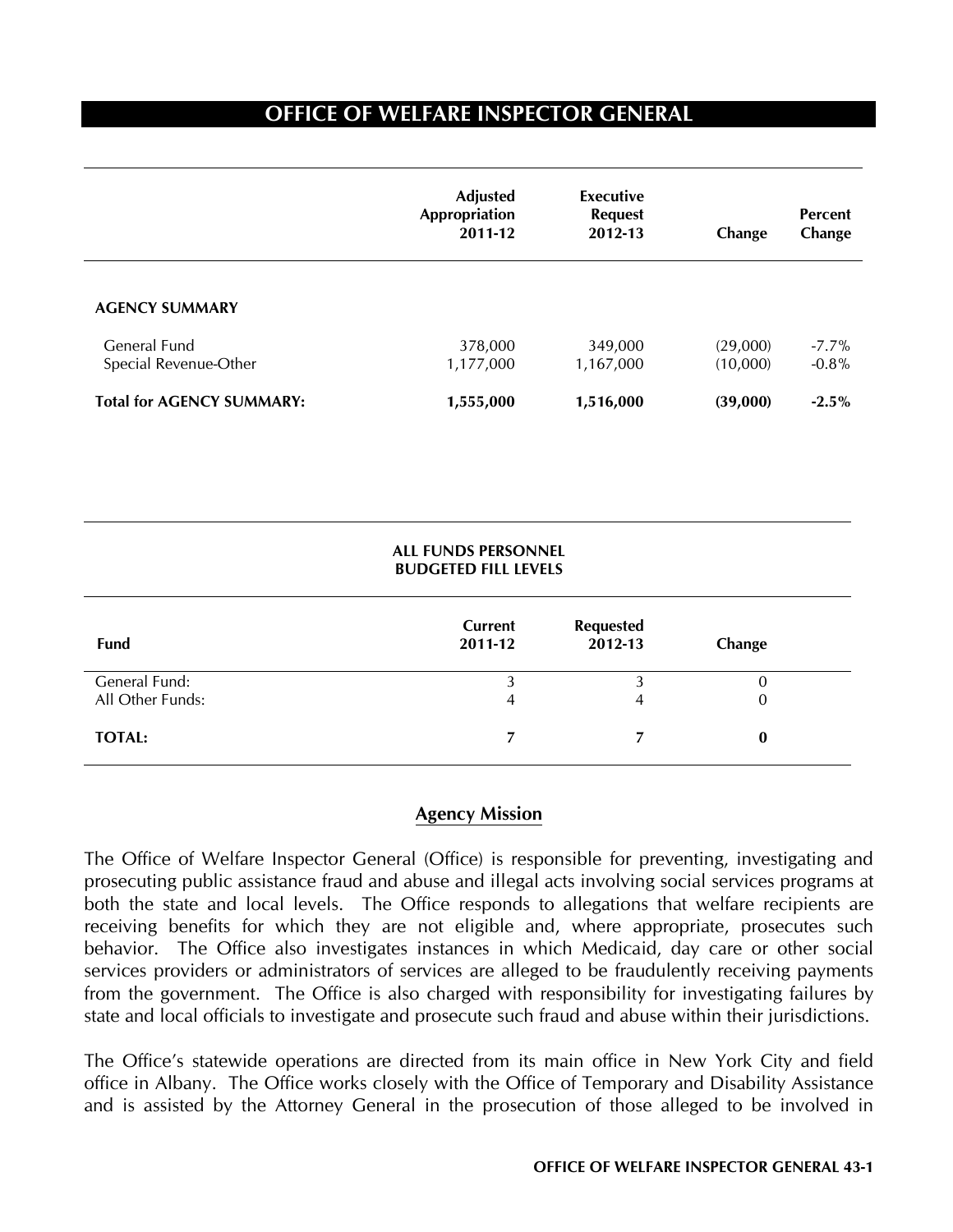fraudulent activity. The Office works with the Office of Children and Family Services on cases involving community programs, as well as the Department of Health and the Office of the Medicaid Inspector General on cases related to alleged Medicaid fraud.

## **Budget Detail**

#### **State Operations**

The Executive proposes an All Funds State Operations appropriation of \$1,516,000, a decrease of \$39,000, or 2.5 percent, from the State Fiscal Year (SFY) 2012-13 budget level. The Executive recommends funding for support of seven full-time equivalent positions, which is unchanged from SFY 2011-12.

#### Proposed Decreases

The Executive proposes a General Fund decrease of \$39,000, or 2.5 percent, related to a reduction in support for State Operations to be achieved through administrative efficiencies.